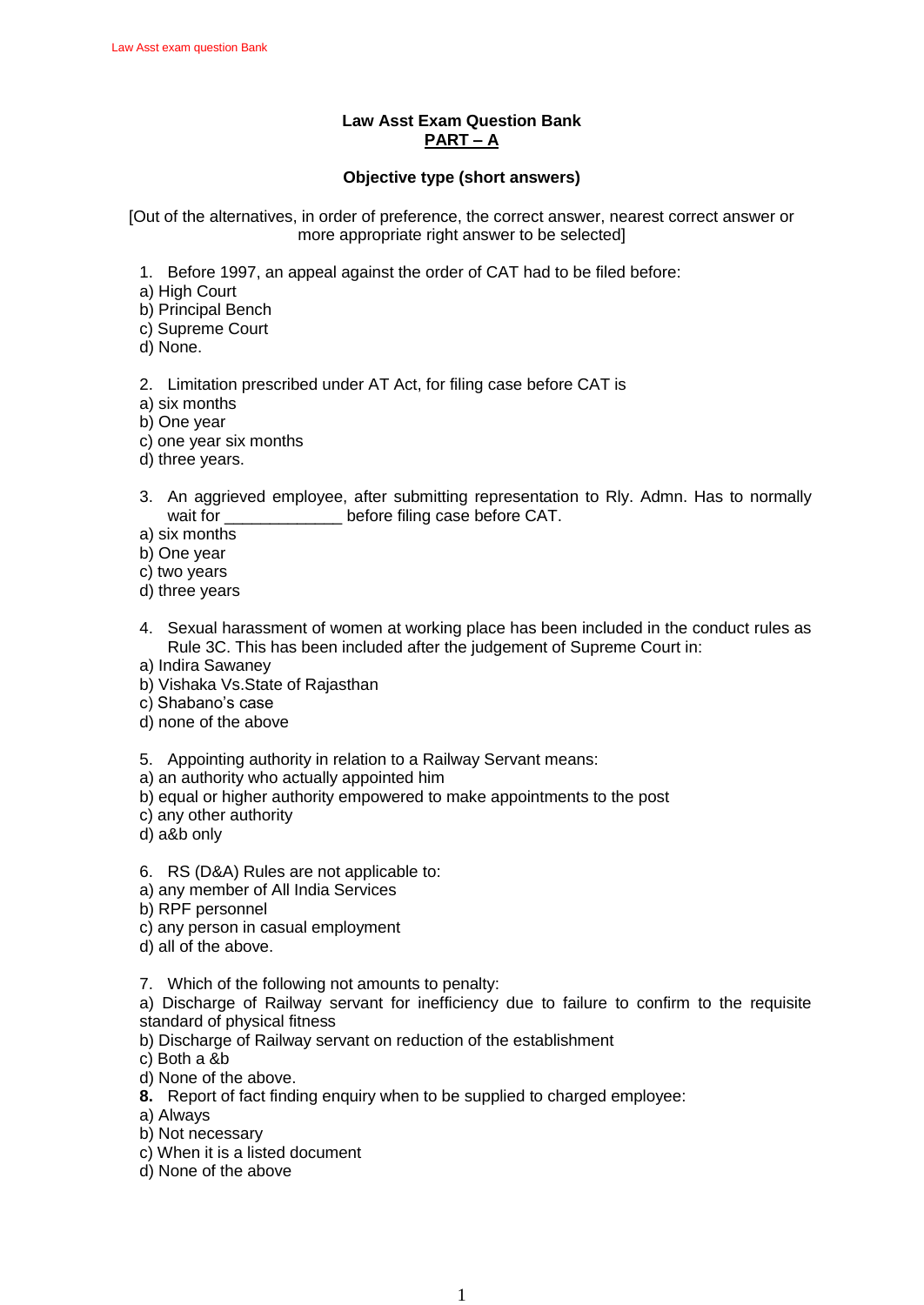- **9.** Under rules who can not act as Defense Helper:
- a) Railway servant of lower rank
- b) An Advocate
- c) Law Asst
- d) All the above persons
- **10.** In how many enquiries a retired railway employee can participate simultaneously as defense helper:
- a) One
- b) Three
- c) Five
- d) Seven
- **11.** If additional documents are requested to be produced by the CE, IO:
- a) Shall allow them
- b) May agree if department has no objection
- c) Shall permit if he feels relevant
- d) Shall refer it to DA

**12.** When a prosecution witness is declared as hostile witness, the IO:

- a) Can drop him
- b) Can cross examine him
- c) Can ask him not to attend the enquiry
- d) None of the above
- **13.** While holding enquiry, who have to fix the date, time & venue and inform the Charged employee:
- a) Inquiry officer
- b) Disciplinary authority
- c) presenting officer
- d) Confidential section of the dept.
- **14.** If the charged employee is illiterate, who has to explain him the charges during preliminary enquiry:
- a) CE has to arrange for it on his own
- b) Inquiry Officer
- c) Defense helper
- d) None of the above
- **15.** Inquiry into the truth of any imputation of misconduct or misbehaviour against a railway servant is conducted under which rule of D&A rules 1968:
- a) Rule 8
- b) Rule 9
- c) Rule 10
- d) Rule 11
- **16.** The President of India makes rules in exercise of the powers conferred by the proviso of which Article of the Constitution:
- a) Article 308
- b) Article 309
- c) Article 310
- d) Article 311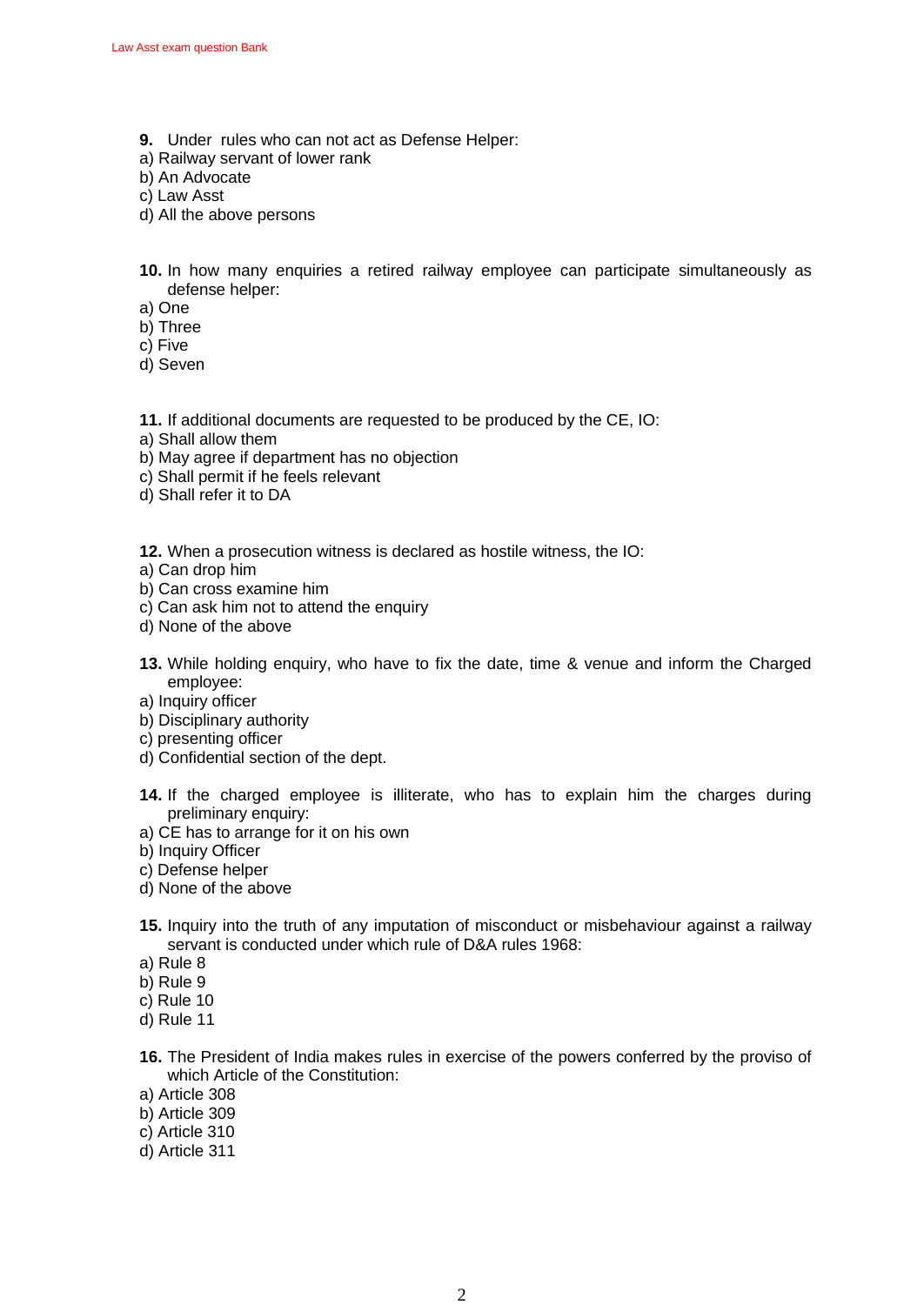- **17.** Inquiry Officer can delegate his functions to:
- a) Disciplinary authority
- b) Defence helper
- c) Presenting officer
- d) He cannot delegate

**18.** D&A rules are applicable to the following persons only:

a) RPF personnel

b) Persons in casual employment

c) Every railway servant

d) All of the above

**19.** Inquiry Officer's findings are binding on:

a) Charged employee

b) Disciplinary authority

c) Appellate authority

d) None of the above

**20.** When an Inquiry officer is replaced by another, the new IO has to proceed:

a) Afresh

b) From the stage left by the earlier IO

- c) From the stage ordered by DA
- d) From a stage considered just and proper by IO

**21.** Order passed by the Inquiring authority in the course of an enquiry is:

a)Appealable

b) Not appealable

c) Appeal lies to DA

d) Appeal lies to RA

**22.** During enquiry, who can allow additional defence documents/witnesses:

a) DA

b) Inquiry Officer

c) Presenting officer d) All of the above

**23.** Where Inquiry Officer shall conduct Enquiry:

a) At his home

b) At official premises

c) At any place chosen by charged employee

d) None of the above

**24.** Who is competent to change IO when bias is alleged against him:

a) Disciplinary authority

b) Appointing authority

c) Revising authority

d) Any of the above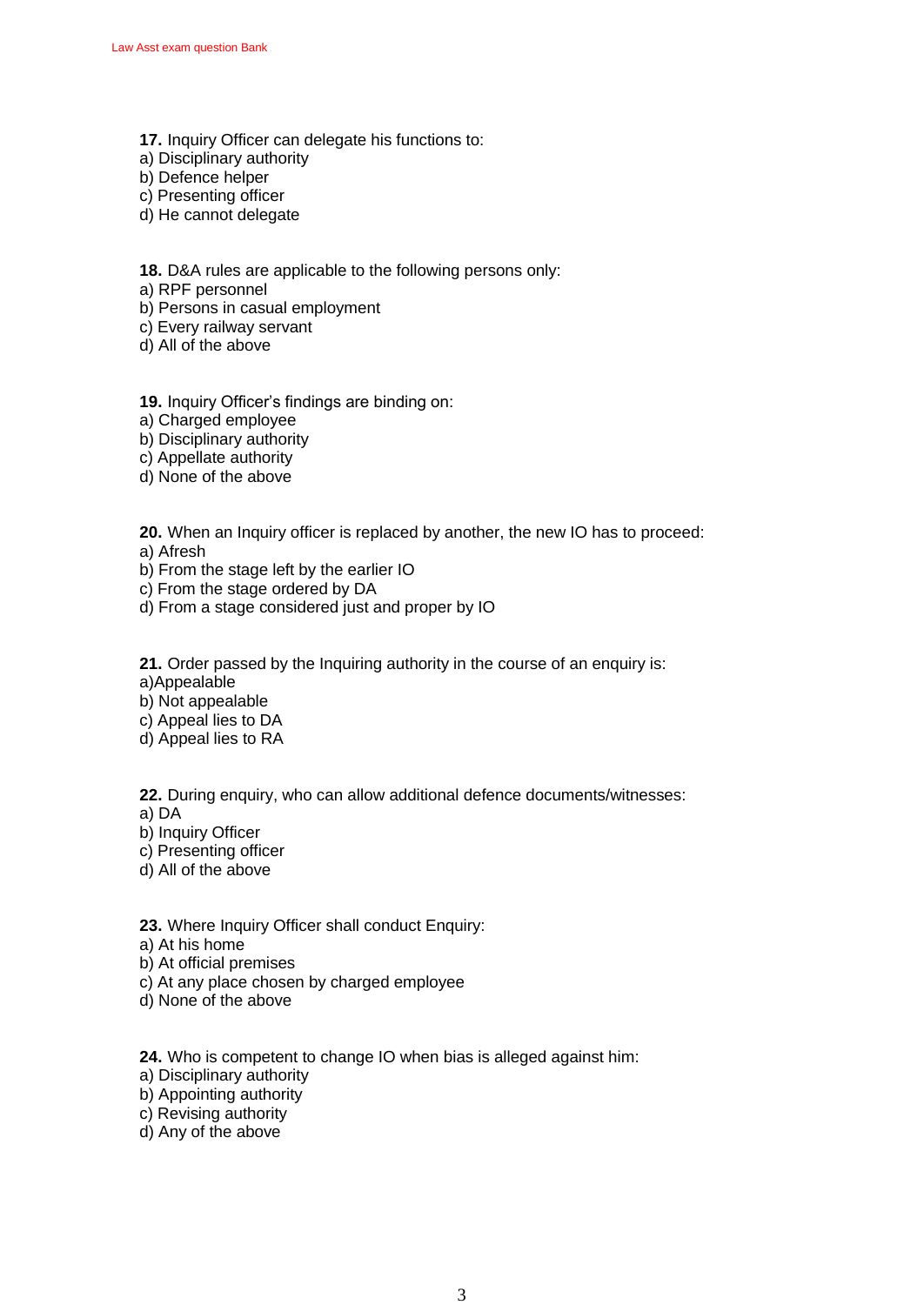- **25.** Standard of proof required in departmental enquiry:
- a) As applicable in civil rules (CPC)
- b) As applicable in Criminal rules (Cr PC)
- c) Preponderance of probability
- d) None of the above

### **26.** Inquiry Officer shall submit his enquiry report to:

- a) Defense helper
- b) Charged employee
- c) Revising authority
- d) Disciplinary authority

### 27. Which of the following are the ingredients of a decree:

- a) There must be adjudication
- b) Such adjudication is given in a suit
- c) Determination of rights of the parties
- d) All of the above

28. An order means :

- a) Formal expression of any civil court
- b) It is not a decree
- c) a & b
- d) None of the above

29. Decree holder means:

a) Any person in whose favour a decree has been passed

- b) Any person against whom a decree has been passed
- c) a &b
- d) None of the above

30. Judgement debtor means:

- a) Any person in whose favour a decree has been passed
- b) Any person against whom a decree has been passed
- c) a &b
- d) None of the above

31. A, residing in Hyderabad, beats B in Kolkotta. B may sue A at:

- a) Hyderabad
- b) Kolkotta
- c) Either a or b
- d) At any place in India

32. Pleadings should state :

- a) Facts but not law
- b) No evidence
- c) a & b
- d) None of the above

33. An ex parte decree means :

- a) Decree passed in the absence of the defendant
- b) Decree passed in the absence of the plaintiff
- c) Decree passed in the absence of both the parties
- d) None of the above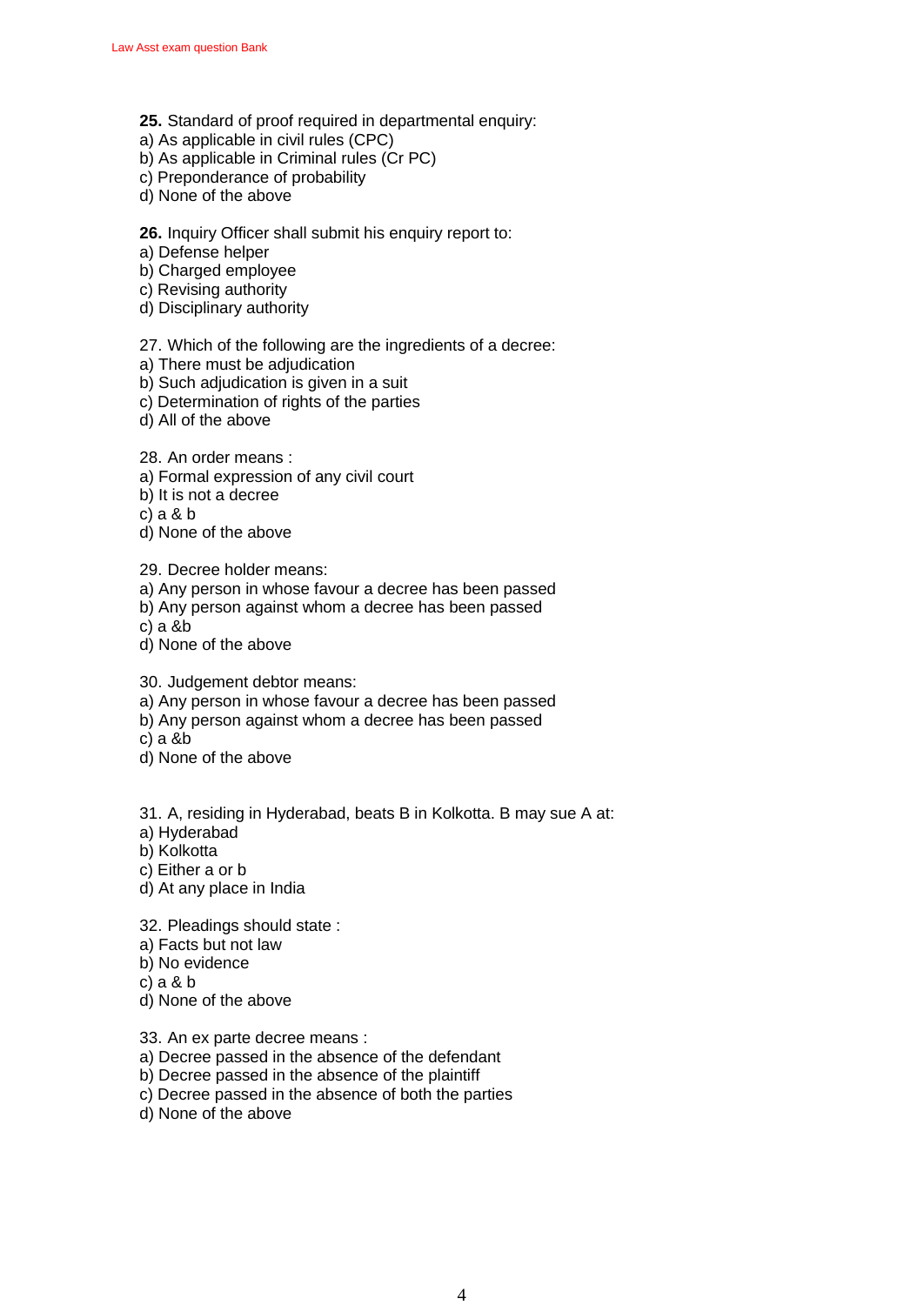- 34. Sec 60 of CPC deals with:
- a) Attachment of property
- b) Auction of buildings
- c) Declaring a person pauper
- d) None of the above

35. Which of the following are liable for attachment under Sec 60:

- a) Pension
- b) Gratuity
- c) Moiety calculated under the Act
- d) None of the above
- 36. Garnishee means :
- a) Judgement debtor
- b) Decree holder
- c) Judgement debtor's debtor
- d) None of the above

37. In execution of a decree, the following properties are not liable to attachment:

- a) Tools of artisans
- b) Necessary cooking utencils
- c) Stipends and gratuities allowed to pensioners
- d) All of the above
- 38. When suits are filed by or against the government, the authority to be named as plaintiff or defendant, as the case may be, in the case of Central government shall be:
- a) Union of India
- b) Designation of the authority
- c) Name of the authority
- d) Any of the above

39. When a suit is filed against railway, notice in writing under Sec 80 shall be delivered on:

- a) General Manager
- b) Divisional Railway Manager
- c) Officer concerned
- d) None of the above
- 40. No suit shall be instituted against Central Government unless a notice in writing is delivered. Which Section of CPC deals with this embargo:
- a) Section 60
- b) Sec 79
- c) Sec 80
- d) Sec 85
- 41. Under Sec 80 of CPC no suit shall be instituted unless a notice in writing is delivered until the expiry of \_\_\_\_ months.
- a) One
- b) Two
- c) Three
- d) Four

42. Without notice to the Central Government under Sec 80:

- a) No suit can be filed
- b) Suit can be filed with the leave of the court
- c) Notice is not required to file suit
- d) None of the above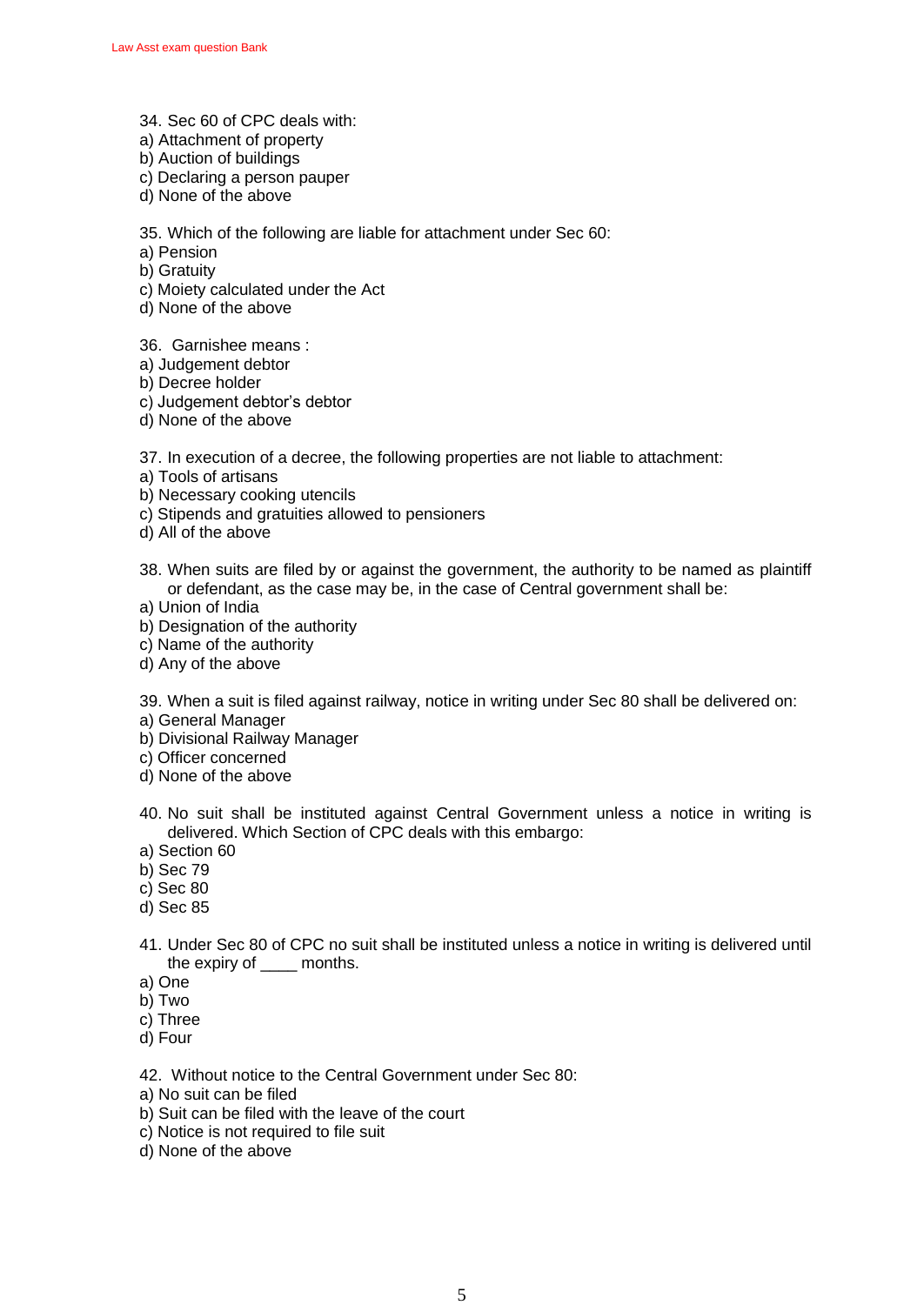43. Exemption from arrest and personal appearance of a public officer in respect of any act purporting to be done by him in his official capacity is provided in CPC under:

a) Sec 80

- b) Sec 81
- c) Sec 85
- d) None of the above
- 44. Under Sec 82 of CPC, execution of decree against Union of India shall not be issued unless it remained unsatisfied for a period of \_\_\_\_\_\_\_\_ months from the date of decree:
- a) One month
- b) One and half
- c) Two months
- d) Three months

45. An appeal may lie against original decree passed:

- a) Ex parte
- b) In a consent decree
- c) Both a & b
- d) None of the above

46. Against orders passed in appeal on a decree, second appeal lies to High Court if:

- a) A substantial question of law is involved
- b) There is question of merit
- c) Both a & b
- d) None of the above
- 47. No second appeal lies from any decree, when the subject matter of the original suit is for recovery of money not exceeding rupees :
- a) Ten thousand
- b) Twenty five thousand
- c) Fifty thousand
- d) Five thousand

48. A review by any aggrieved person can be filed against a decree or order when:

- a) He filed an appeal
- b) Though appeal is available but he did not prefer appeal
- c) There is typographical error
- d) None of the above

49. A review of order of principal munsiff court can be filed before :

- a) Same court which passed the decree
- b) Dist. court
- c) High Court
- d) Supreme Court
- 50. Caveat can be filed before the court in a suit or proceeding instituted or about to be instituted. Such caveat shall remain in force for a period of:
- a) 30 days
- b) 60 days
- c) 90 days
- d) 120 days.
- 51. Under which section of CPC, inherent powers of courts can be exercised to pass orders to meet the ends of justice:
- a) Sec 150
- b) Sec 151
- c) Sec 152
- d) Sec 136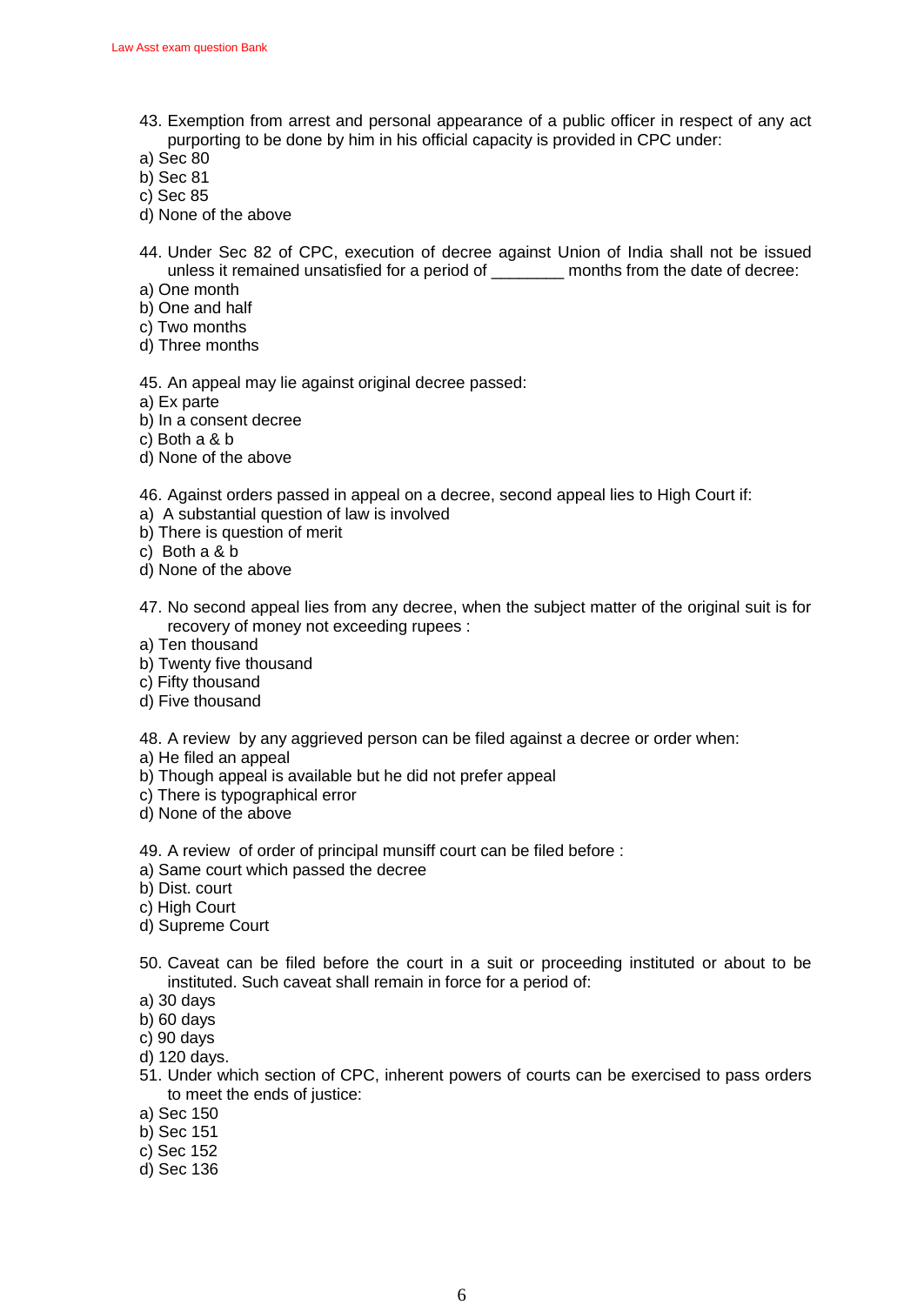- 52. A court has jurisdiction to correct any clerical or arithmetical mistakes in judgements or orders or errors from any accidental slip or omission. This may be done:
- a) On its own motion
- b) On the application by any of the parties
- c) In both situations
- d) Only in b
- 53. Execution Petition can be filed to execute a decree against government before completion of \_\_\_\_\_ years from the date of decree.
- [a] 1 year
- [b] 3 years
- [c] 5 years
- [d] 12 years.
- 54. A money suit by Goyt, arising out of a contract can be filed with in vears from the date of cause of action arose.
- [a] 3 years
- [b] 5 years
- c] 12 years
- d] 30 years.

55. As per the Rly. Act 1989 "Rly Admn" in relation to a Govt. Rly. Means:

- [a] Ministry of Rlys.
- [b] DRM
- [c] GM
- [d] Chairman Rly. Bd.
- 56. Punitive charges are levied when:
- a) Goods not removed from Rly. Premises.
- b) Detention of rolling stock
- c) Irregular Travelling detected
- d) Wagons are over loaded
- 57. Wharfage Charges are levied for :
- a) Goods not removed from Rly. Premises.
- b) Detention of rolling stock
- c) Irregular Travelling
- d) Over loading of wagon
- 58. Demurrage Charges are levied for :
- a) Not removing goods from Rly. Premises.
- b) Detention of rolling stock
- c) Irregular Travelling
- d) Over loading of wagon
- 59. Excess charges are levied for:
- a) Goods not removed from Rly. Premises.
- b) Detention of rolling stock
- c) Irregular Travelling
- d) Over loading of wagon
- 60. Maximum carrying capacity of wagons and trucks shall be fixed under Sec. 72 [1] of Rlys Act by:
- [a] General Manager
- b) Railway board
- [c] Central Govt.
- [d] State Govt.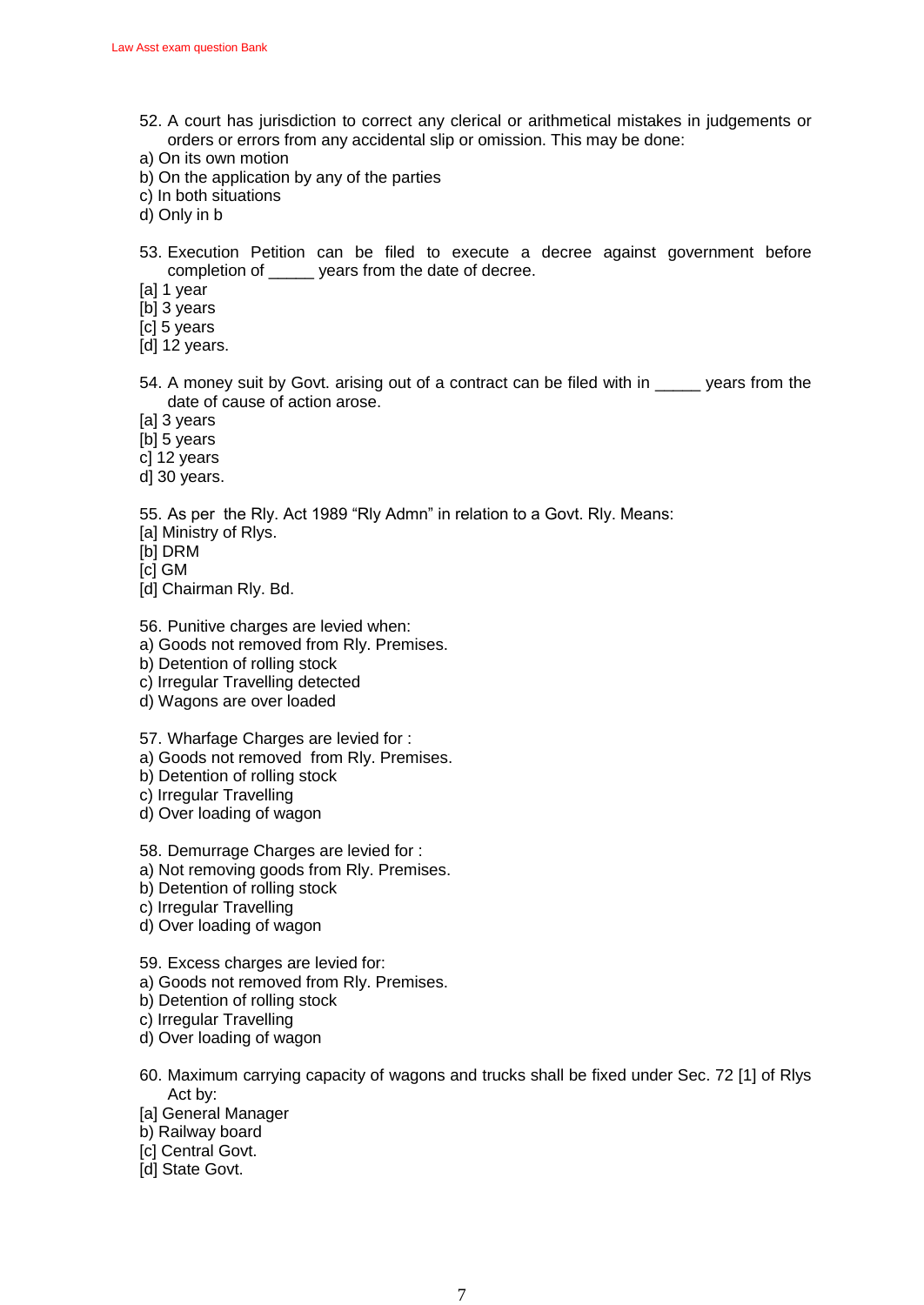61. According which section of Rly. Act, the property in the consignment covered by a railway receipt shall pass to the consignee or the endorsee.

[a] 73

- [b] 74
- [c] 75

[d] None.

62. Maximum carrying capacity of wagons and trucks shall be fixed under Sec. 72 [1] of Rlys Act by:

[a] General Manager

b) Railway Board

[c] Central Govt.

[d] State Govt.

63. Where a person loads goods in a wagon beyond its permissible carrying capacity as exhibited, Rly. Admn. may recover:

[a] Extra charges

[b] Damages from consignee

[c] Charges by way of penalty form the consignor, the consignee or the endorsee, as the case may be

[d] a& b

64. According which section of Rly. Act, the property in the consignment covered by a railway receipt shall pass to the consignee or the endorsee.

[a] 73

[b] 74

[c] 75

- [d] None.
- 65. The liability of Railway Administration for any loss, destruction, deterioration, non-delivery of goods carried at owners risk rate is prescribed under Sec\_\_\_\_ of Railways Act:

[a] 94

[b] 95

[c] 96

[d] 97

66. Responsibility of a Railway Administration after termination of transit is governed by Sec\_\_\_\_\_\_\_\_\_\_\_\_ of Railways Act.

[a] 99

[b] 98

[c] 97

- [d] 96
- 67. Exceptions to General responsibility of a Railway Administration as carrier of goods are enumerated under Sec:
- [a] 91

[b] 92

[c] 93

[d] 94

- 68. When any goods entrusted to a Railway Administration for carriage are in a defective conditions as a consequence of which they are liable to damage, deterioration, leakage, wastage, Rlys liability is governed by Sec.
- [a] 96

[b] 97

- [c] 98
- [d] 99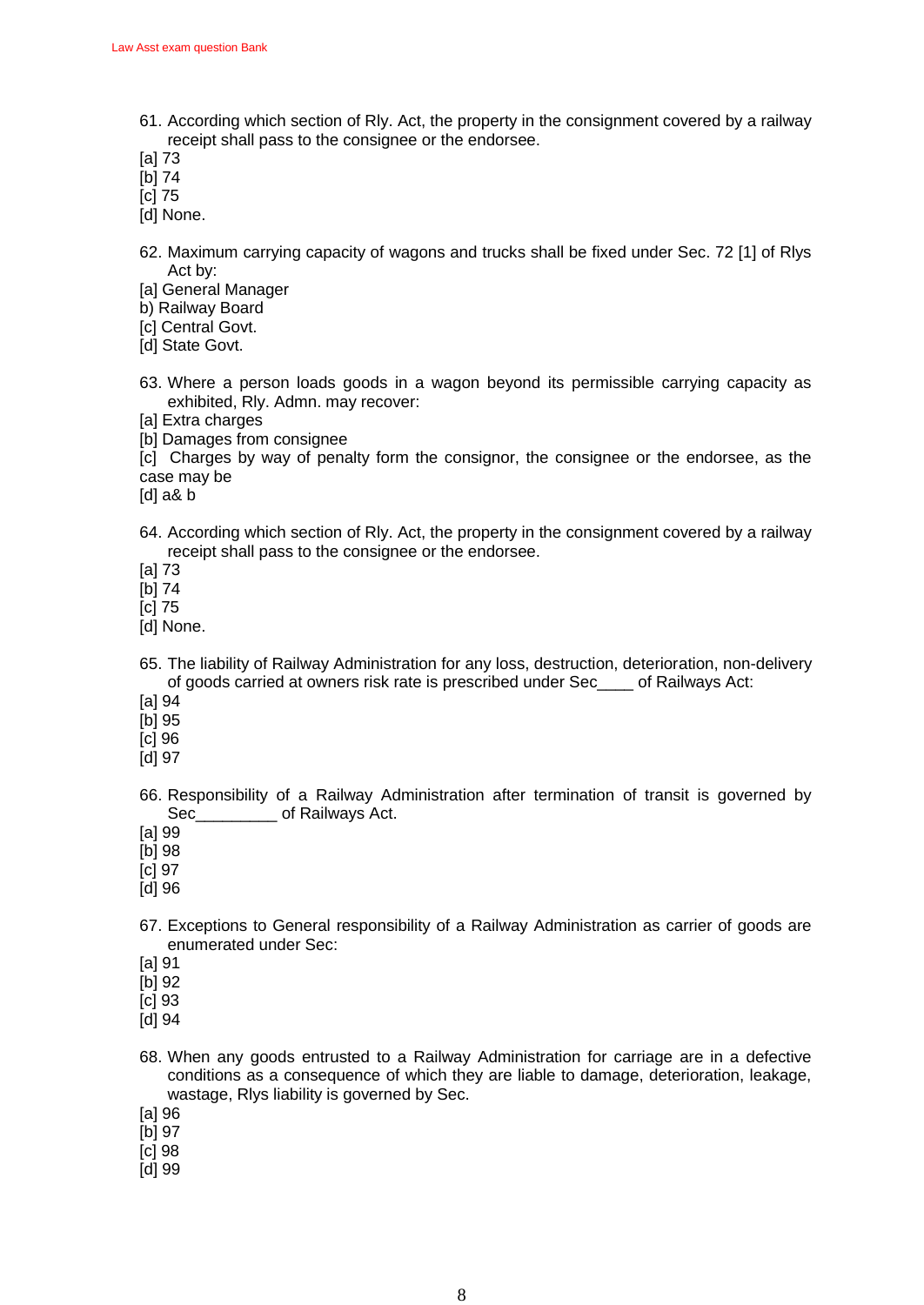- 69. The responsibility of Railway Administration for the loss, destruction, damage, deterioration or non-delivery of any luggage shall be in accordance with Sec.
- [a] 98
- [b] 100
- [c] 99
- [d] 97
- 70. Responsibility of a Railway administration for the loss, destruction, damage, deterioration or non-delivery of any consignment due to false description of the consignment is determined under Sec.
- [a] 99
- [b] 100
- [c] 101
- [d] 102
- 71. Where any consignment is entrusted to a railway Administration for carriage by railway and the value of such consignment has not been declared, the amount of liability shall be fixed with reference to its weight as laid down under Sec:
- [a] 100
- [b] 101
- [c] 102
- [d] 103
- 72. Where any goods, which under ordinary circumstances, would be carried in covered wagon and would be liable to damage if carried otherwise, are carried in open wagon with the consent of the consigner then the liability shall be as per Sec:
- [a] 104
- [b] 103
- [c] 102
- [d] 101
- 73. A person shall not be entitled to claim compensation against railway Administration for the loss, destruction etc., of goods carried by Railway unless a notice there of is served by him as prescribed under Sec:
- [a] 102
- [b] 104
- [c] 106
- [d] 101
- 74. Notice of claim for compensation and refund of overcharge has to be served to the railway Administration within a period of six months from the date of:
- [a] Booking of consignment
- [b] Loading of consignment
- [c] Submission of forwarding note
- [d] Entrustment of goods.
- 75. Notice of claim for compensation and refund of overcharge has to be served on the railway Administration from the date of entrustment of goods within a period of:
- [a] Three months
- [b] Six months
- [c] One year
- [d] Three years.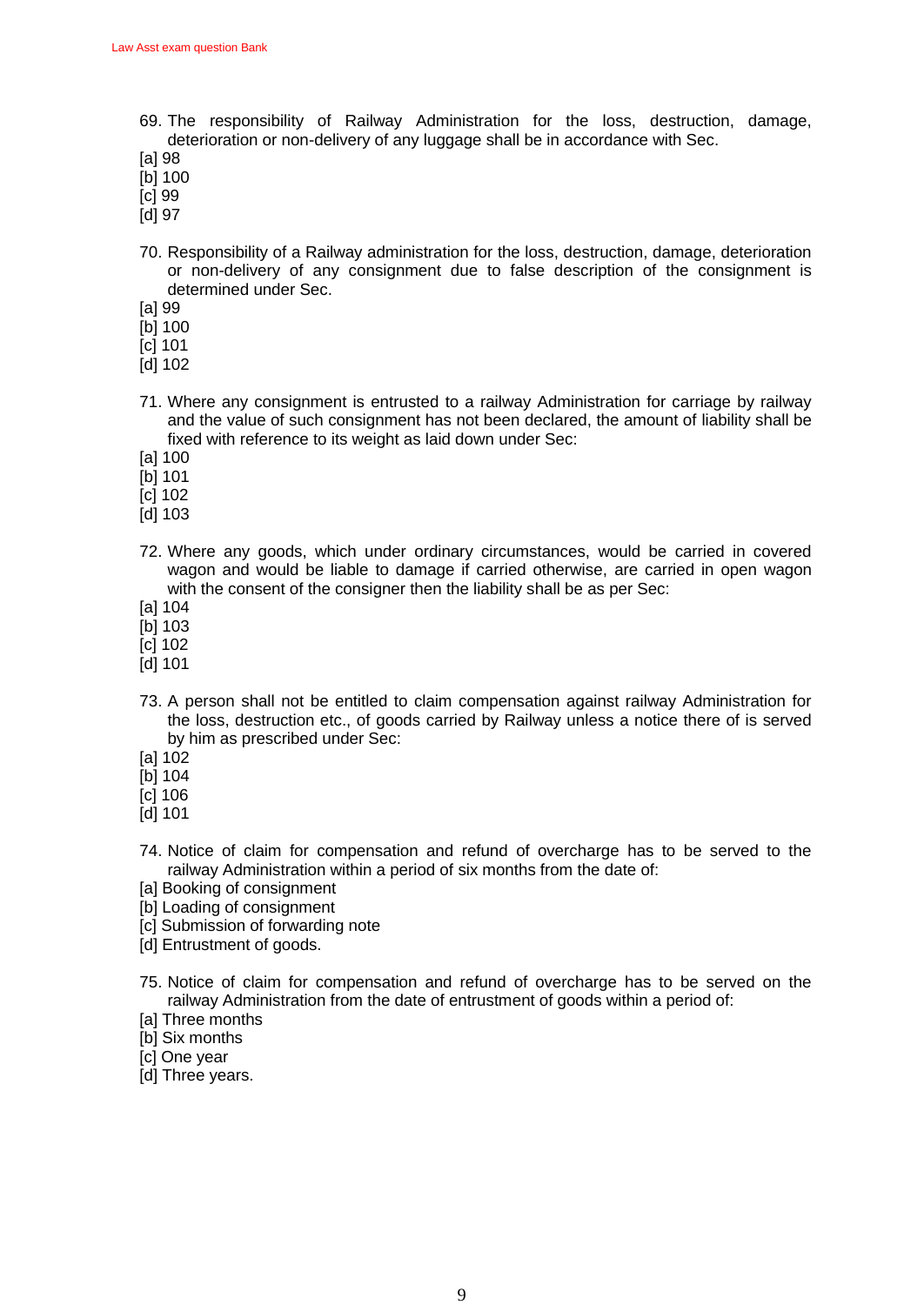- 76. Compensation for the loss, destruction, damage, deterioration non-delivery of goods is payable to:
- [a] Consignee
- [b] Endorsee possessing RR
- [c] a or b
- [d] None of the above
- 77. In any application before claims tribunal for compensation for loss, destruction, damage, deterioration or non-delivery of goods, the burden of proving the monetary loss actually sustained shall be in accordance with Sec.
- [a] 108
- [b] 109
- [c] 110
- [d] None
- 78. In an application before claims tribunal for compensation for loss, destruction, damage, deterioration or non-delivery of goods, the burden of proving the monetary loss actually sustained shall lie on:
- [a] Consigner
- [b] Consignee
- [c] Endorsee
- [d] Person claiming compensation.

79. Which of the following is not dependent as defined under Sec. 123 of the Act:

- **[a] Unmarried sister**
- [b] Widowed sister
- [c] Widowed daughter-in-law
- [d] Widowed mother-in-law.
- 80. Who are dependents as per Sec. 123 of Act:
- [a] Son's son
- [b] Daughter's daughter
- [c] Daughter's son
- [d] Description not sufficient.
- 81. Central Govt. have the power to make rules with respect to compensation payable for death as well as injuries under the Sec.
- [a] 129
- [b] 128
- [c] 127
- [d] 126
- 82. A railway servant where employment is essentially intermittent shall not be employed for more than bours in a week.
- [a] 72
- [b] 75
- [c] 76
- [d] 78

83. A railway servant whose employment is continuous shall not be employed for more than \_\_\_\_\_\_\_\_\_ has in a week on a two-weeks period of fourteen days.

- [a] 64
- $[b]$  54
- [c] 74
- [d] None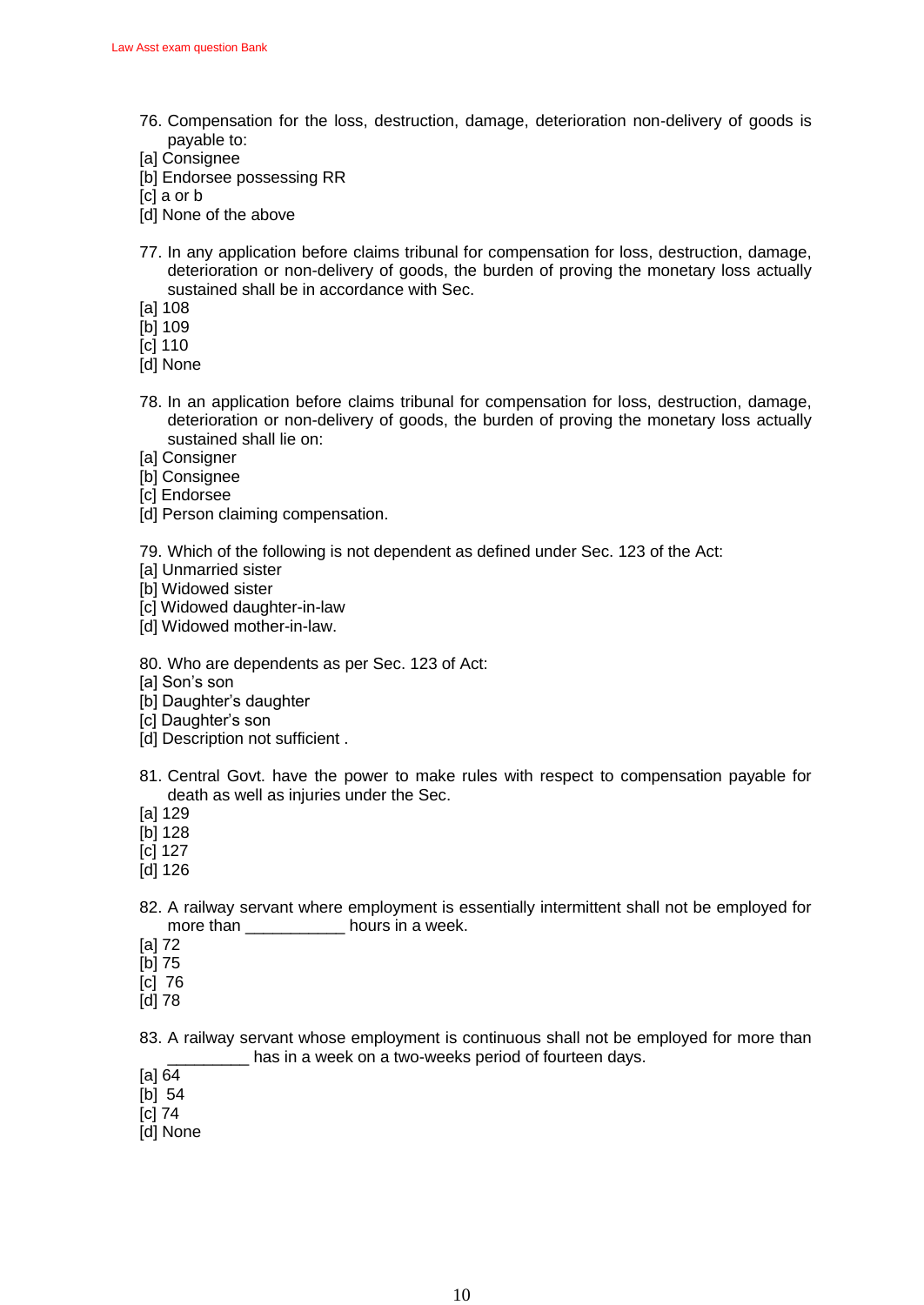- 84. A railway servant whose employment is intensive shall not be employed for more than hours in a week on an average in a two-weekly period of fourteen days.
- a) 45
- [b] 54
- [c] 64
- [d] 72

85. Penalty for making a false statement in an application for compensation is prescribed under Sec:

- [a] 148
- [b] 149
- [c] 150
- [d] 151

86. Which of the following is an attempt to wreck a train if a person:

- [a] Takes up, removes, looses or displaces any rail or sleeper belonging to any railway.
- [b] Makes or shows or hides or removes any signal or light upon or near to any railway
- [c] Puts or throws upon or across any railway any wood, stone or other matter or thing
- [d] All the above.

87. Endangering safety of persons traveling by willful act or omission is an offence according to:

- [a] Sec. 152
- [b] Sec. 153
- [c] Sec. 154
- [d] Sec. 155

88. Penalty for intoxication under Sec. 172 of Railways Act is prescribed for:

- [a] Railway servant
- [b] Any person
- [c] Traveling public
- [d] None
- 89. Which section of Rlys Act restricts execution of railway property such as rolling stock, machinery, plant, tools etc., in a decree or order of any court:
- [a] 185
- [b] 186
- [c] 187
- [d] 188
- 90. As per Sec. 192 of Rlys Act, any notice or other document required by Railways Act to be served on a Railway Administration may be served in the case of a Zonal Railway, or the General Manager:
- [a] By delivering to him
- [b] By leaving it at his office
- c] By regd. Post to his office address
- [d] Either a, b or c
- 91. As per Sec. 126 of Railways Act, interim relief to the persons who are injured in a train accident can be paid by:
- [a] RCT
- [b] Railway Administration
- [c] DRM under whose jurisdiction accident occurred
- [d] None of the above.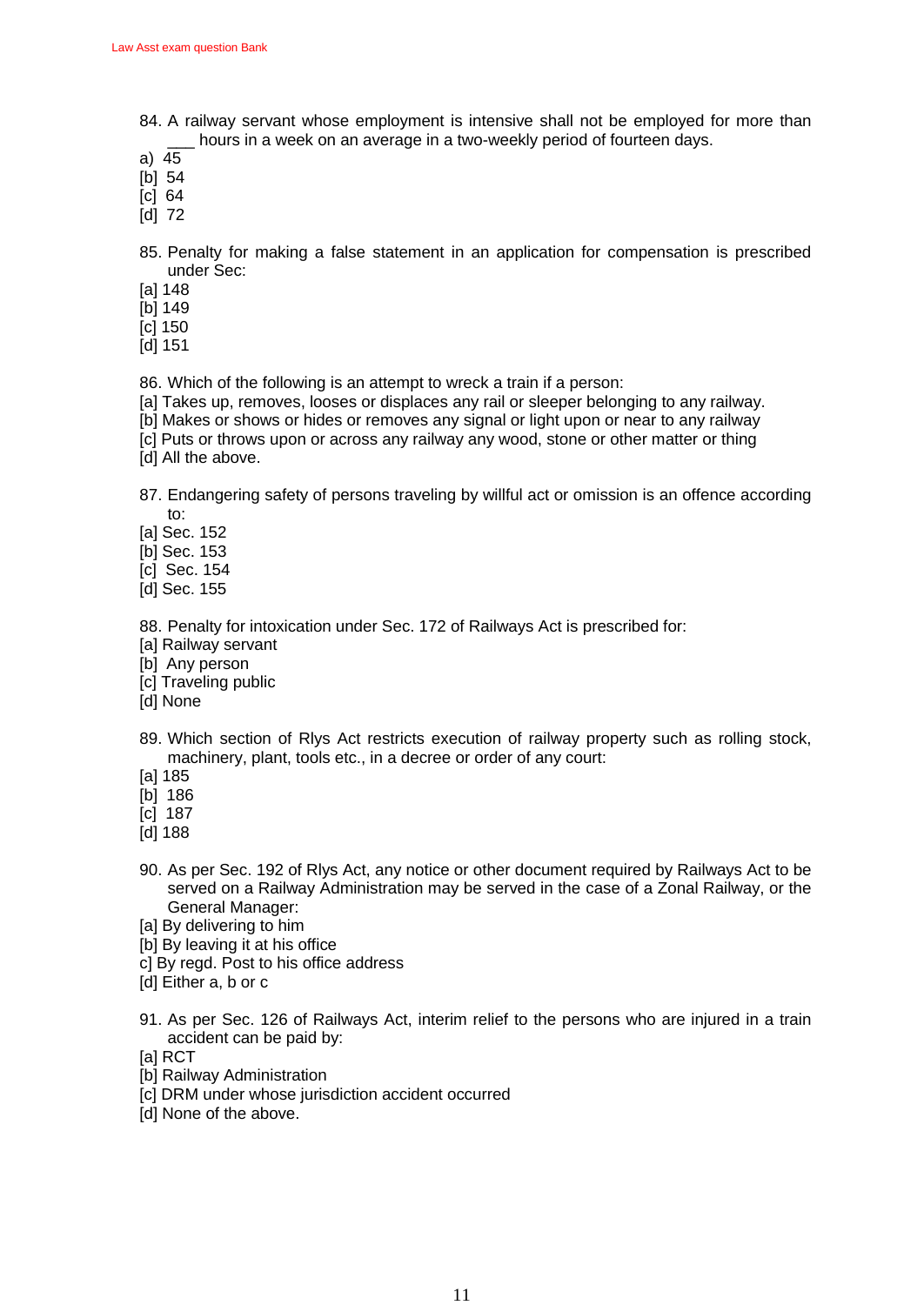- **92.** Which of the following comes under the definition of consumer:
- a) A person who buys any goods for own consumption
- b) A person who buys goods for commercial purpose
- c) Any organisation which buys goods for resale
- d) All of the above

93. A complainant means:

- a) A consumer
- b) A voluntary consumer organisation
- c) A Central or State government which makes a complaint
- d) All of the above
- 94. An Appeal against the order of Dist. Forum can be preferred to State Commission within a period of …….. from the date of the order.
- [a] 30 days
- [b] 60 days
- [c] 90 days
- [d] 45 days
- 95. Dist. Forum shall have jurisdiction to entertain complaints where the value of the goods or services and the compensation of any does not exceed rupees:
- [a] 5 lakhs
- [b] 20 lakhs
- c) 21 lakhs
- d) 25 lakhs
- 96. An appeal against the order of State Commission can be preferred to National Commission with in a period of ……days from the date of the order.
- [a] 45
- [b] 90
- [c] 60
- [d] 30
- 97. National Commission shall have the jurisdiction to entertain complaint where the value of the goods or services and compensation, if any, claimed exceed ……..:
- [a] Rs. 50 lakhs
- [b] Rs. 75 lakhs
- [c] Rs. 1 crore
- [d] Rs. 1.5 crores.
- 98. An appeal can be preferred to the Supreme Court against the order of National Commission within a period of …… from the date of order.
- [a] 45 days
- [b] 30 days
- [c] 60 days
- [d] 80 days
- 99. Section ….. of the Consumer Protection Act provides for penalties for failure or omission to comply with any order made by the District Forum, State Commission & National Commission:
- [a] 26
- [b] 27
- [c] 28
- [d] 30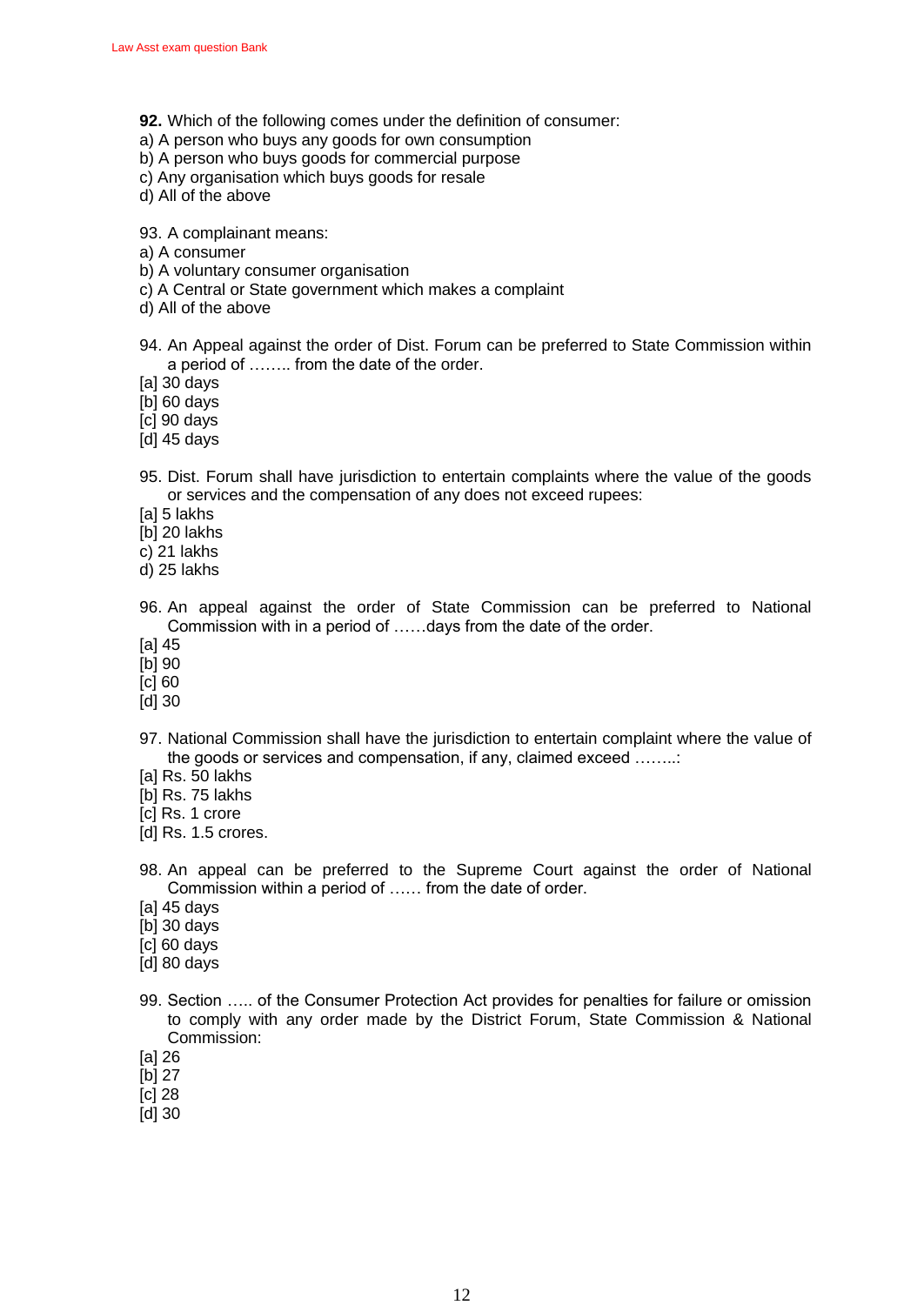100. The RCT Act, 1987 came into force w.e.f. ……….

- [a] 1-11-87
- [b] 1-11-89
- [c] 8-11-89
- [d] 8-11-87
- 101. Limitation to make claim before RCT for loss destruction damage, deterioration or non-delivery of animals or goods is …… from the date on which goods in question entrusted to Rlys.
- [a] 1 year
- [b] 2 years
- [c] 3 years
- [d] 6 years.
- 102. Application before RCT for compensation under Sec. 124, 124 A of the Rly. Act 1989 can be made within …….. of the occurrence of the accident.
- [a] 6 months
- [b] 1 year
- [c] 2 years
- [d] 3 years
- 103. Application before RCT for claims refund of fare & freight can be made within ...... years from the date on which the fare or freight is paid to the Rly. Admn.
- [a] 6 months
- [b] 1 year
- [c] 2 years
- [d] 3 years.
- 104. Under Arbitration and conciliation Act,1996 number of members that can constitute Arbitral Tribunal is
- a) One
- b) Two
- c) Three
- d) Any odd number
- 105. Arbitral proceedings are deemed to have been commenced from the date:
- a) Arbitral Tribunal is constituted
- b) Claim statement is filed
- c) Reply to claim statement is filed
- d) Notice demanding arbitration is served on the other party

### 106. Arbitrator is a judge:

- a) Chosen by parties
- b) Appointed by court at the request of party
- c) Named in the arbitration agreement
- d) Any one of the above
- 107. Arbitral Tribunal is bound by:
- a) CPC
- b) Evidence Act
- c) a&b
- d) None of the above

108. Arbitral Tribunal can take:

- a) Only oral evidence b) Only documentary evidence
- c) Both oral and documentary evidence
- d) No evidence can be taken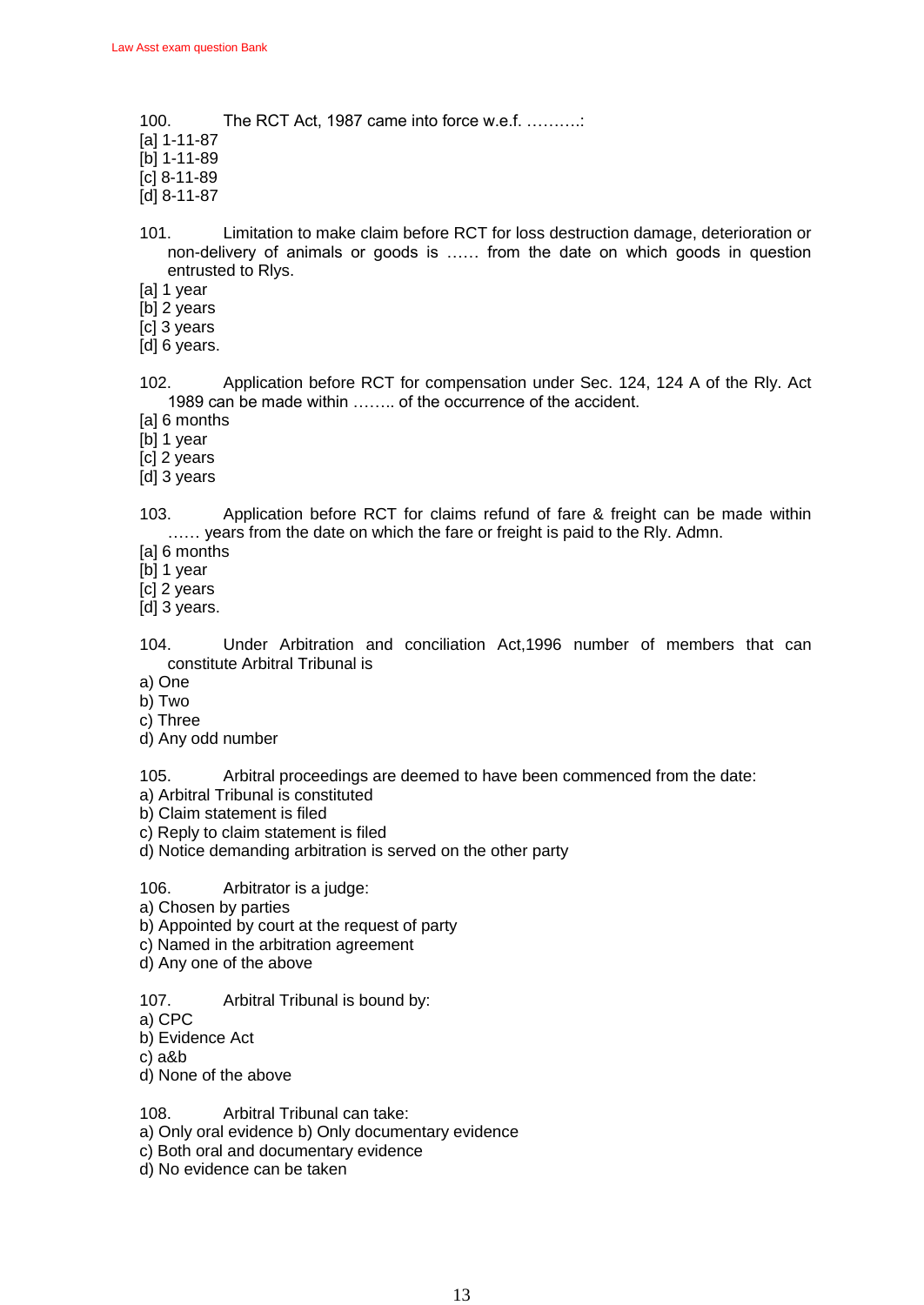- 109. Arbitral Tribunal is empowered to pass:
- a) Interim order
- b) Interim award
- c) a or b
- d) a & b
- 110. Under the Arbitration and conciliation Act, an Arbitral award will be enforceable like a decree:
- a) After expiry of 3 months
- b) Immediately
- c) After expiry of six months
- d) It cannot be enforced.

111. Under Sec 31 (8) of A&C Act, the costs of Arbitral Tribunal can be fixed by:

- a) The parties
- b) Courts
- c) Arbitral Tribunal itself
- d) None of the above

112. According to the arbitration Act, 'waiver' means:

- a) To waive right to object
- b) To waive right to claim
- c) To waive right to appoint arbitrator
- d) To waive right to defend claims

113. If the Arbitral Tribunal fails to conduct proceedings, it can be terminated:

- a) By the claimant
- b) By respondent
- c) By the authority who appointed the Arbitral Tribunal
- d) Court on an application by aggrieved party
- 114. If the Arbitral Tribunal consisting three members, the arbitral award passed should be signed by:
- a) All the members
- b) Presiding arbitrator
- c) Majority of the members
- d) Any of the above

115. Out of three, only two members have signed the award:

a) It is not valid

- b) It is valid provided reasons for not signing by the third arbitrator are recorded
- c) It will be valid after obtaining  $3<sup>rd</sup>$  member's signature
- d) None of the above
- 116. If the parties are aggrieved of the costs and expenses fixed by the Arbitral Tribunal, they may approach civil court under:
- a) Sec 34
- b) Sec 37
- c) Sec 39
- d) Sec 21
- 117. As per the arbitration Act, the procedure to be followed by Arbitral Tribunal by default will be:
- a) As agreed by parties
- b) As decided by the tribunal
- c) Court procedure
- d) As decided by presiding arbitrator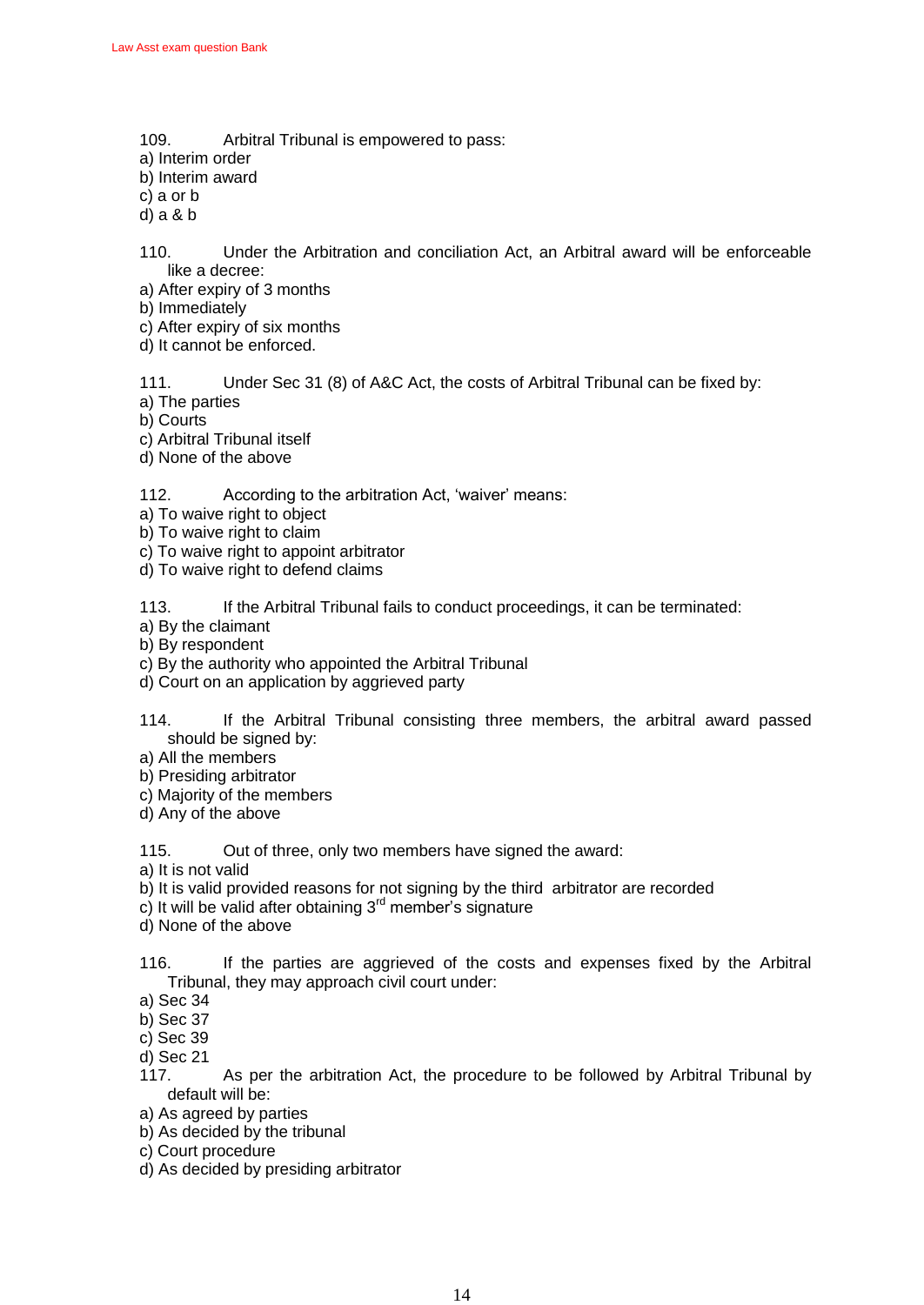- 118. Once Arbitral Tribunal parts with the final award:
- a) No corrections are permitted
- b) Typographical errors only can be rectified
- c) any mistakes can be corrected
- d) none of the above

### 119. Additional award means:

- a) there is no such definition
- b) award passed with respect to additional claims
- c) additional amounts for the same claims
- d) award for the claims omitted in the original award.
- 120. Arbitral Tribunal can decide its own jurisdiction under:
- a) Sec 13
- b) Sec 14
- c) Sec 15
- d) Sec 16.

121. If the appointed arbitrator is not possessing requisite qualifications, then the aggrieved party has to file application under:

- a) sec 11
- b) sec 12
- c) sec 13
- d) sec 16

122. The Chairman of the drafting committee of constituent assembly of India was:

- a) Dr.B.R.Ambedkar
- b) Sri Babu Rajendra Prasad
- c) Dri Sarvepalli Radha Krishnan
- d) Sri Jawaharlal Nehru
- 123. The term "State' defined in:
- a) Article 12
- b) Article 13
- c) Article 14
- d) Article 15
- 124. An appeal from the order of CAT lies to:
- [a] High Court
- [b] Supreme Court
- [c] Industrial Tribunal
- [d] Rly Board.
- 125. Equality before law  $-$  "the State shall not deny to any person equality before the law or the equal protection of the laws within the territory of India" to which Article this fundamental right refers?
- a) Article 14
- b) Article 15
- c) Article 16
- d) Article 17

126. Which Article states "The State shall not discriminate against any citizen on the grounds only of religion, race, caste, sex place of birth or any of them":

- a) Article 14
- b) Article 15
- c) Article 16
- d) Article 17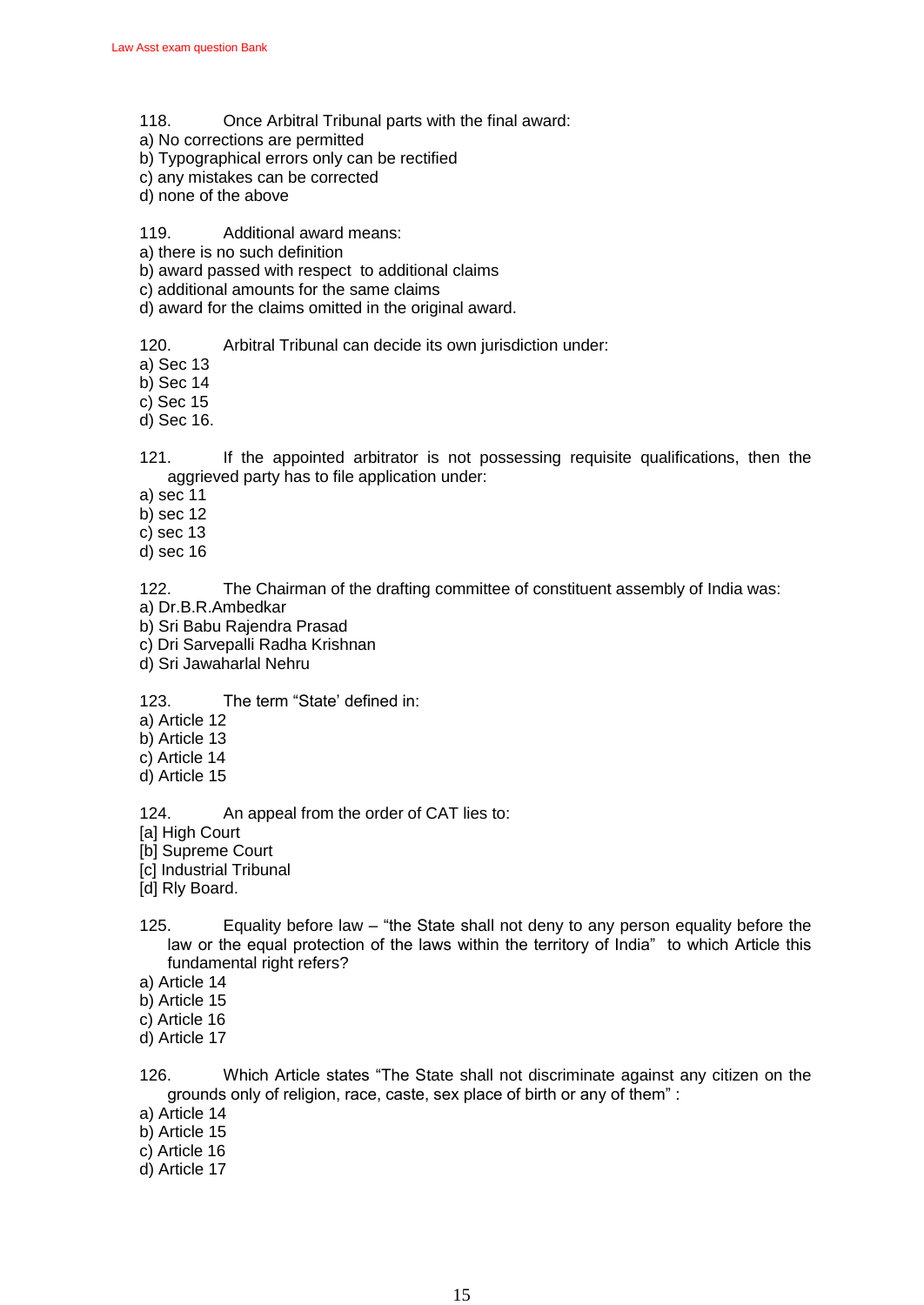- 127. Equality of opportunity in matters of public employment is provided in:
- a) Article 14
- b) Article 15
- c) Article 16
- d) Article 17

128. **Creamy layer' concept was expounded by Supreme Court in:** 

- a) Indira Sawaney Vs.UOI
- b) Balaji Vs. State of Mysore
- c) Devasan Vs.UOI
- d) Akhil Bharatiya Karmachari Sangh Vs.UOI
- 129. The Supreme Court in the following case, held that reservation shall not exceed 50%:
- a) Balaji Vs. State of Mysore
- b) Devadasan Vs UOI
- c) State of Kerala Vs.N.M.Thomas
- d) Indira Sawaney Vs.UOI

130. Double jeopardy means:

- a) A person shall be prosecuted and punished for the same offence twice
- b) No person shall be punished for the same offence twice
- c) No person shall be punished for any offence
- d) A person shall be punished for an offence without committing it by him
- 131. Which Article of the Constitution says "No person shall be prosecuted and punished for the same offence more than once":
- a) Article 20 (1)
- b) Article 20 (2)
- c) Article 20 (3)
- d) Article 21

132. "Right to pollution free air" falls under which Article of Constitution:

- a) Article 21
- b) Article 22
- c) Article 23
- d) Article 24

133. Dr. Ambedkar, Chairman of the drafting committee of constituent assembly of India, describes which Article is the very heart of the Constitution of India:

- a) Article 32
- b) Article 226
- c) Article 14
- d) Article 16

134. Which Article of Constitution deals with 'Free legal Aid to poor, illiterate and indigent persons:

- a) Article 37
- b) Article 38
- c) Article 39
- d) Article 39 A
- 135. Supreme Court may accept an appeal by granting Special leave. The power to grant such special leave is vested in the Supreme Court by :
- a) Article 37
- b) Article 136
- c) Article 144
- d) Article 226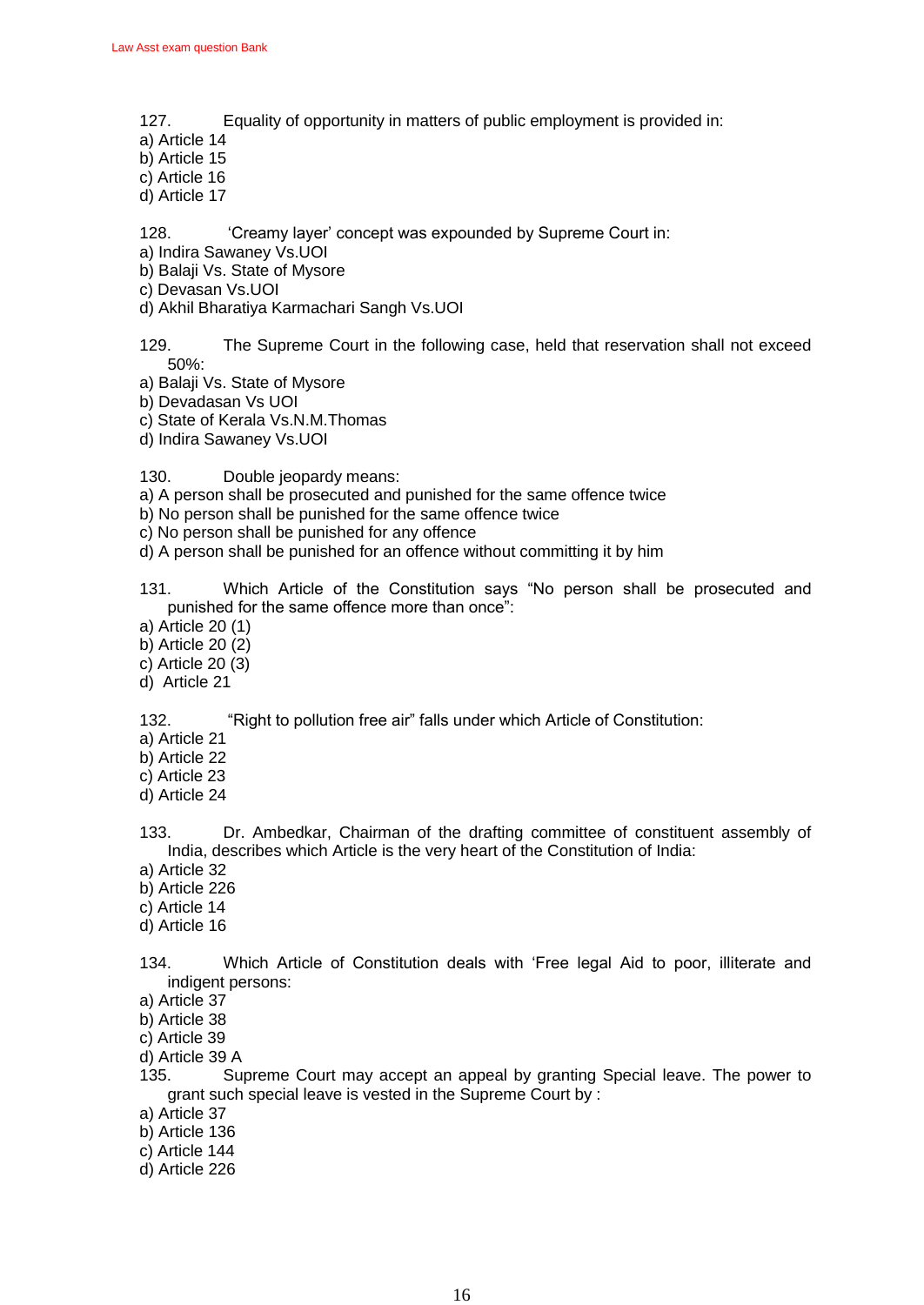- 136. Under Article 226 the High Court is empowered to issue Writs to government authorities in the nature of:
- a) Habeas Corpus
- b) Prohibition, Mandamus
- c) Quo warranto, certiorari
- d) All of the above
- 137. When a writ of mandamus can be issued:

a) It is a legal remedy available under Constitution whenever there is infringement of fundamental rights

- b) It can be granted only against public authority
- c) It can be granted only when there is legal duty cast on the public authority.
- d) All of the above
- 138. All contracts made in the exercise of the executive power of the Union shall be expressed to be made by:
- a) The President
- b) The Governor
- c) Principal Secretary Concerned to the UOI
- d) Minister concerned

139. If the requirements of Article 299 are not complied with, then the consequences are :

a) The government is not bound by the contract because article 299 is mandatory

- b) The Officer executing the contract would be personally bound
- c) If the government enjoys the benefit of the contract, it is bound to recompense.
- d) All of the above
- 140. Government of India may sue or be sued by the name of the Union of India under which Article:
- a) Article 299
- b) Article 300
- c) Article 302
- d) None of the above

141. • "Doctrine of pleasure' was initially originated in which of the following country:

- a) France
- b) Great Briton
- c) America
- d) India

142. Under which Article, ‗doctrine of pleasure' is incorporated in Indian Constitution

- a) Article 300
- b) Article 308
- c) Article 310
- d) Article 312

143. In which Article, the provisions relating to dismissal, removal, or reduction in rank of persons employed in civil capacity under the Union or State is dealt with :

- a) Article 309
- b) Article 310
- c) Article 311
- d) Article 312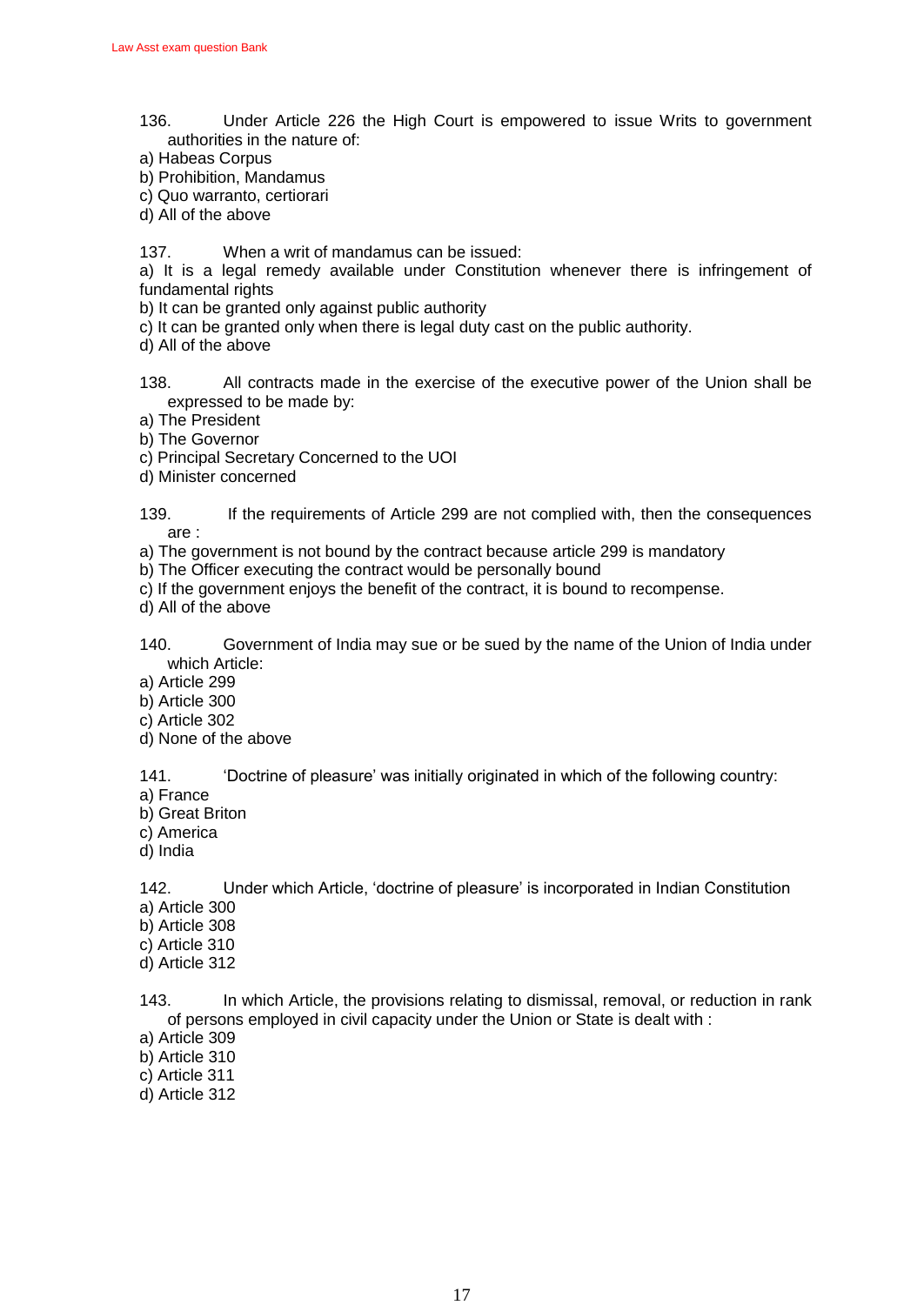144. What are the restrictions on the "doctrine of pleasure":

a) Removal cannot be done by a subordinate authority than the appointing authority b) Reasonable opportunity be given

- c) Principles of natural justice have to be followed
- d) All of the above
- 145. Which Article of the Constitution states that "the official language of the Union shall be Hindi in Devanagari script. The form of numerals to be used for the official purpose shall be the international form of Indian numerals":
- a) Article 340
- b) Article 343
- c) Article 344
- d) Article 345
- 146. 
It is not permissible to change the basic structure or frame work of the Constitution' .In which judgement, the Supreme Court made this observation:
- a) Menaka Gandhi Vs. UOI
- b)His Holiness Kesavananda Bharathi Sripadagalavaru Vs.State of Kerala
- c) Minerva Mills Vs.UOI
- d) Indira Gandhi Vs. Raj Narain

147. Right to information flows from which of the following Articles:

- a) Articles 19 & 20
- b) Articles 21 & 22
- c) Articles 19 & 21
- d) Articles 14 & 19
- 148. His Holiness Kesavananda Bharathi Sripadagalavaru Vs.State of Kerala case is also known as the case of:
- a) Fundamental rights case
- b) Basic Structure case
- c) Amendment case
- d) None of the above

149. Govt. contracts are governed by Article \_\_\_\_\_\_\_\_\_\_ of Constitution of India.

- [a]300
- [b] 301

[c] 311

[d] 299

150. Article of constitution provides safeguard to a Govt. servant before he was removed/dismissed or compulsory retired from service:

- a) 309
- b) 310
- c) 311
- d) All of the above
- 151. Starting point of an agreement is:
- a) Invitation to offer
- b) Offer/proposal
- c) Acceptance
- d) None of the above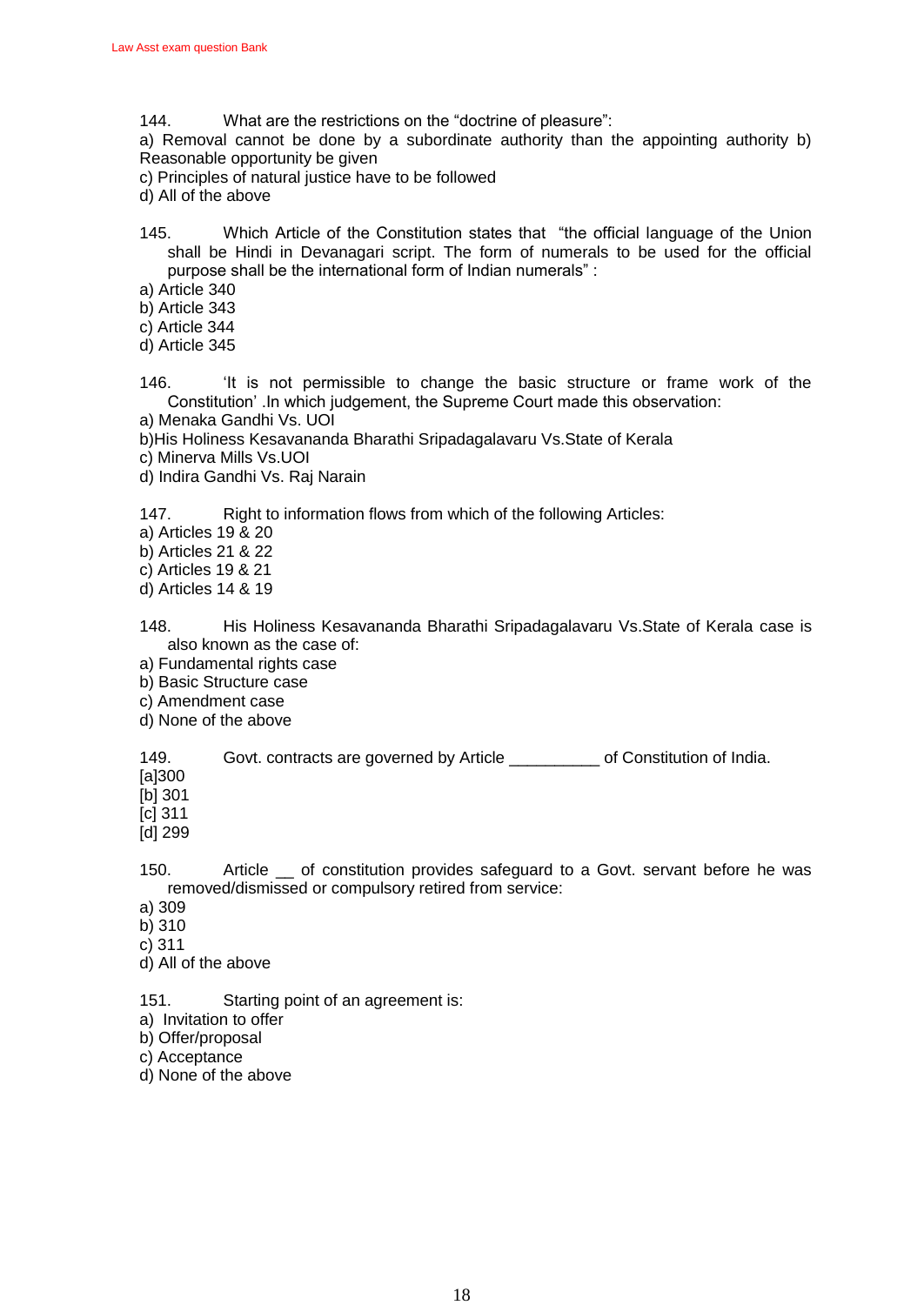- 152. A has a car. As he wants to sell it, he gave an advertisement in the news papers. The advertisement of A is
- a) An invitation to offer
- b) Offer
- c) Acceptance
- d) None of the above

153. An agreement not enforceable by law is:

- a) A valid agreement
- b) A void agreement
- c) A voidable agreement
- d) None of the above

154. Standard form contracts are also called:

- a) Contracts of adhesion
- b) Compulsory contracts
- c) Private legislations
- d) All of the above

155. **Caveat emptor' means:** 

- a) Let the seller beware
- b) Let the buyer beware
- c) Agreement with Emperor
- d) None of the above

156. Doctrine of Ubberrima fide (doctrine of utmost good faith) is mostly used in:

- a) Contracts of insurance
- b) Shipping business
- c) Railway contracts
- d) None of the above

157. A promises to give to B Rs 25,000/-. Which one of the following is true:

- a) It is not an agreement
- b) It is voidable agreement
- c) It is valid agreement
- d) Consensus ad idem
- 158. A takes Rs.20,000/- as loan @ 18% interest p.a from B and executes a promissory note in favour of B. This is
- a) Void agreement
- b) Voidable agreement
- c) A Valid agreement
- d) A negotiable instrument with no agreement.

159. Contracts which are opposed to public policy are:

- a) Valid
- b) Void
- c) Voidable
- d) None of the above
- 160. A agrees to sell to B his white horse for rupees five hundred or rupees one thousand:
- a) The agreement is valid
- b) Void for uncertainity
- c) Voidable at the option of B
- d) b &c are correct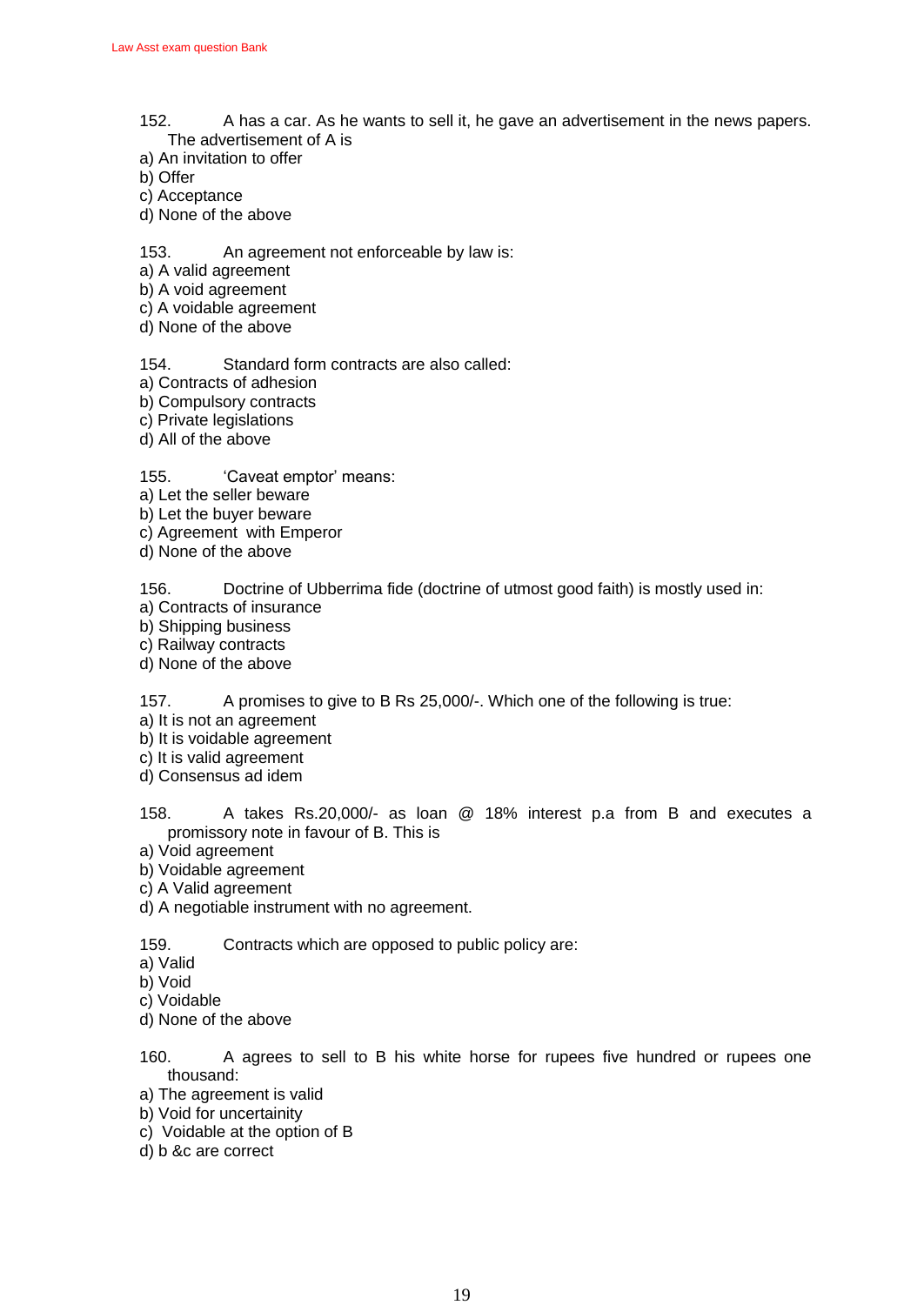- 161. A agrees to pay B Rs.15,000/- if two straight lines should enclose a space. This agreement is:
- a) Valid
- b) Void due to impossibility of performance
- c) Viodable at the option of B
- d) None of the above

162. Which section of Contract Act states that the effect of failure to perform at fixed time in a contract where time is essential

- a) Sec 54
- b) Sec 55
- c) Sec 56
- d) Sce 57

163. A agrees with B to discover treasure by magic. The agreement is:

- a) Void
- b) Voidable at the option of B
- c) Valid agreement
- d) None of the above

### 164. Liquidated damages means :

- a) Probable loss as a result of the breach of a contract
- b) Damages on account of mistake caused from both sides
- c) As much as earned, as much as liquidated
- d) None of the above
- 165. A contract to perform the promise or discharge the liability of a third person in case of his default is called:
- a) Contract of guarantee
- b) Contract of indemnity
- c) Under taking contract
- d) All of the above

166. Lien means:

- a) A legal claim to hold property as security
- b) A particular status
- c) A line between two concepts
- d) None of the above

167. An agency may be created:

- a) By express or by implied conduct
- b) By necessity
- c) a&b
- d) None of the above

168. To be a valid contract, an agreement must be have:

- [a] Consideration
- [b] Lawful object
- [c] Free consent
- [d] All.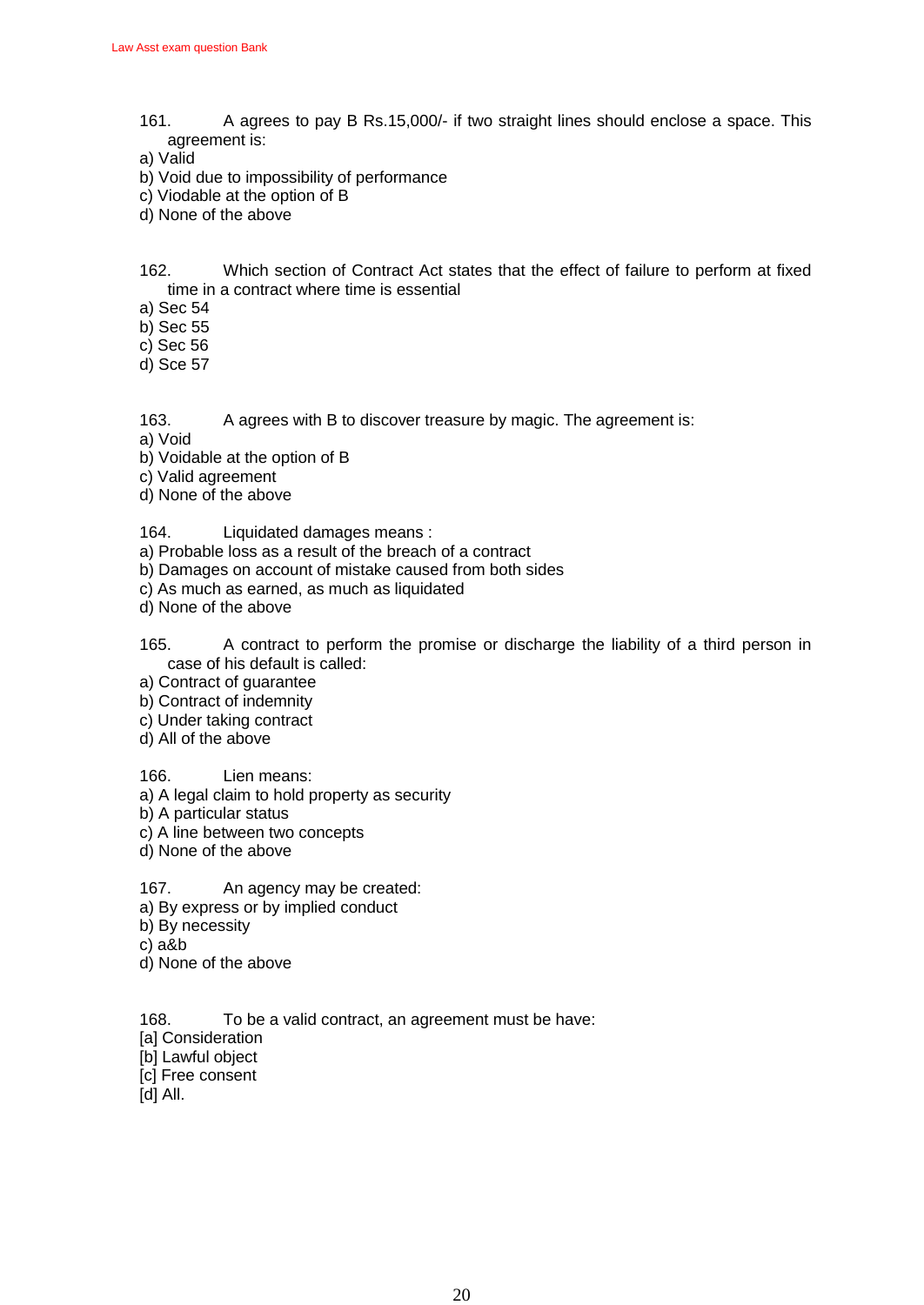- 169. A peon working in Railways met with an accident and injured while carrying a file to another office. Whether He is:
- a) Eligible for compensation under WC Act
- b) Not eligible to receive compensation under WC Act
- c) Eligible to receive compensation as exgratia payment
- d) None of the above
- 170. A Senior Section Engineer, while going to Rail Nilayam to report to his superior officer met with an accident in front of Rail Nilayam. He is:
- a) Eligible for compensation under WC Act
- b) Not eligible to receive compensation under WC Act
- c) Eligible to receive compensation as exgratia payment
- d) None of the above

171. The following come under the purview of WC Act :

- a) Apprentices
- b) Casual worker
- c) RPF staff
- d) None
- 172. Limitation within which claim for Workmen's compensation should be preferred from the date of occurrence of the accident:
- a) One year
- b) Two years
- c) Three years
- d) No limitation

173. Doctrine of notional extension of employment means:

- a) The area beyond the precincts of the work place
- b) Time beyond duty hours
- c) Extend to the outer sphere of his area of working but the work is related to his employment
- d) All of the above

174. Injuries deemed to result in permanent total disablement are listed in:

- a) Schedule-I, Part I
- b) Schedule –I Part II
- c) Schedule III part A
- d) Schedule III part B
- 175. For calculating compensation under Workmen Compensation Act, wages can be taken as maximum of:
- a) Rs.2000/- p.m
- b) Rs.3500/-p.m
- c) Rs.4000/- p.m
- d) Rs.6500/-p.m
- 176. For claiming compensation under WC Act, a workman or in case of death, his legal representatives has to approach:
- a) Civil court
- b) Commissioner under the Act
- c) High Court
- d) Sessions Court

177. An Award passed by the authority under W.C. Act can be appealed before:

- [a] Regional Labour Commissioner
- [b] Chief Labour Commissioner
- [c] High Court
- [d] Dist Court.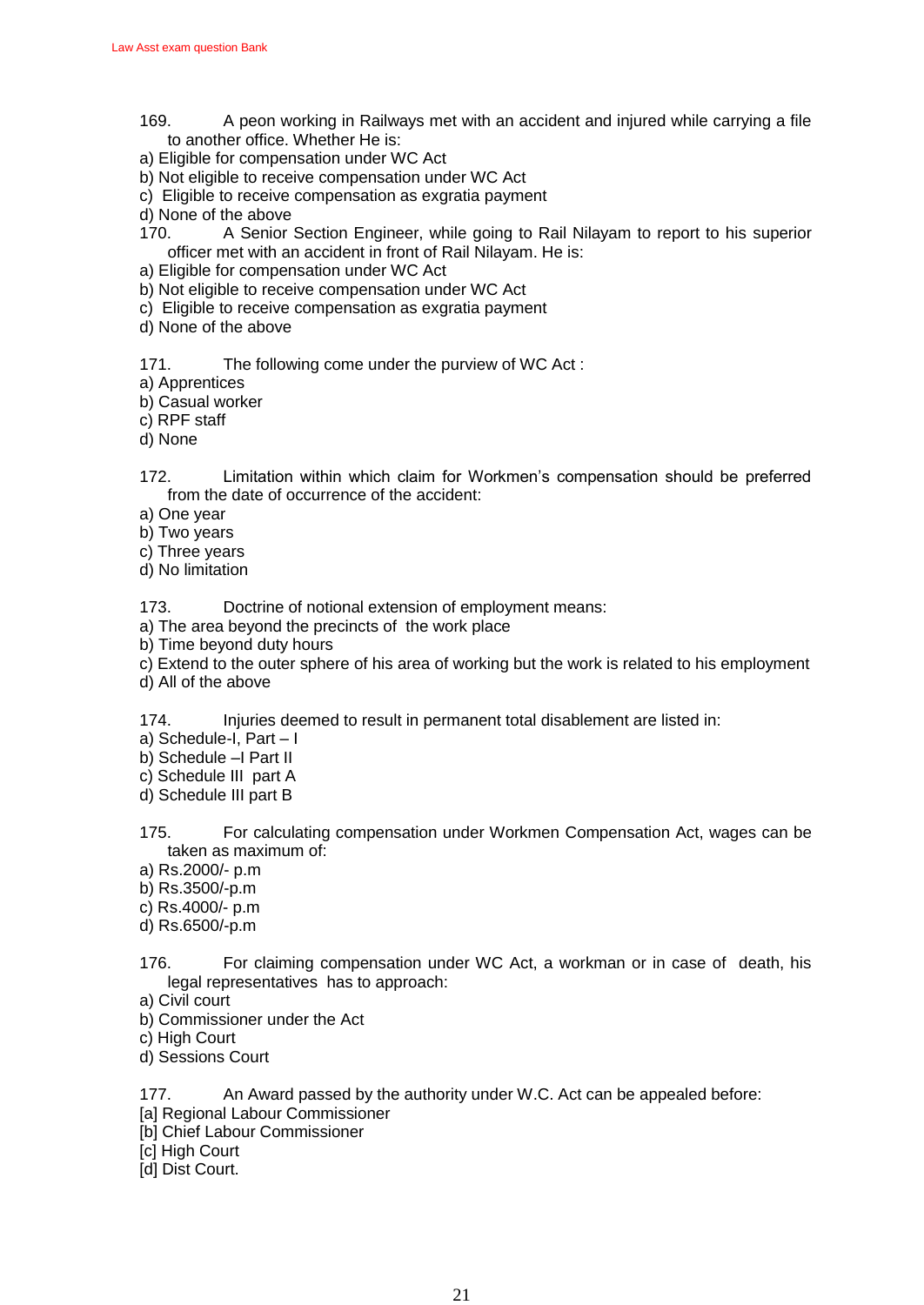- 178. Fines imposed on workman can be recovered from the wages. The maximum amount of fine shall not exceed:
- a) 3% of wages
- b) 5% of wages
- c) 7% of wages
- d) 10% of wages

179. Recovery of fines shall be done within:

a) 60 days

b) 90 days

c) 120 days

d) 150 days

180. Payment of wages Act does not apply to employees drawing wages and above.

a) Rs.400/-

- b) Rs. 1000/-
- c) Rs.2,500/-
- d) Rs.6500/-

181. Appeal from authority under Payment of wages Act lies to:

- a) District Judge
- b) High Court
- c) Labour court
- d) Any of the above.

182. In Railways the minimum wages Act applies to:

- a) Porters loading/unloading in goods sheds
- b) Employees in administrative offices
- c) Employees in workshops
- d) None of the above

183. I.D.Act is not applicable to :

- a) Nurses
- b) Teachers
- c) RPF
- d) All of the of the above

**184.** Industrial disputes means any dispute or difference between:

- a) Employers and Employers
- b) Employer and Workmen
- c) Workmen and Workmen
- d) All of the above
- **185.** Under Industrial Disputes Act, Railway is:
- a) Public Utility Service
- b) Essential service
- c) Public transportation service
- d) All of the above
- 186. After due process and enquiry a worker in Lallaguda Workshop was dismissed from service. It Is:
- a) Deemed to be industrial dispute
- b) Essentially personal dispute
- c) To be considered impersonal dispute
- d) None of the above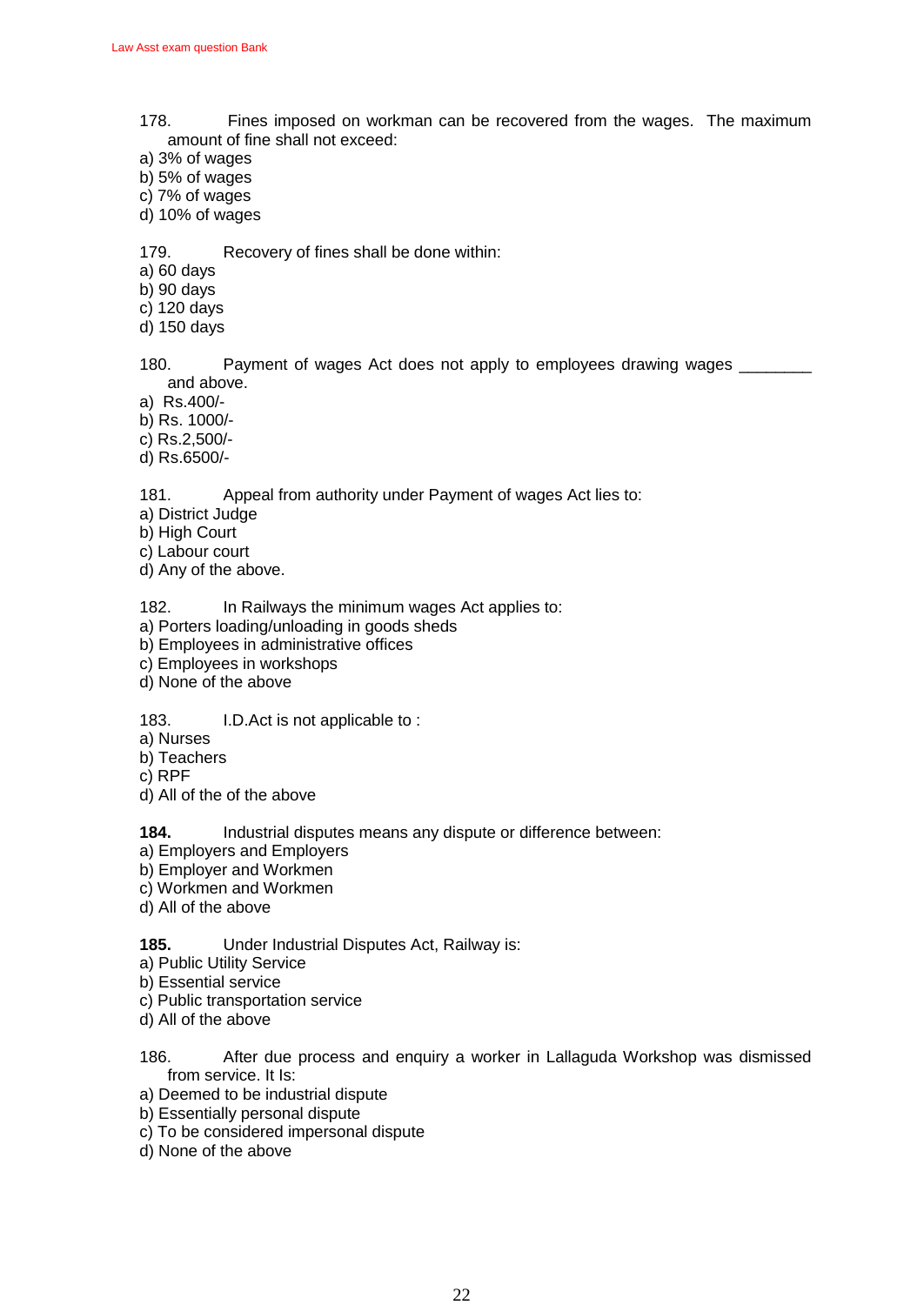- 187. An appeal from the award of Industrial tribunal lies to:
- a) National Tribunal
- b) High Court
- c) Supreme Court
- d) No appeal lies

188. It is the duty of the employer to maintain the muster rolls of every workmen. Which section deals with this provision:

- a) Sec 25-D
- b) Sec 25-E
- c) Sec 25-F
- d) None

189. When a workman is laid off, he is not entitled for any compensation when:

- a) If he refuses to accept any alternative appointment
- b) If he does not present for work at the establishment at the appointed time
- c) Both a&b
- d) Compensation is compulsory
- 190. No workman employed in any industry who has been in continuous service for not less than one year under an employer shall be retrenched subject to certain conditions. Which section deals with this provision:
- a) Sec 25-D
- b) Sec 25-E
- c) Sec 25-F
- d) None
- 191. Penalty for illegal strike and lockouts is provided under which of the following sections:
- a) Sec 25
- b) Sec 26
- c) Sec 33
- d) None

192. For recovery of money due from an employer, workman has to file application before under the following section:

- a) Sec 26
- b) Sec 33 A
- c) Sec 33 b
- d) 33 C

193. It is the duty of every employer to publish seniority list of casual labour before retrenchment. Which section deals with this provision:

- a) Sec 25 E
- b) Sec 25 F
- c) Sec 25 A
- d) Sec H

194. Contract labour (Regulation and abolition) Act applies to establishments wherein \_\_\_\_\_\_\_\_\_\_\_ number of workmen employed during the preceding one year:

- a) Twelve
- b) Twenty
- c) Twenty four
- d) Thirty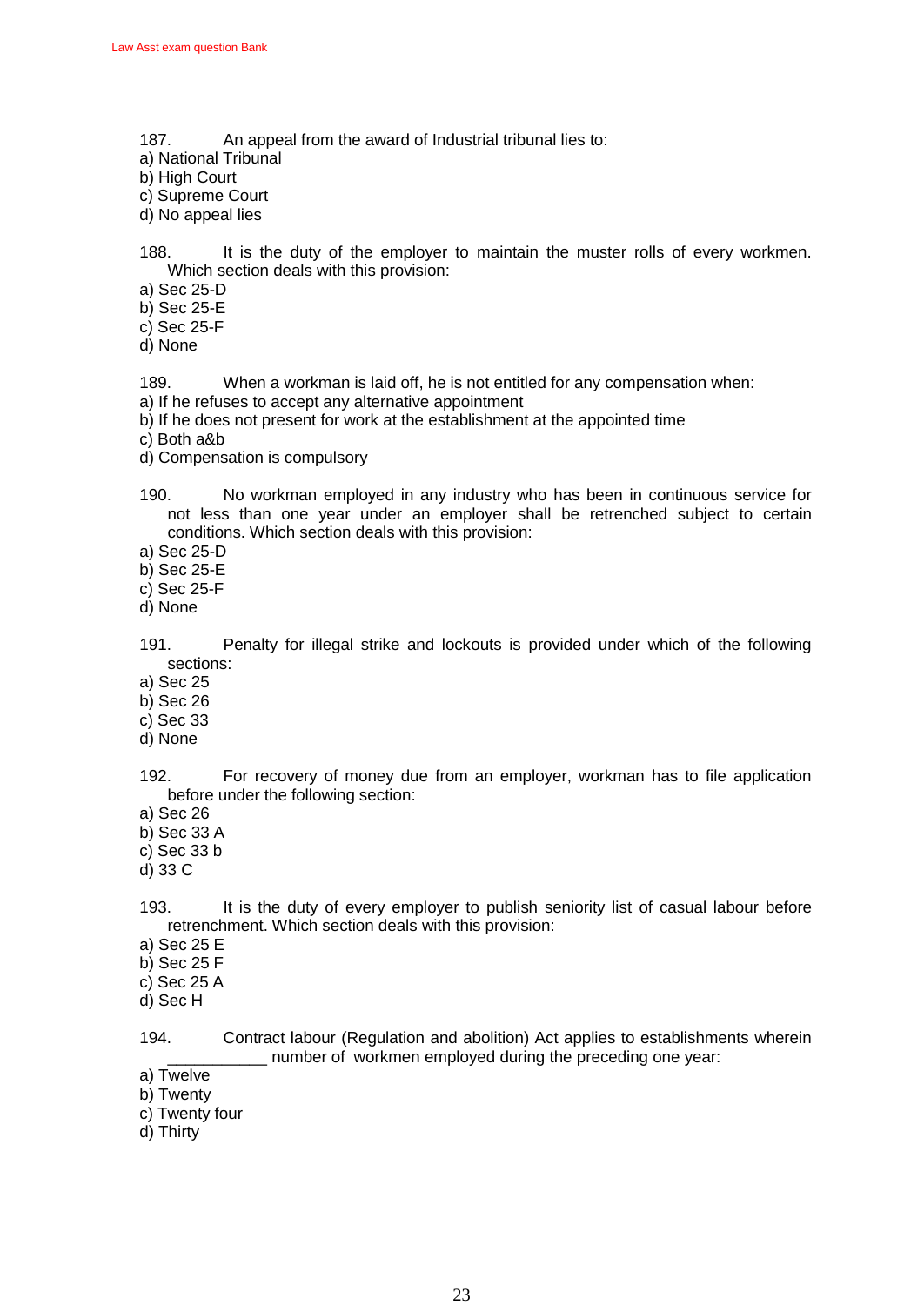195. Notification for prohibition of contract labour in the establishments can be issued under : a) Sec 7

b) Sec 8

c) Sec 9

d) Sec 10

### **PART – B Objective questions (descriptive)**

196. A railway servant shall be deemed to have been placed under suspension when:

- a) he was detained in custody
- b) he was detained in custody for more than 24 hours
- c) when he was detained in custody for more than 48 hours
- d) Any of the above
- 197. When an order of suspension is made or deemed to have been made, the suspension shall continue to remain in force
- a) Till he is acquitted from criminal case
- b) Till he gets a bail
- c) Till the suspension is revoked
- d) Any of the above

### **198.** Disciplinary proceedings against retired Railway servant can be initiated by:

- a) DA as on the date of retirement
- b) Appointing authority or of a grade equal as on the date of retirement
- c) President of India
- d) None of the above

### **199.** When bias is attributed to the IO, the IO has to:

- a) Cease to function as IO once for all
- b) Proceed with the enquiry
- c) Seek advise from Railway advocate
- d) Stop Inquiry and seek advise from DA

### **200.** At what stage new documents/ witnesses by prosecution can be allowed by IO:

- a) At any time
- b) Before commencement of defense case
- c) Before commencement of prosecution case
- d) None of the above
- 201. A retired Rly. Servant, aggrieved by non-release of DCRG, filed a complaint before Dist. Forum. What would be your defence?
- a) Consumer forum has no jurisdiction
- b) He should go to High Court
- c) (a) & (b)
- d) None of the above

**202.** If prosecution witness is not attending the enquiry, IO has to:

- a) Drop him
- b) Summon him to attend
- c) Postpone enquiry for next hearing
- d) Any of the above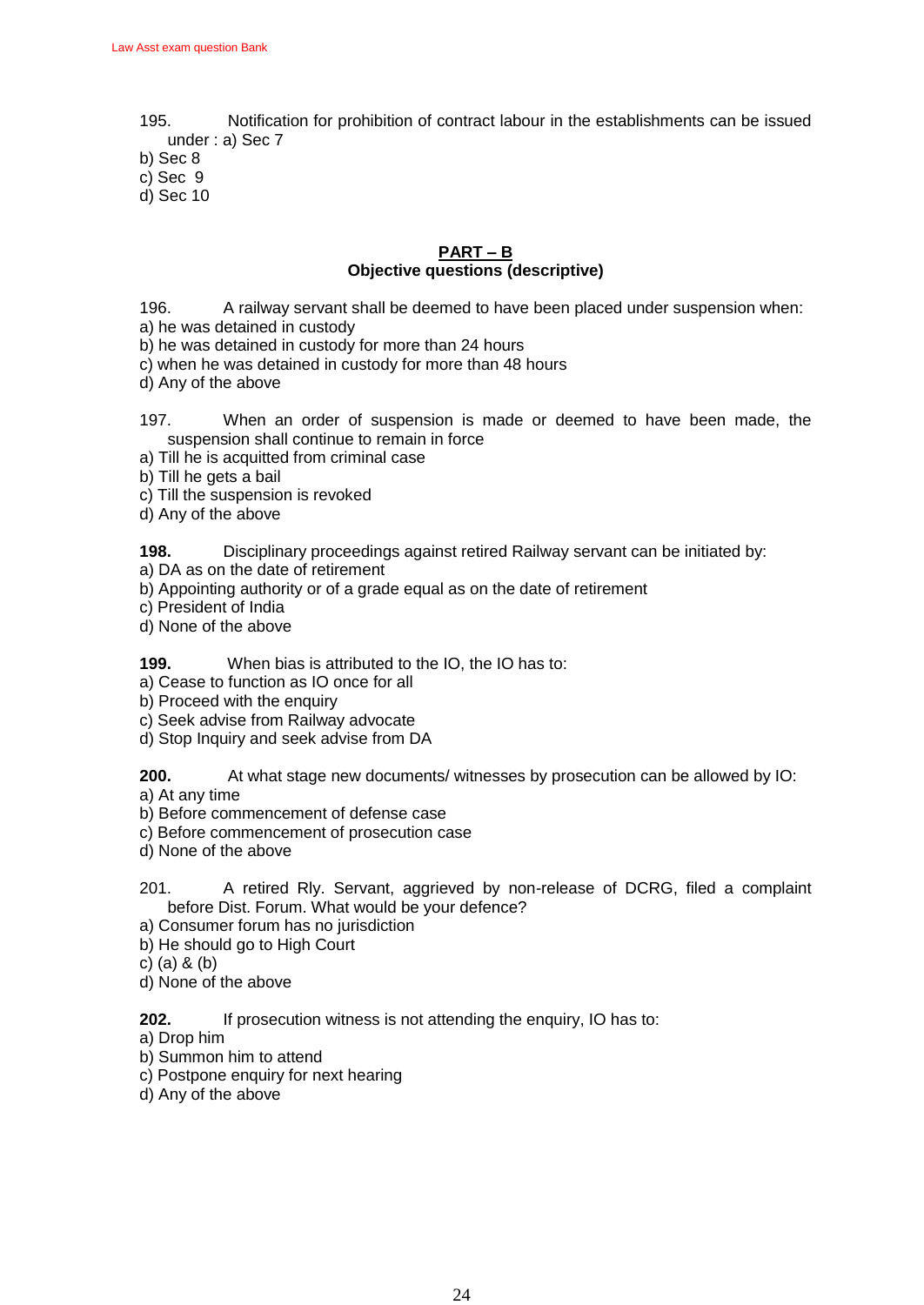- **203.** If a document is requested by the CE, IO:
- a) may refuse straight away
- b) IO may refuse by giving his ruling
- c) may leave it to the discretion of the DA
- d) Any of the above
- **204.** If the charged employee complains that he could not attend enquiry because of non payment of subsistence allowance, IO has to:
- a) Arrange for the same
- b) Conduct the enquiry ex parte
- c) Advise the DA to arrange subsistence allowance
- d) Ask the CE to make his own arrangements to attend the enquiry
- **205.** Enquiry in major penalty charge sheet is not compulsory when:
- a) DA decides not to conduct enquiry
- b) Charged employee admits the charges
- c) Charged employee is out of country
- d) Charge sheet cannot be served due to absconding

**206.** When is an ex parte enquiry legal:

- a) When Defence helper is not available but CE is present
- b) When unable to serve notice on CE is not present
- c) When DA directs in writing to do so
- d) When CE does not attend the enquiry inspite of notice

207. Who among the following cannot act as IO:

a) An officer who had conducted fact finding enquiry

- b) A person who is interested in punishing the charged employee
- c) A person who has personal Knowledge in the charges
- d) All of the above

208. Which of the following is correct:

- a) DA can remit the matter back to the Inquiry officer for further enquiry
- b) DA has to accept Inquiry Officer's report
- c) DA has to refer the matter to appellate authority
- d) DA has to report to DRM

209. When DA did not accept IO's report:

a) He has to record his reasons for such disagreement and send a copy of his disagreement to charged employee for his representation

b) After recording reasons he can impose penalty

c) DA can straightaway impose penalty, reasons are not essentially to be recorded. d) None of the above

210. Before imposing minor penalties:

- a) An enquiry has to be conducted to meet Principles of natural justice
- b) An enquiry is to be conducted when charged employee specifically requests
- c) An enquiry is to be conducted when DA decides so
- d) All of the above

211. Enquiry can be dispensed with in the following cases:

a) Where the penalty imposed on a railway servant on the ground of conduct which has led to his conviction on a criminal charge

- b) In the opinion of DA enquiry is not reasonably possible
- c) Both a & b
- d) Employee is unauthorisedly absent.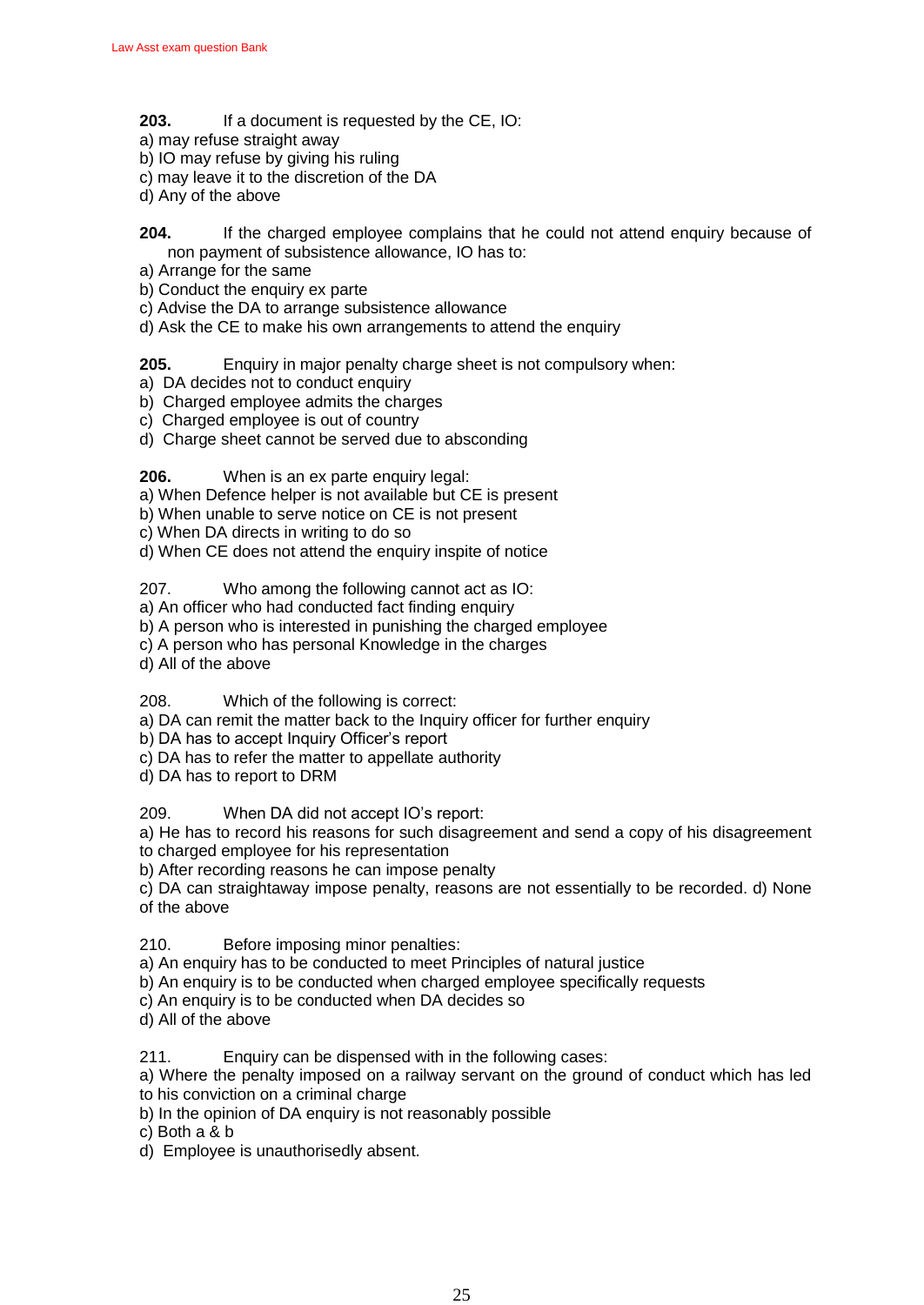- 212. Services of a permanent Rly. Employee are governed by:
- a) Terms of agreement at the time of appointment.
- b) Terms of contract entered between employee & Rly. Admn.
- c) Statutory Rules made from time to time.
- d) Rules framed by UPSC
- **213.** An employee working with South Eastern Rly. Kolkatta, on retirement settled in Vijayawada. He had some problem with his pension payment. He can file an OA before CAT Bench of:
- a] Kolkatta
- b] Hyderabad
- c] Any where in India
- d] Either a or b
- 214. •• A' living in Vijayawada made a transaction with "B' at Khammam. 'B' resides in Warangal. The two agreed that when any dispute arise, they may file case before Courts at Hyderabad for convenience sake. Parties:
- a) Can decide to file case before any court they choose
- b) Can give mutual consent as to the territorial jurisdiction of a court
- c) Territorial jurisdiction of a court depends upon the place of residence
- d) Any of the above
- 215. "No court shall proceed with the trial of any suit in which the matter in issue is also directly and substantially in issue in a previously instituted suit between the same parties under the same title in the same or in any other court in India....". This section refers to:
- a) Res sub judice (stay of the suit)
- b) Res judicata
- c) Res integra
- d) None of the above.
- 216. •• 'A' files a suit against 'B' for declaration that he is entitled to certain lands as heir of 'C'. The suit was dismissed. 'A' filed another suit claiming the same property on the ground of adverse possession. This suit is:
- a) Barred by res judicata
- b) Res sub judice
- c) a & b
- d) None of the above
- 217.  $A'$  sues 'B' for possession of a house. However, the house belongs to 'C' and is in his possession. This suit is:
- a) Maintainable
- b) Not maintainable for non joinder of necessary party
- c) Not maintainable for mis joinder of party
- d) None of the above
- 218.  $A'$  a Govt. employee obtained loan from a Bank under a declaration from his salary drawing authority, undertaking to remit the amount from his monthly salary bills. On default, bank filed suit against drawing officer and the loanee for a direction and damages:
- a) Such a suit is maintainable
- b) Suit is not maintainable because there is no notice to the govt.
- c) a or b
- d) None of the above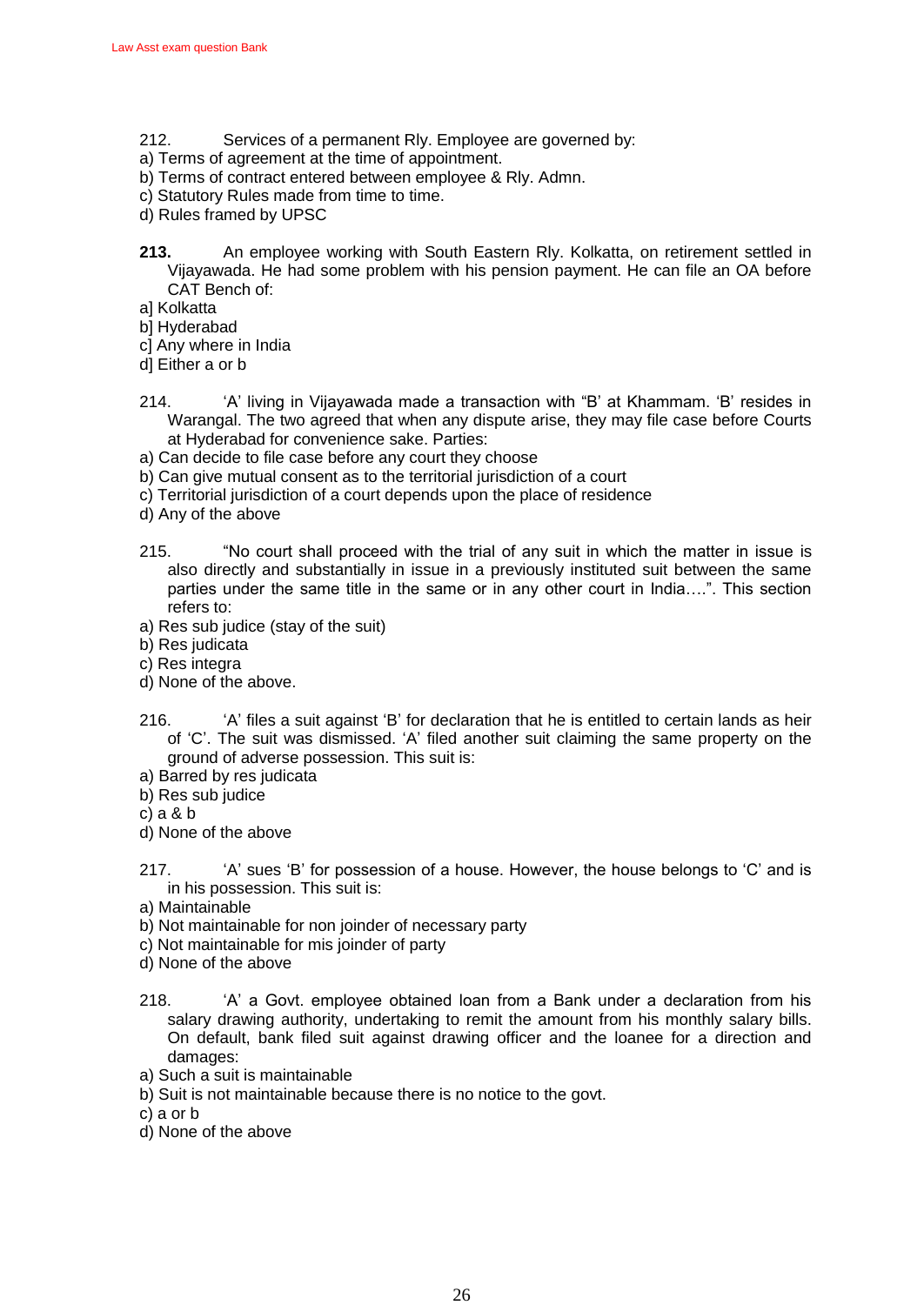219. Who is not a dependent for the purpose of liability of Railway administration for the death to passengers due to accident:

[a] A minor child of a pre-deceased daughter, if wholly dependent on the deceased passenger

[b] Widowed daughter-in-law and a minor child of a pre-deceased son if dependent wholly or partly on the deceased passenger

[c] Paternal grand parent of the deceased passenger irrespective of dependency

[d] Paternal grand parent wholly dependent on the deceased passenger.

220. Which of the following employment of a railway servant does not belong to 'excluded' category as per Sec. 130 of Riys Act?

- [a] Railway servants employed in a marginal or confidential capacity.
- [b] A canteen worker
- [c] Staff of the railway schools imparting technical training or academic education
- [d] None of the above.
- 221. If any person, with intent to defraud a railway Administration, uses a single pass or ticket which has already been used on a previous journey, he shall be liable to pay.
- [a] Excess charge
- [b] Ordinary single fare for the distance which he travelled

[c] a& b

[d] None of the above.

222. Fraudulently travelling or attempting to travel without proper pass or ticket, attracts provision of Sec. 137 of Rlys Act which prescribes punishment of:

- [a] Imprisonment for six months
- [b] Imprisonment for a term which may extend up to six months
- [c] Either a or b
- [d] None of the above.
- 223. If any person, not being a railway servant or an agent authorized in this behalf sells or attempts to sell any ticket in order to enable any other person to travel there with:
- [a] He shall forfeit the ticket which he sells or attempts to sell
- [b] Shall be punishment with imprisonment which may extend to three months
- [c] Punishable with fine which may extend to five hundred rupees
- [d] All of the above.
- 224. Under \_\_\_\_\_\_\_\_\_\_\_ section of Railway Act, penalty of imprisonment for a term which may extend to three years or with fine which may extend to ten thousand rupees or with both is for the offence of:
- [a] Hawking and begging in railway carriage
- [b] Carrying unauthorized business of procuring and supplying of railway tickets
- [c] Maliciously wrecking or attempting to wreck a train
- [d] Described in Sec. 142
- 225. Which are of the following is not an offence as per Railways Act?
- [a] Entering into a compartment reserved
- [b] A male, Entering carriage or other place reserved for females
- [c] Traveling on roof step or engine of a train
- [d] Stretching the arms through widow, while travelling

226. Which of the following is not an offence as per Railways Act?

- [a] Giving false account of goods
- [b] Unlawfully bringing dangerous goods on a railway
- [c] Unlawfully bringing offensive goods on a railway
- [d] None of the above.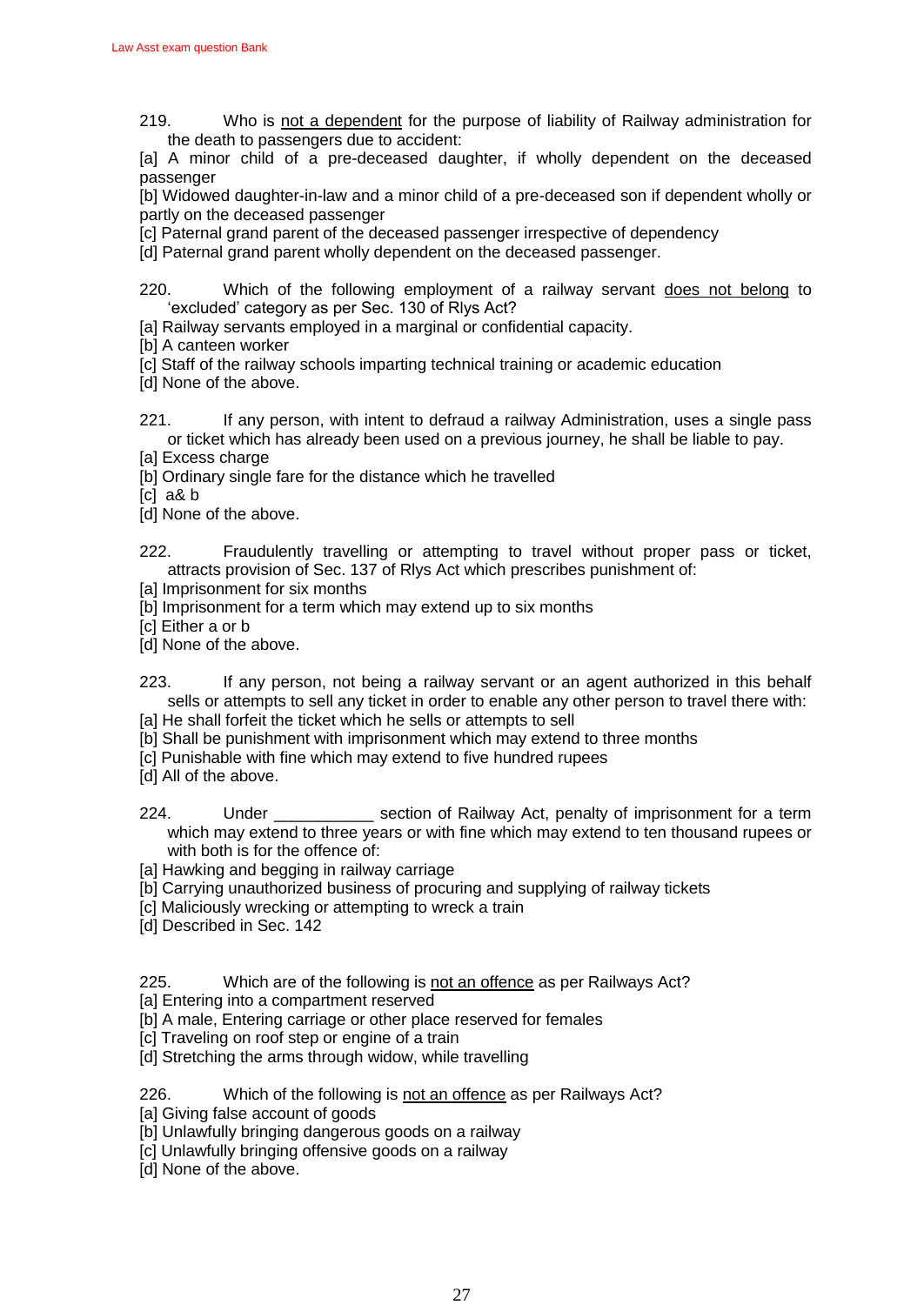- 227. If any person commits any offence mentioned in Sec. 137 to 139, 141 to 147, 153 to 157, 159 to 167 and 172 to 176, he may be arrested, without warrant or other written authority, by the officer authorized by a notified order of the Central Govt. who is that authorized officer?
- [a] Head Constable of RPF
- [b] Head Constable of GRP
- [c] All the Officers of and above the rank of ASI of RPF
- [d] All the Officers of and above the rank of SI of GRP

228. Which of the following power is not vested with authorized officer under Sec. 180 B of Rlys Act?

[a] Summon and enforce the attendance of any person

[b] Require the discovery and production of any document

[c] Remand any person to the custody of authorized officer not exceeding 7 days [d]None of the above.

- 229. When any person is arrested by the officer authorized for an offence punishable under Railways Act, such officer shall proceed to inquire into the charge as per the provisions of Cr PC. For this purpose he shall exercise same power as that of:
- [a] 1<sup>st</sup> Class Magistrate
- [b] 2<sup>nd</sup> Class magistrate

[c] Officer in charge of a police station

[d] None

230. Entries made in the records or other documents of a railway Administration or production of a copy of the entries certified by the officer:

[a] Shall not be admitted as evidence

[b] Shall be admitted as evidence

[c] May be admitted at the discretion of court

[d] None of the above

231. Which one of the following matter is not within the jurisdiction of RRT:

[a] Charging for the carriage of any commodity between two stations at a rate which is unreasonable.

[b] Classification or re-classification of any commodity

[c] Contravention of the provision of Section 70 of Rly. Act 1989

[d] Levying any other charge which is un-reasonable.

232. Which one of the following matters is within the jurisdiction of RRT:

[a] Fixation of wharfage & demurrage charges

[b] Allegation of undue preference to a person or any particular traffic

[c] Classification or re-classification of any commodity

[d] a & b

233. Which one of the following statement is incorrect.

a] Every person entrusting any goods to a railway administration for carriage shall execute a forwarding note

b) Forwarding note means document executed under Sec 64 of Railways Act

c) The form of forwarding note shall be prescribed by the Central Govt.

d) Forwarding note is issued by consignor to the consignee.

234. Pick up the correct statement from the following:

a) Railway receipt is issued either for carriage of passengers or goods

b) Railway receipt is only an acknowledgement of goods received

c) A mutually agreed format can be adopted for Railway receipt

d)A railway receipt shall be prima facie evidence of the weight and number of packets stated therein.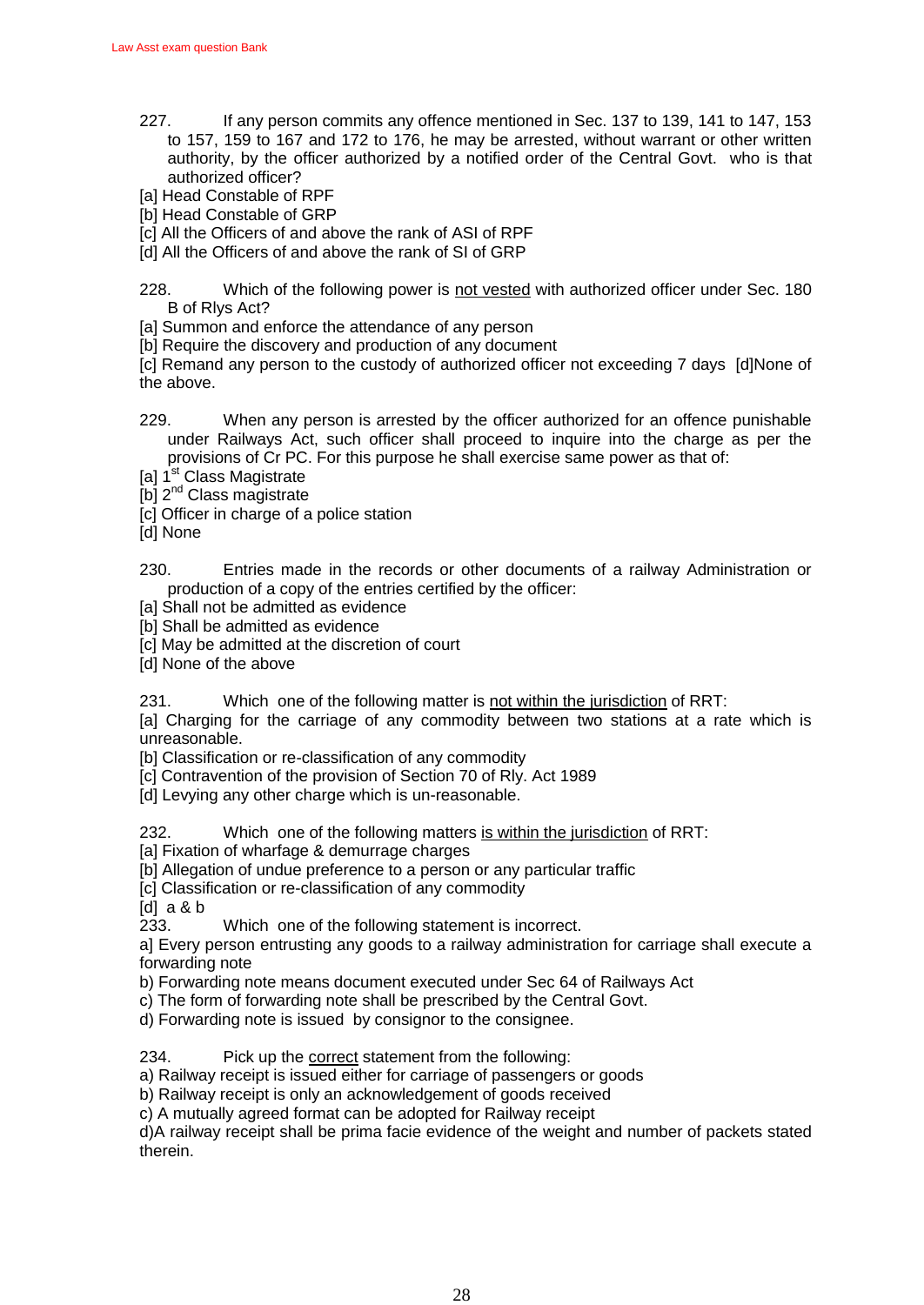235. Which one of the following statements is incorrect.

[a] Rly. Admn. shall have the right to re-measure, re-weigh or reclassifiy any consignment [b] Re-calculate the freight and other charges

[c] Correct any other error or collect any amount that may have been omitted to be charged [d] Re-book the consignment to another destination

236. As per Sec. 79 of the Railway Act, which one of the following statements is incorrect:

a] No re-weighment is permissible even if requested by consignee in case of perishable that are likely to lose weight in transit

[b] No request for weighment of consignment in wagon-load or train-load shall be allowed if the weighment is not feasible due to congestion in the yard

[c] No re -weighment shall be allowed if goods booked at owners risk rate

[d] Re-weighment, if agreed will be free of any charges.

237. When consignment arrives in a damaged condition or shows signs of having been tampered with, under Sec. 82 of the Railways Act which statement is correct:

[a] Rly. Admn shall give open delivery

[b] A part of consignment can be delivered duly furnishing partial delivery certificate [c] If the consignee or endorsee refuses to take such delivery, shall be subject to wharfage charges [d] All of the above.

238. Which of the following statement is not correct:

[a] If any person fails to take delivery of any consignment, it shall be treated as unclaimed b] Rly. Admn may sell unclaimed perishable consignment as per Sec.83 [2]

[c] In case of non-perishable consignment, issue notice to consignee to remove the goods within seven days from the receipt there of

[d] Free time is not applicable for perishable traffic.

239. Which of the statements is incorrect:

a] There is no other provision than Sec. 83 to sell the perishable consignment

[b] Where traffic on any route is intercepted and there is no other route to direct the consignment, then Rly. Admn may sell the perishable consignment to prevent loss [c] Right of Rly to recover by suit any freight charge or other expenses shall not be affected by sale under Sec. 83, to 95

[d] Rly. Admn. Shall retains the freight and other charges out of the sale proceeds including expenses for the sale and the surplus, if any, shall be rendered to the person entitled there to.

240. Which of the following factors is not relevant for Central govt. to consider before notifying a station under Sec. 89 of the Act:

[a] The volume of traffic and the storage space available at such Rly. Station

[b] The nature and quantities of goods generally booked to such railway station

[c] The number of wagons likely to be held up at such railway station if goods are not removed there from quickly

[d] Essential nature of the commodity for public use.

241. Which of the following cannot be defense against responsibility of Rly. Admn. as carrier of goods?

[a] Act or conscious negligence of the consignor or the consignee

[b] Act or omission of the agent or servant of the consignor or the consignee or the endorsee [c] Act or omission of Rly officials while accepting goods for carriage

[d] Orders or restriction imposed by the Central Govt. or State Govt. or by an officer authorized in this behalf.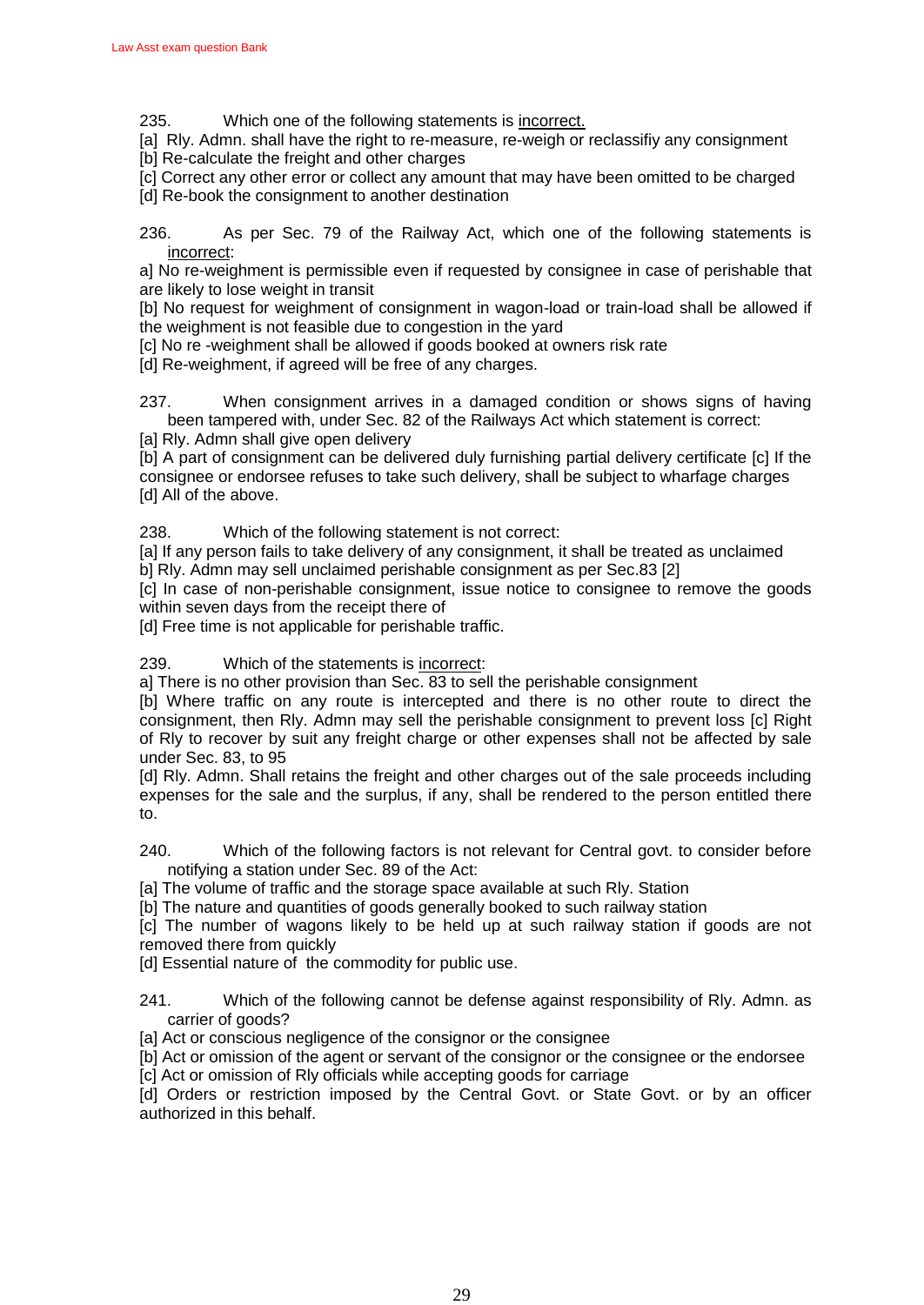242. Which of the following statements is not correct:

[a] Rly. Admn. Shall not be responsible for any loss, destruction etc, of consignment carried at owners risk rate

[b] Even if it is owner's risk rate Rly is liable if it is proved that such loss destruction nondelivery due to railway's negligence

[c] Under railway risk rate, negligence has to be proved by the consignee

[d] None of the above

243. Normal carrying capacity of every wagon or truck in its possession should be determined by Rly. Admn and shall:

[a] Exhibit in conspicuous manner at all Rly. Stations

[b] Display at all HQ/Divisional Offices, wagon depot

[c] Exhibit in a conspicuous manner on the outside of every such wagon or truck

[d] All of the above.

244. Which one of the following statements is incorrect:

[a] Rly. Admn. have the right ,before delivery, to re-measure, re-weigh or reclassify any consignment

[b] Re-calculate the freight and other charges

[c] Correct any other error or collect any amount that may have been omitted to be charged [d] Re-book the consignment to another destination at its option

245. Which one of the following statements is incorrect, as per Sec. 79 of the Act? a] No re-weightment is permissible even if requested by consignee in case of perishable that are likely to lose weight in transit

[b] No request for weighment of consignment in wagon-load or train-load shall be allowed if the weighment is not feasible due to congestion in the yard

[c] No reweighment shall be allowed of goods booked at owners risk rate

[d] Re-weighment, if agreed will be free of any charges.

246. Where the consignment arrives in a damaged condition or shown signs of having been tampered with, then under Sec. 82 of the Act, which statement is correct:

a) Rly. Admn shall give open delivery

[b] A part of consignment can be delivered duly furnishing partial delivery certificate [c] If the consignee or endorsee refuses to take such delivery, shall be subject to wharfage charges [d] All of the above are correct

247. Which of the following statements is incorrect:

[a] If consignee/endorsee fail to pay on demand the freight in respect of any consignment, Rly. Admn may detain that consignment

[b] If that consignment is delivered, any other consignment of such portion may be detained

[c] If the consignment in question is perishable it should not be detained

[d] If it is not perishable in nature, sell by public auction.

248. Which of the following statement is correct: If any person fails to take delivery of any consignment,

a) It shall be treated as unclaimed

[b] Rly. Admn may sell unclaimed perishable consignment as per Sec.83 [2]

[c] In case of non-perishable consignment to issue notice to remove the goods within seven days from the receipt there of

[d] All of the above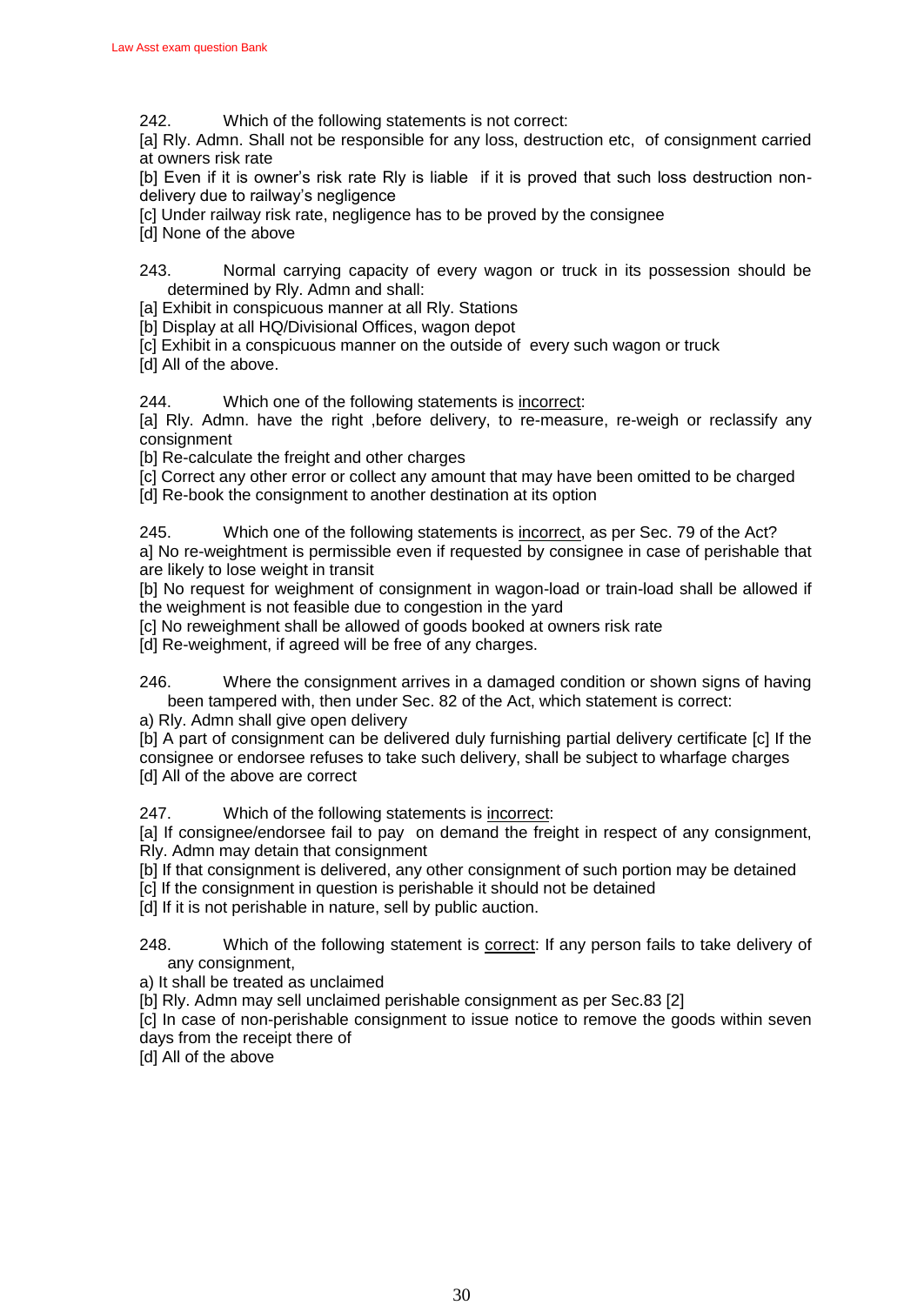249. Which of the statements is incorrect:

[a] There is no other provision other than Sec. 83 to sell the perishable consignment

[b] Where traffic or any route is intercepted and there is no other route to direct the consignment, then Rly. Admn may sell the perishable consignment to prevent loss

[c] Right of Rly to recover by suit any freight charge or other expenses shall not be affected by sale under Sec. 83 to 95

[d] Rly. Admn. shall retain the freight and other charges out of the sale proceeds including expenses for the sale and the surplus, if any, shall be rendered to the person entitled thereto.

250. Which of the following factors, central govt. shall consider before notifying a station under Sec. 89 of the Act:

[a] The volume of traffic and the storage space available at such Rly. Station

[b] The nature and quantities of goods generally booked to such railway station

[c] The number of wagons likely to be held up at such railway station if goods are not removed there from quickly

[d] Either a, b, or c

251. Which of the following is not an exception to general responsibility of Rly. Admn. as carrier of goods:

[a] Act or conscious negligence of the consignor or the consignee

[b] Act or omission of the agent or servant of the consignor or the consignee or the endorse

[c] Act or omission of Rly officials while accepting goods for carriage

[d] Orders or restriction imposed by the central govt. or state govt. or by an officer authorized in this behalf.

252. Rly. Admn. Shall not be responsible for any loss, destruction, damage or deterioration of goods. In thi context, which of the following statements is incorrect:

[a] Where goods are required to be loaded at a siding not belonging to a railway admn. for carriage by Rly.

[b] Where any consignment is required to be delivered by a railway administration at a siding not belonging to a railway admn.

[c] In case of loading, when the wagon containing the goods has been placed at the specified point of inter charge of wagons between the siding and the railway admn.with or without informing rly. Admn. in this regard

[d] None of the above

253. Which of the following statements is not correct:

[a] Rly. Admn. Shall not be responsible for any loss, destruction etc, when consignment is carried at owners risk rate

[b] Even if it is at owner's risk rate Rly is liable if it is proved that such loss destruction nondelivery is because of Railways.

[c] Rly. Admn. is not bound to disclose to the consigner how the consignment was dealt when package found to be tampered with

[d] None of the above

254. Which of the following statement is incorrect:

a] Every person entrusting any goods to a railway administration for carriage shall execute a forwarding note

b) Forwarding note means document executed under Sec 64 of Railways Act

c) The form of forwarding note is prescribed by the Central Govt.

d) Forwarding note is issued by consignor to the consignee.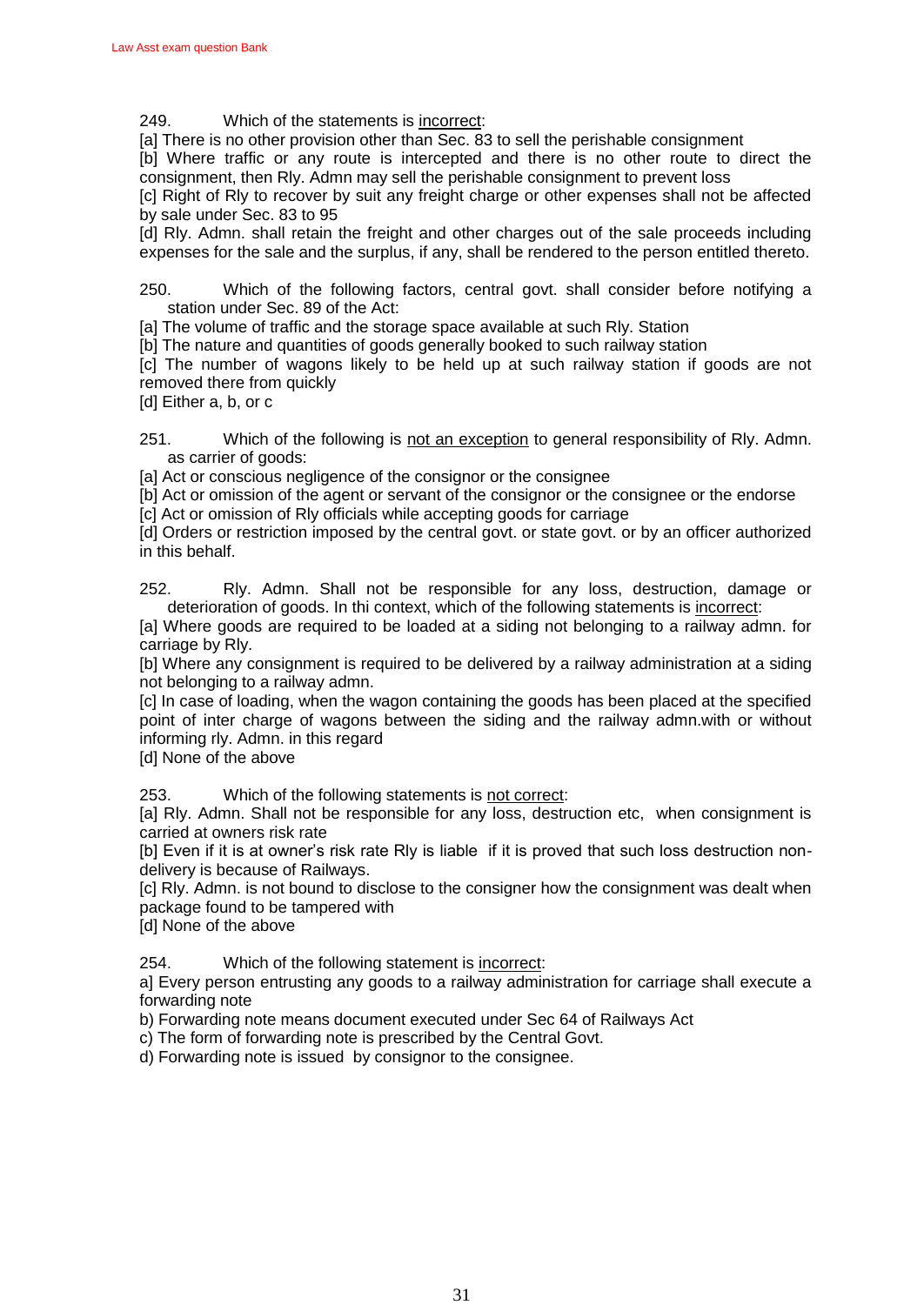- 255. Which of the following statement is correct:
- a) Railway receipt is issued either for carriage of passengers or goods
- b) Railway receipt is the acknowledgement of goods received
- c) A mutually agreed format can be adopted for Railway receipt

d)A railway receipt shall be prima facie evidence of the weight and number of packets stated therein.

- 256. Normal carrying capacity of every wagon or truck in its possession should determine by Rly. Admn and shall :
- [a] Exhibit in conspicuous manner at all Rly. Stations
- [b] display at all HQ/Divisional Offices, wagon depots
- [c] exhibit in a conspicuous manner on the outside of every such wagon or truck
- [d] all of the above.
- 257. Rly. Administration if it considers necessary, or expedient so to do, it may vary the normal carrying capacity of:
- [a] Wagon carrying any specified class of goods
- [b] Class of wagons or trucks of any specified type
- [c] a&b above
- [d] None of the above.
- 258. Where a person loads goods in a wagon beyond its permissible carrying capacity as exhibited, Rly. Admn. may recover
- [a] Extra charges
- [b] Damages from consignee

[c] Charges by way of penalty from the consignor, the consignee or the endorsee, as the case may be

[d]Any of the above

- 259. No appeal by a person who is required to pay any amount in terms of an order of the National Commission shall be entertained by the Supreme Court unless that person had deposited ......% of that amount or ..... thousand whichever is less.
- [a] 25%, 25
- [b] 50%, 50
- [c] 50%, 75
- [d] 75%, 75
- 260. Appeal by a person who is required to pay any amount in terms of an order of State Commission shall not be entertained by the National Commission unless the appellant has deposited …..%age of the amount or Rs……. Thousand which ever is less.
- [a] 25, 25
- [b] 25, 35
- [c] 50, 25
- [d] 50, 35.
- 261. State Commission shall have the jurisdiction to entertain the complaint where the value of the goods or services and compensation if any, claimed exceeds rupees ……… lakhs but does not exceed rupees ……….:
- [a] 1, one crore
- [b] 20, one crore
- [c] 20, 75
- d) 25, 75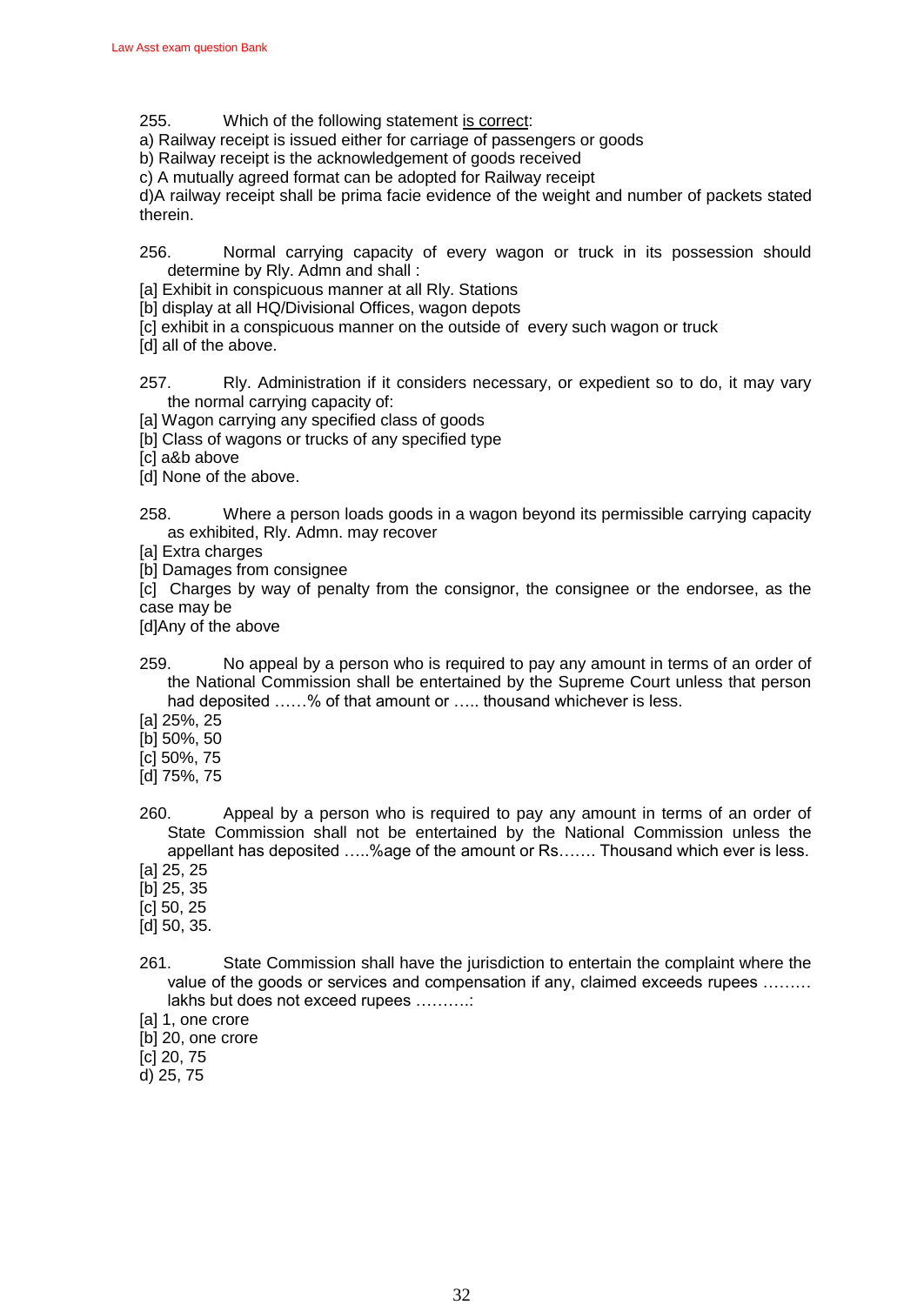262. Appeal by a person who is required to pay any amount in terms of an order of Dist. Forum shall not be entertained by State Commission unless the appellant has deposited …… percent of that amount or ---- thousand rupees which ever is less.

[a] 25, 25

b) 25, 50 [c]50, 25

[d 50, 50

263. Which one of the following powers is vested in District Forum under C.P. Act. a)Summoning and examining witness on oath.

b) Discovery and production of any document as evidence.

c)Reception of evidence on affidavits.

d) All the above.

**264.** In which one of the following National Commission has no jurisdiction?

a) To entertain an appeal against orders of State Commission.

b) To entertain a complaint the value of which is Rs.50,00,000/-.

c) To call for records from State Commission where it appears it has exercised jurisdiction not vested in it

d) All the above.

265. Which one of the following statements is not correct?

a) Consumer Fora are not bound by rules under Civil Procedure Code

b) National Commission can suo motu issue notice to impose penalty if it feels that its orders are not complied with.

c) Consumer Forum has powers to condone delay where limitation is prescribed in the Act.

d) When an order is passed by National Commission ex parte, the aggrieved can file a petition to set aside the said order.

266. Which one of the following is not correct with respect to frivolous or vexatious complaints:

a) While disposing such petitions, Forum shall record reasons.

b) Awarding costs is not permissible

c) Costs shall not exceed Rs.10,000/-

d) Costs shall be paid to the opposite party and not paid to the Forum.

267. Which one of the following statements is not correct?

a) Commission shall rely on evidence by affidavits and no need of deposition before it.

b) From a complaint first appeal lies to State Forum and second appeal lies to National Commission.

c) Limitation for filing a complaint is 2 years irrespective of whether it is District Forum, State Commission or National Commission.

d) The order passed U/S.27 imposing penalty is appealable.

268. Which of the following is not a correct statement :

[a] RCT shall be guided by principles of natural justice.

[b] RCT is bound by procedure laid down by the code of civil procedure.

[c] Subject to the other provisions of RCT Act and of any rules the claims Tribunal shall have powers to regulate its own procedure including the fixing of places and time of its enquiry. [d] b or c is correct.

**269.** Which of the following statement is not correct:

[a] An appeal shall lie from every order not being on interim order of RCT to the High Court. [b] An appeal shall lie from an order passed by the RCT with the consent of parties. [c] Every appeal u/s 23 of RCT Act shall be preferred within 90 days from the date of order appealed against.

[d] An appeal shall not lies to Rly. Rates Tribunal against the order passed by the RCT.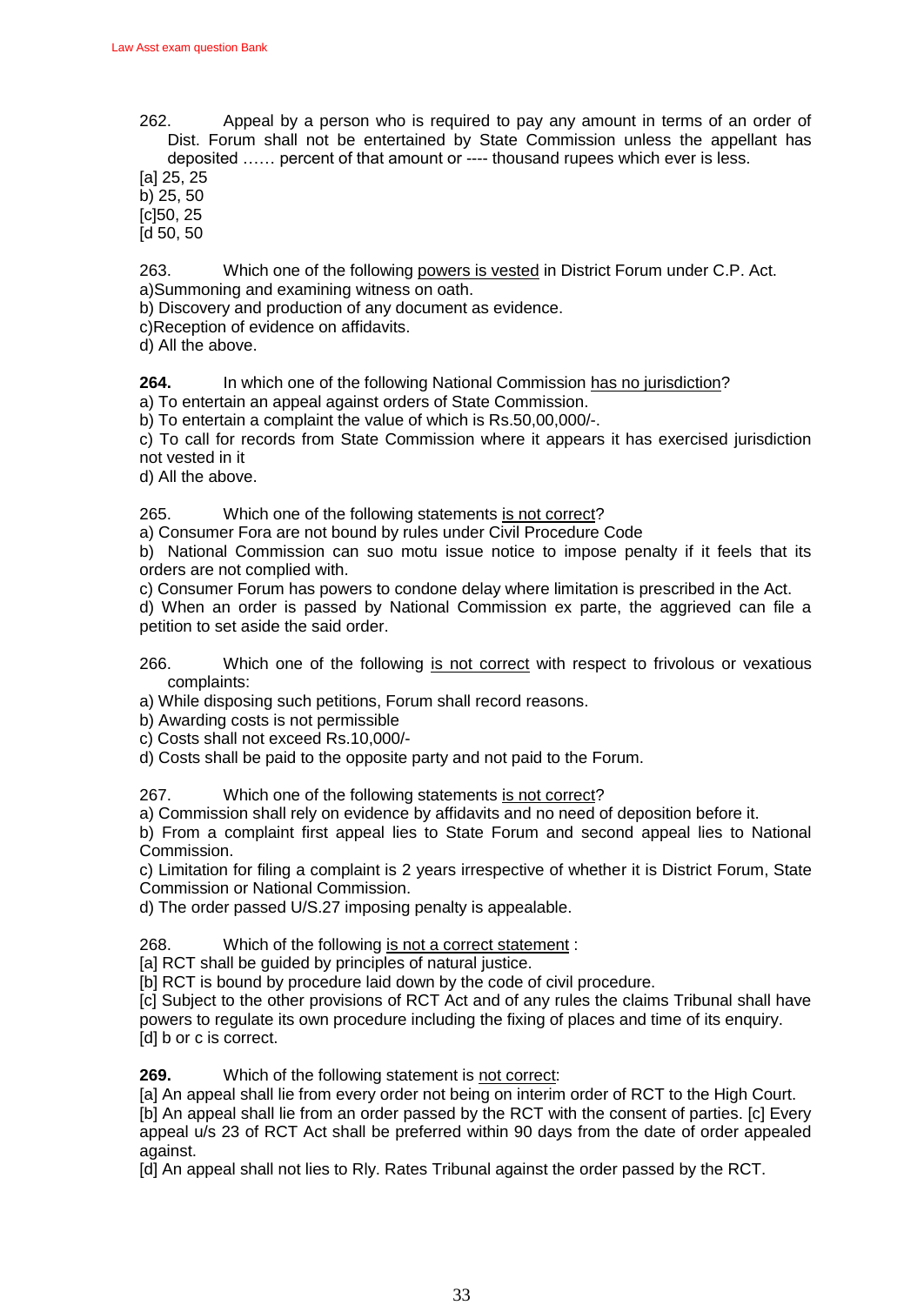- 270. Arbitral Tribunal can admit expert evidence of a person:
- a) Who is an expert in the subject and also had some nexus with the case
- b) Expert with no nexus with the case
- c) Any outsider, who can depose
- d) Who is an advocate
- 271. If the claimant fails to submit his claim statement even after opportunities then, arbitral Tribunal:
- a) Can decide the claims on the basis of record
- b) Shall terminate the proceedings
- c) Shall pass ex parte orders
- d) Can do (a) or (b)
- 272. If the respondent do not come forward with the reply statement even after repeated opportunities, Arbitral Tribunal:
- a) Shall terminate the arbitral proceedings
- b) Can decide claims on the basis of record
- c) Act as per a or b as he deems fit
- d) Pass award based on claim
- 273. The essentials of a valid contract are:
- a) Purpose of offer, its legal consequences
- b) Intention, consent & conduct of the party
- c) Communication and consideration
- d) All of the above

274. Consensus ad idem means:

- a) Contracting parties agree to a thing with the same meaning
- b) Consequence of agreement without proper meaning
- c) Consent of one of the parties
- d) None of the above
- 275. Which of the following is an example for "invitation to offer":
- a) A tender
- b) Railway time table
- c) Catalogue of a bookseller/menu card in hotel
- d) All of the above
- 276. <sup>"</sup>Acceptance is to offer what a lighted match is to a train of gunpowder" what is the import of this statement:
- a) Acceptance results irresistible change in status of parties
- b) Acceptance replaces the offer with a binding contract
- c) Once accepted, none of the parties can retract
- d) All of the above
- 277. When the person to whom the proposal is made, signifies his assent thereto, the proposal is said to be accepted. A proposal, when accepted, becomes:
- a) A valid proposal
- b) Promise
- c) Consideration
- d) None of the above
- 278. •• 'A' has a car. He writes a letter to B proposing to sell it for Rs.50,000/-. The communication of proposal is complete against A:
- a) When 'B' acknowledges the letter
- b) When 'A' writes the letter
- c) When 'A' drops the letter in post box
- d) When 'B' receives the letter and accepts it.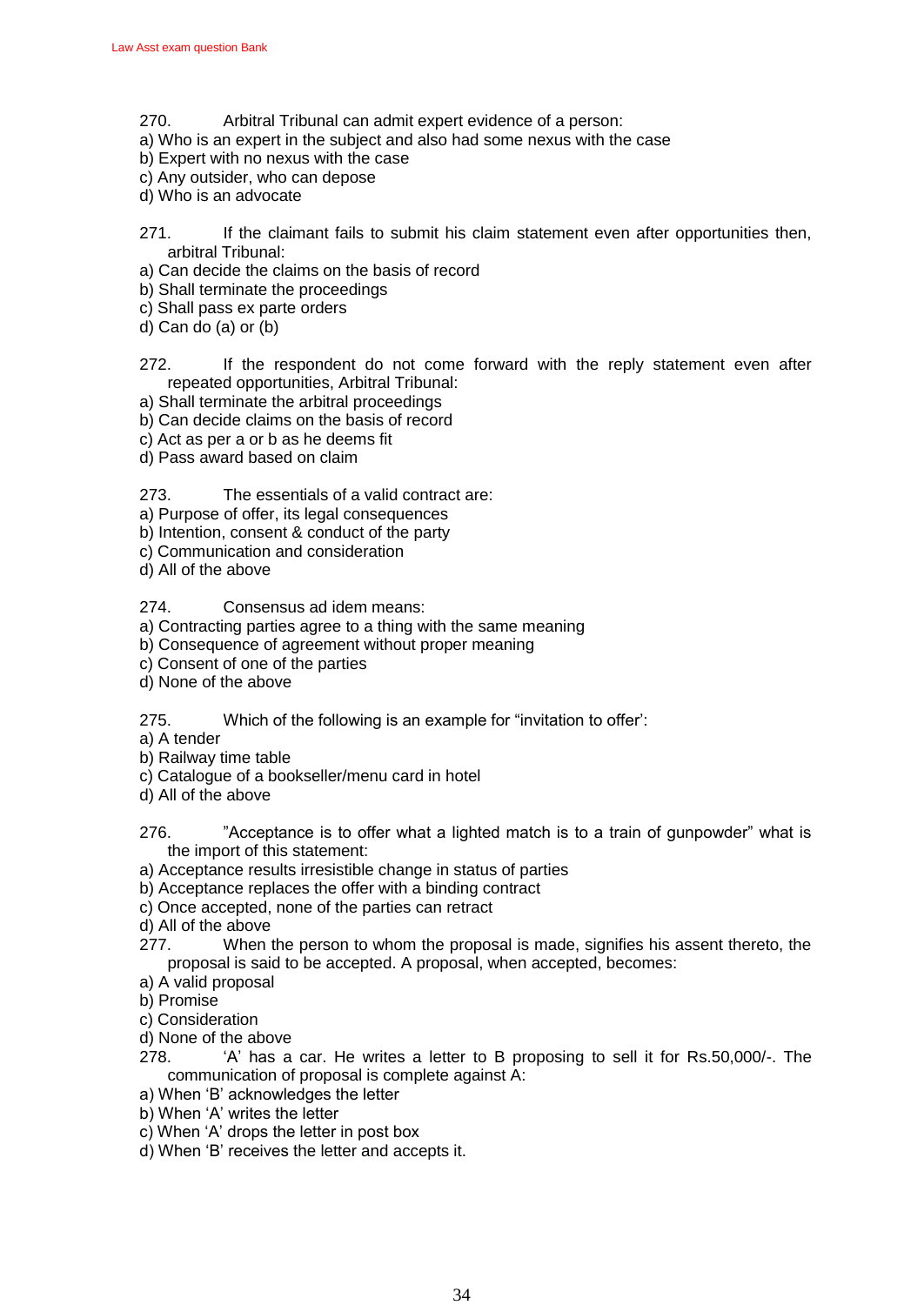- 279. In certain cases there may be no agreement and contract between the parties. However, a person making a promise may become bound to obey his promise. This is called:
- a) Standard form contract
- b) Promissory estoppel
- c) Wager contract
- d) None of the above
- 280. <sup>A</sup>', a house owner enters into an agreement to make an agreement to lease his house to B after one year. This agreement is:
- a) Not enforceable by law
- b) Entered for the purpose of another agreement cannot be enforceable
- c) Law does not recognise a contract to enter into a contract
- d) All of the above
- 281. <sup>A</sup>', for natural love and affection, promises to give his son, B, Rs 20,000/-. A puts his promise to 'B', into writing and registers it. This is without consideration. Which of the following is true:
- a) Void agreement
- b) Voidable agreement
- c) A Valid agreement
- d) No agreement
- 282. Privity of contract means:
- a) In contract between private parties, Govt can sue
- b) A stranger to a contract cannot sue
- c) A contract between the private parties
- d) None of the above
- 283. Which of the following statement is not correct? Every private and public company is a juristic person. Hence the company:
- a) Can enter into contracts on their own name
- b) Can sue or be sued for breach of contracts
- c) Enter into any contract which shall be within the bounds of the articles of association and memorandum of association
- d) All of the above
- 284. In some instances, mere silence becomes fraud, and it is the duty of the person who enters that contract to reveal the truth. Which one is an exception?
- a) Insurance contracts
- b) Prtnership agreements
- c) Fmily settlement agreements
- d) None of the above
- 285. A promises to obtain for B employment in Railways by using his official position. In return B promises to pay Rs.50,000/- to A. the agreement is:
- a) Vod
- b) Vidable
- c) Eforceable
- d) B can file a case for specific performance of the agreement.
- 286. A promises B to drop prosecution which he has instituted against B for robbery and B promises to restore the value of the things taken. This agreement is:
- a) Void agreement being the object is unlawful
- b) Voidable agreement
- c) A valid agreement
- d) None of the above.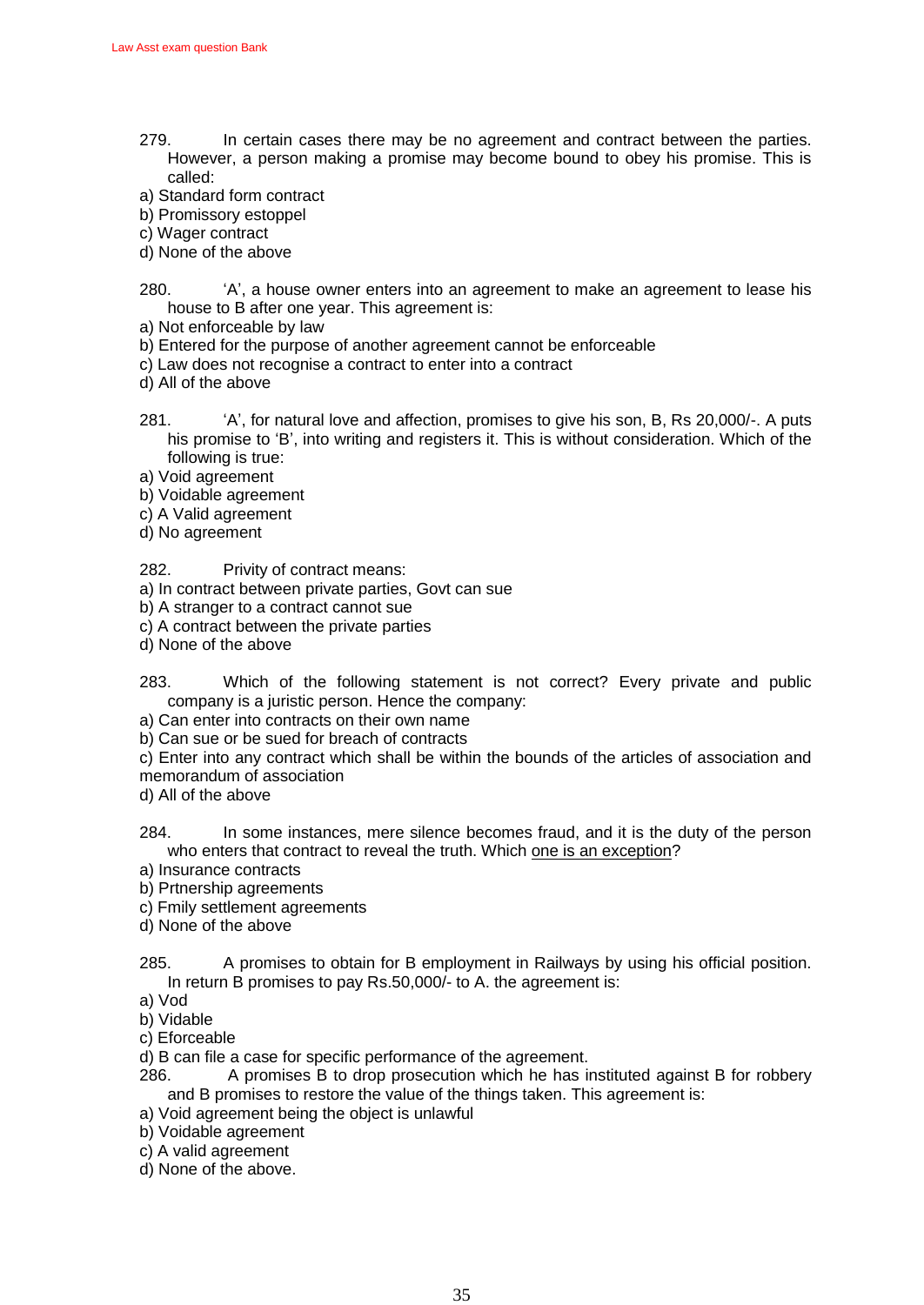- 287. **A agrees to sell to B hundred tons of oil'. There is nothing whatever to show what** kind of oil was intended. The agreement is:
- a) Void for uncertainity
- b) Voidable agreement at the option of B
- c) A Valid agreement
- d) Void as it is against public law.

288. <sup>'A'</sup> agrees to pay 'B' a sum of money, if a certain ship does not return. The ship is sunk:

- a) The contract is against public policy. Hence it is void
- b) The contract is viodable at the option of 'A'
- c) The contract can be enforced when the ship sinks
- d) None of the above
- 289. <sup>(A</sup>' promises to deliver goods to 'B' on a certain day on payment of Rs 25,000/-.  $A$ ' dies before that day. 'B' sues 'A's representatives for specific performance of contract. A's representatives challenge it.
- a) The agreement is voidable at the option of 'A's representatives
- b) The agreement is abated against 'A's representatives

c)  $A$ 's representatives are bound to deliver the goods to  $B$ ', and  $B$  is bound to pay the amount to perform

- d) None of the above.
- 290. <sup>'A'</sup>, a singer enters into a contract with 'B', manager of a theatre to sing at his theatre two nights in every week during the next two months, and ‗B' engages to pay her Rs 1000/- for each night's performance. On the sixth night 'A' wilfully absents herself from the theatre.
- a) 'B' has no other choice but to continue her for the rest of the nights
- b) 'B' is at liberty to put an end to the contract
- c) ‗A' is at liberty to put an end to the contract
- d) None of the above
- 291. ‗A' promises to paint a picture for ‗B'. ‗A' must perform this promise personally. ‗A' dies before the completion of the painting. 'B' sues 'A's representatives for specific performance of the contract or compensation:
- a) Court cannot order for specific performance of the contract.
- b)  $B'$  is entitled for specific performance of the contract from  $A'$ 's representatives
- c) 'B' is entitled to compensation from A's representatives.
- d) None of the above

292. A, B, C jointly promise to pay 'D' Rs 30,000/-. 'D' may:

a) Sue A, B, and C for recovery of the amount

- b) Sue A, B, or C for recovery of Rs 30,000/-
- c) 'D' cannot sue A or B or C for recovery of Rs 30,000/- each.
- d) Statements a & b are correct.

293. Novation means:

a) A new contract is substituted for an existing one, but the parties must be the same

b) Novation should take place before expiry of the time of the performance of the original contract

c) Consensus of the parties is necessary, and if there is breach of contract arises, there could be no novation.

d) All of the above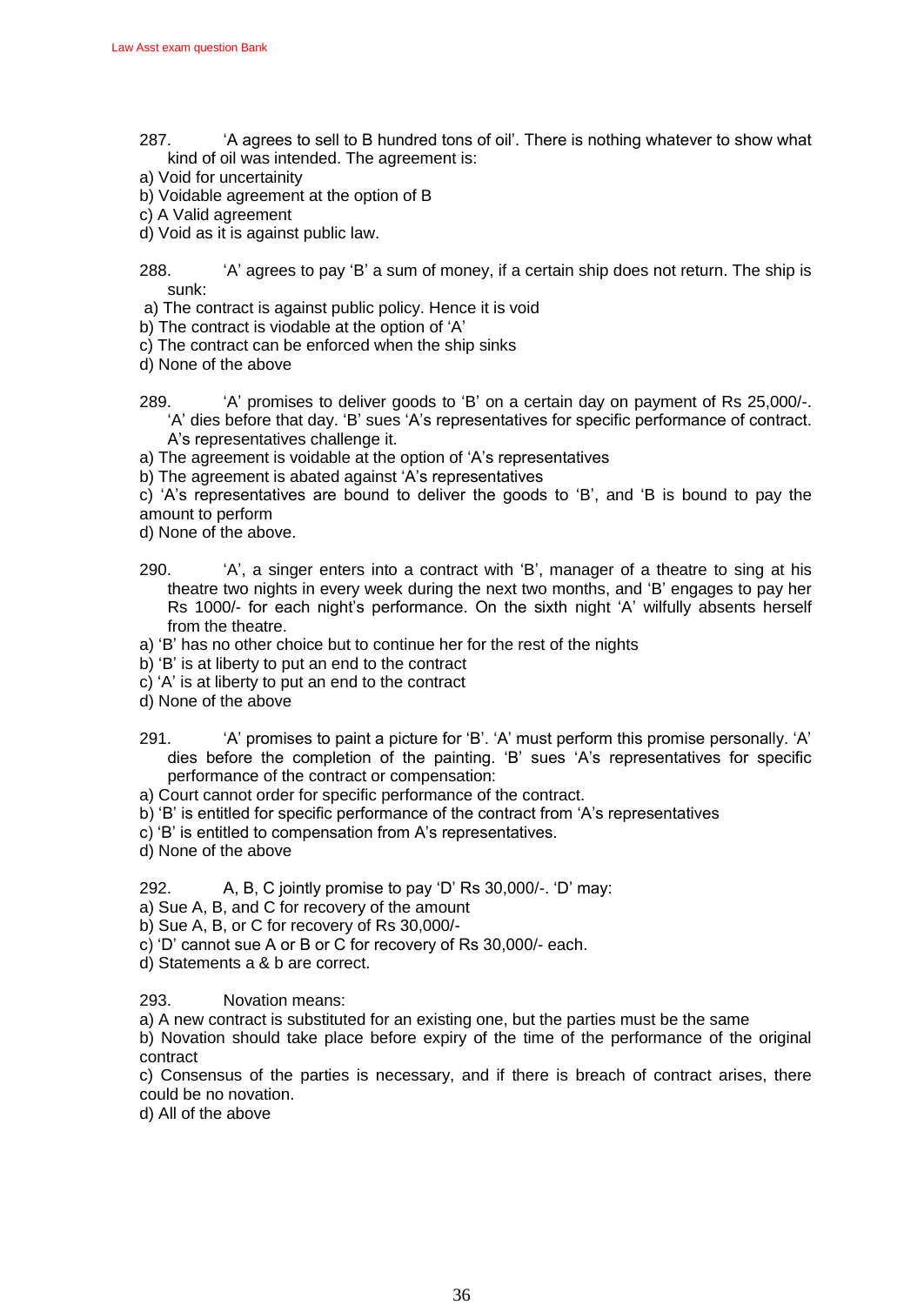- $294.$  <sup>'A'</sup> a merchant leaves goods at B's house by mistake. 'B' treats the goods as his own:
- a) It is a bonafide mistake of B to treat A's goods as his own. There is no fault of 'B'

b) It is the fault of A to leave the goods. Therefore A is not entitled to receive any payment for such goods

- c) 'B' is bound to pay 'A' for the goods under quasi contractual obligation
- d) None of the above
- 295.  $'$ A' and 'B' jointly owe Rs 20,000/- to 'C'. 'A' alone pays the amount to 'C'. This fact is not known to 'B'. 'B' pays Rs 20,000/- to 'C':
- a) 'C' should not have taken the amount from B again.
- b) 'C' is bound to repay the amount to 'B'
- c) 'C' is bound to repay the amount to 'A'
- d) None of the above
- 296. When a contract is broken, the injured party can recover from the other party such damage as naturally and directly arose in the usual course of things from the breach. Such damages are called as:
- a) General damages
- b) Special damages
- c) Vindictive damages
- d) Nominal damages
- 297. A contract by which one party promises to save the other from loss caused by the conduct of the promisor himself, or by the conduct of any other person, is called:
- a) Contract of guarantee
- b) Contract of indemnity
- c) Contract of surety
- d) Under taking contract
- 298. A takes Rs.25,000/- from a Bank as loan. B gives an undertaking that he will pay the debt, if A fails to pay. It is a :
- a) Contract of guarantee
- b) Contract of indemnity
- c) Under taking contract
- d) All of the above
- 299. •• 'A' guarantees 'B' the payment of a bill of exchange by C, the acceptor. The bill is dishonoured by C:
- a) A is not liable
- b) A is liable for the amount
- c) A is liable only a part of the amount
- d) None of the above
- 300. <sup> $A'$ </sup> hires a carriage of B. The carriage is unsafe and B is not aware of it. But 'A' is injured.
- a) B is responsible to A for the injury
- b) B is not responsible to A for the injury
- c) A is responsible
- d) A is not responsible
- 301. An agency may be terminated by:
- a) Revocation by principal or renunciation by agent
- b) Completion of the business of agency or death of principal or agent
- c) Insanity of principal or agent or insolvency of the principal
- d) All of the above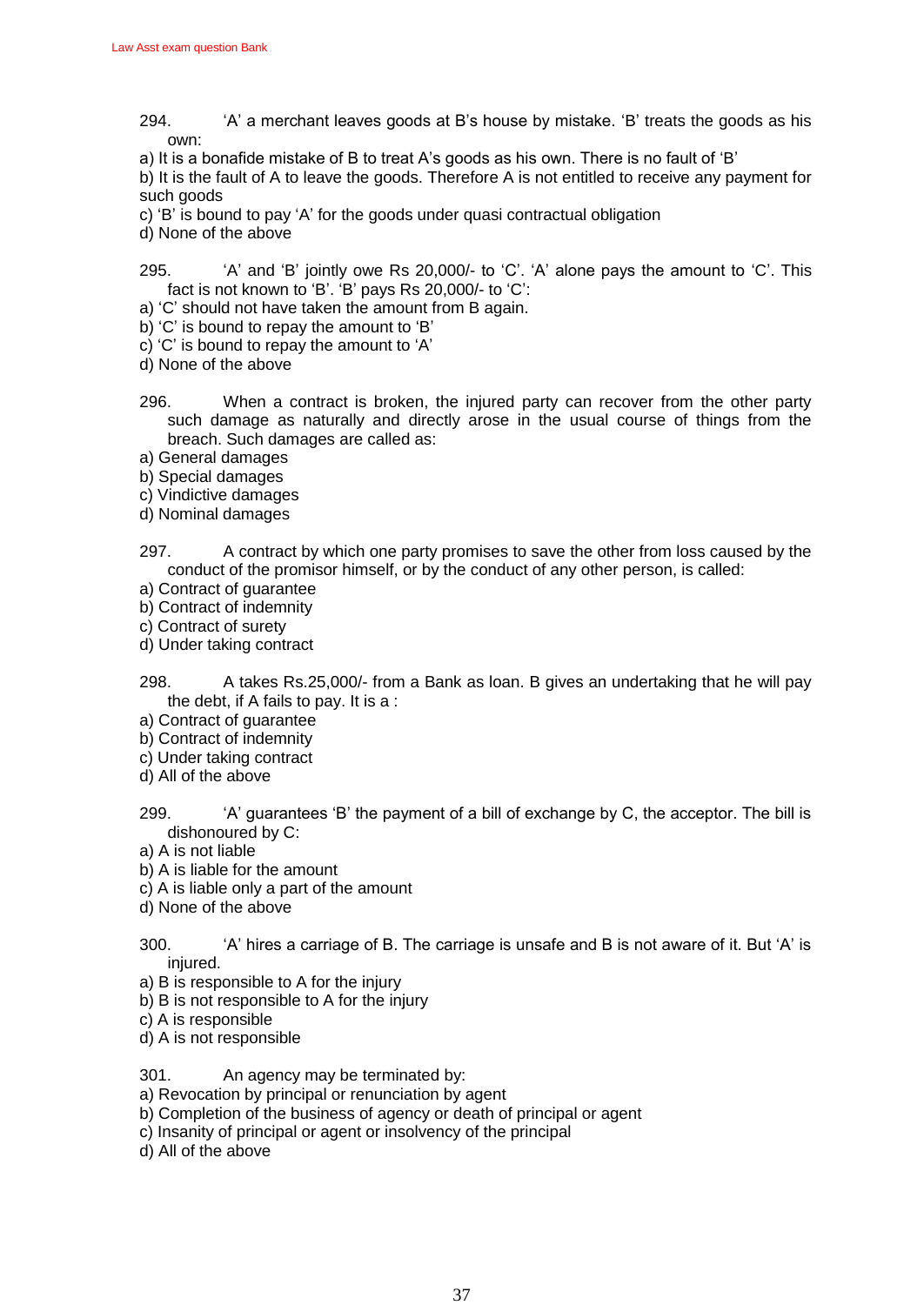- 302. A Senior Section Engineer, while going to Rail Nilayam to report to his superior officer met with an accident in front of Rail Nilayam. He is:
- a) Eligible for compensation under WC Act
- b) Not eligible to receive compensation under WC Act
- c) Eligible to receive compensation as exgratia payment
- d) None of the above

303. Doctrine of notional extension of employment means:

- a) The area beyond the precincts of the work place
- b) Time beyond duty hours
- c) Extend to the outer sphere of his area of working but the work is related to his employment d) All of the above

304. ‗From the beginning' can also be expressed in the following maxim :

- a) *ab initio*
- b) *sine initio*
- c) *initio idem*
- d) none of the above

305. ‗Let the purchaser beware'. Denotes the meaning of which of the following maxims:

- a) *Vendor emptor*
- b) *Caveat vendor*
- c) *Caveat emptor*
- d) None of the above

306. ‗Agreement as to the same things' can be expressed in the following maxim:

- a) *consensus ad idem*
- b) *Ex dolo malo non oritur action*
- c) *Inter vivos*
- d) *consensus ab initio*

307. **Examps 19 Exercise 1307** S207. **Examps 1307. Examps 1307. The status is set of the following maxims:** 

a) *inter vivos*

- b) *vivacious*
- c) *vini vidi vici*
- d) none of the above

### 308. ‗*Ipso facto'* means:

- a) By that very fact
- b) Fact of the issue
- c) Factually
- d) Fact and evidence

309. ‗*Obiter Dictum'* means:

- a) An opinion voiced by a judge on a point of law
- b) Decision rendered by the court
- c) Direction by the court to department
- d) None of the above

### 310. ‗*Prima facie'* means:

- a) Priliminary issue
- b) At first sight
- c) Face of the issue
- d) None of the above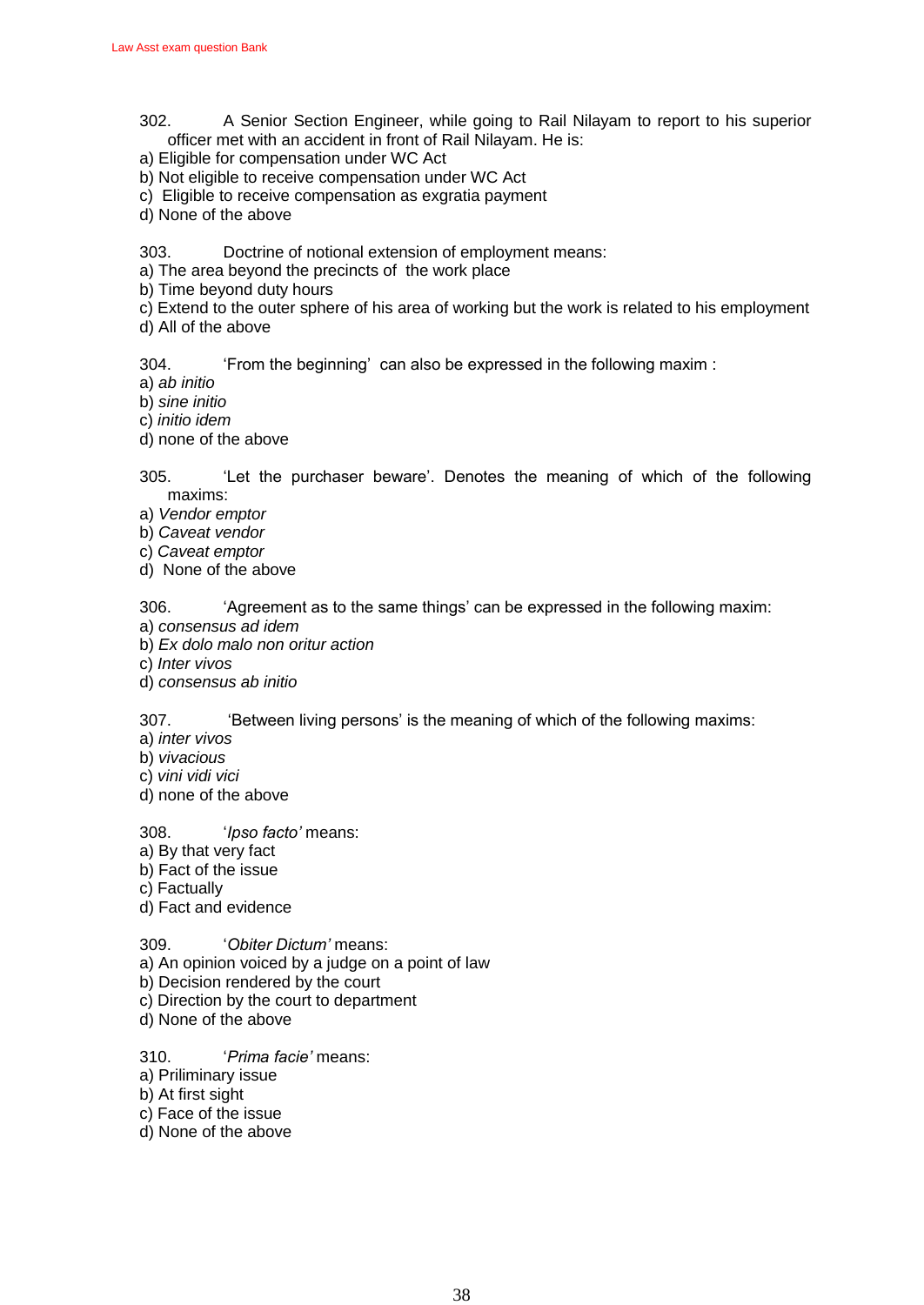- 311. ‗Something for something' is the meaning of which of the following maxim:
- a) *quid pro quo*
- b) *Tit for tat*
- c) *quod pro*
- d) None of the above

312. <sup>An</sup> indispensable condition' is the meaning of which of the following maxim:

a) *sine qua non* 

- *b) condi indespensa*
- *c) quid pro quo*
- *d) obiter dicta*

313. ‗Utmost good faith' is the meaning of which of the following maxim:

a) F*aita uno*

*b)Uberrima fides* 

*c) Ubi jus ibi remedium*

d) None of the above

314. ‗The thing speaks for itself' is the meaning of which of the following maxim:

a) R*es integra* 

*b) Res ipsa loquitor* 

*c) Res judicata* 

*d) Res gaestae*

315. *Intra vires* means:

a) Having no power

b) Within the power

c) Some thing illegal

d) None of the above

316. ‗*Judgement per incuriam'* means:

a) Judgement delivered ignoring the law

b) Judgement given by Supreme Court

c) Decision arrived by the court consisting two or more judges

d)Decision given on ignorance or forgetfulness of the existence of an earlier decision.

317. **Malfeasance' means:** 

a) Wrongful act

b) Malafide act

c) Either a or b

d) None of the above

**oOo**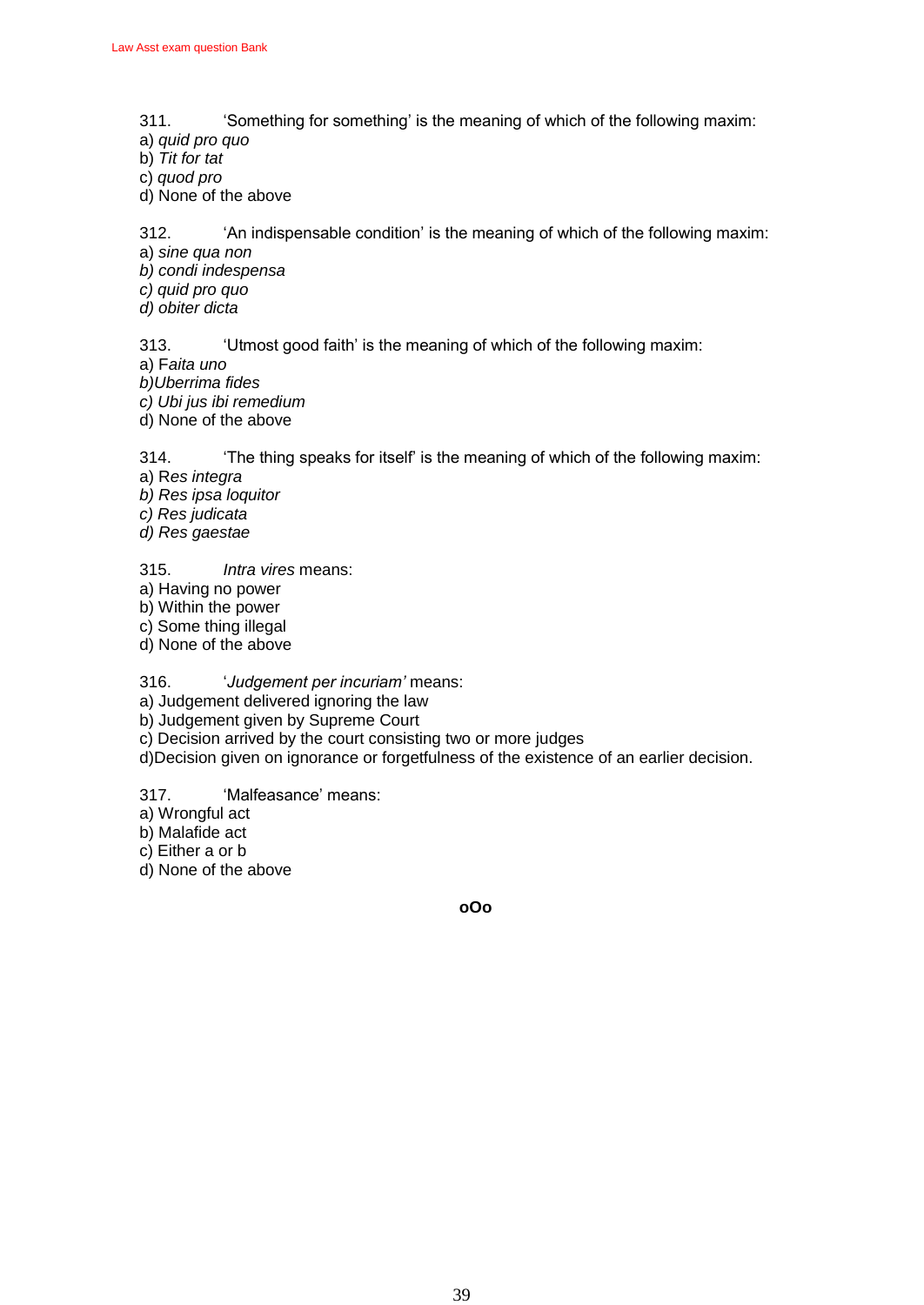## **PART – C**

## **Pleadings/drafting**

- 1. Legal system heavily depends on law journals, manuals, digests and case law citations. What are they? Explain with examples.
- 2. Stores Department has invited tenders for supply of Electro Volt Equipment. Tenders were finalized and the lowest offer was accepted. Though the equipment consists of expensive metals like copper and silver, there is no price variation clause applicable to this particular tender. But there is a condition that makes the tenderer liable for loss in case he fails to supply on acceptance his tender. Acceptance was communicated through advance letter acceptance, briefly indicating price, quantity, consignee, inspection, transport, taxes etc. In the said letter, it is clearly mentioned that detailed purchase order will follow and advance acceptance letter shall be treated as concluded contract. The validity of tenders is for 90 days within which letter of acceptance was issued. Subsequently Stores Department has sent formal purchase order by which time 90 days has expired.

The tenderer, returned the P.O. with a covering letter containing following objections

[a] PO was issued after expiry of tender validity.

[b] Prices of silver copper which are raw material to the product have gone up steeply, hence price quoted in the tender not workable.

[c] Withdraw the PO.

Whether contentions of tenderer are correct? Whether Stores Department can withdraw the PO or recover loss from the firm. Discuss?

- 3. An employee, working as Head Clerk with pay of Rs. 6950/- was sanctioned HBA of Rs. 4.5 lakhs. After one year of sanction, he absented himself unauthorizedly for a period of two years. Disciplinary Action was initiated against him which concluded with a penalty of removal from service. His PF balance was of Rs. 25,000/- at the time of his removal. How to recover balance HBA amount from the ex-employee. If money suit is to be fid, draft a plaint.
- 4. M/s Excellent Builders were awarded a contract for supplying and dumping of 5000 m3 [Cubic meter] of 50 mm gauge machine crushed store ballast from KM 260/0 to 264/0, 250/0 to 240/0 and 268/0 to 270/0 between Bellampalli and Ramagundam stations. The agreed rate is Rs. 550/- per cubic meter of ballast. Total value of contract work is Rs. 27,50,000/-. Letter of acceptance was issued on 27-3-01 with due date of completion of the work as 26-1-2002. Contractor could not complete the work within time. At his request, currency of the agreement was extended 30-7-2002 without penalty. He feinted to show progress. Ultimately contract could collect only 2500 m3 of ballast and he was paid Rs. 13,25,000/-. Balance work was done by another agency. Loss due to this arrangement was Rs. 5.5. lakhs. Rs. 1.5 lakhs SD available with Rlys is forfeited. Prepare a plaint to recover the Railway dues.
- 5. An exparte order is passed against 'XYZ' in a suit. You are the Advocate of 'XYZ'. You could not attend court since your father had to be rushed to hospital on that date. Draft affidavit and petition for setting aside exparte orders. [Use imaginary details matching the context for court, suit no. cause title, date, place etc].
- 6. Application is filed by 'XYZ' claiming compensation against Railway Administration as carrier of goods alleging negligence in carriage of his parcels. Draft a written statement taking all possible general defences. [Use imaginary details matching with context for the forum, case no., cause booking details, date, place etc].
- 7. Imagine you are an advocate. 'ABC' approaches you to file a suit for recovery of amounts loaned to 'XYZ', 2 years ago based on a promissory note. Draft a plaint. [Use imaginary details matching the context for forum, cause to the, amount, date place etc]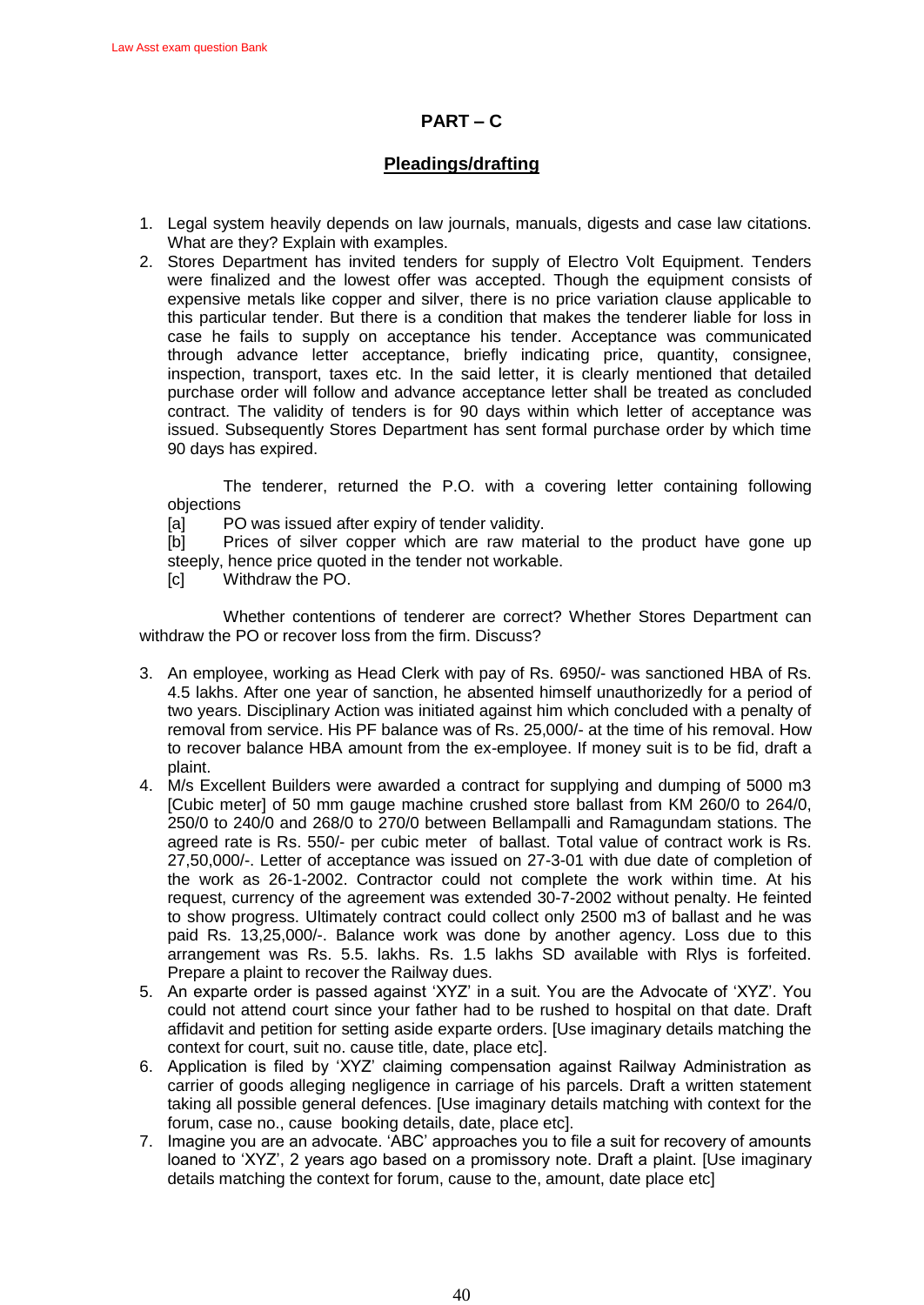- 8. Draft a notice to Railway Administration on behalf of your client claiming compensation for non-delivery of goods. [use imaginary details matching the context, for goods, booking details, consignee, value, date, place etc]<br>9. Ial Draft a GPA for 'ABC' authoriz
- Draft a GPA for 'ABC' authorizing 'XYZ' to negotiate and enter into sale agreement with respect to landed property in Hyderabad. [b] What is the legal provision regarding registration of GPA and stamp duty payable on it.
- 10. Cloak room contract is to be awarded for two years to M/s ABC to run Secunderabad Railway Station cloak room. Draft an agreement [Use imaginary details matching the context regarding license fee, security deposit, power supply, labour employment, cloak room changes, other mandatory clauses etc]
- 11. ‗X' is working as Senior clerk. He was appointed by DPO in 1990. While working at Secunderabad, he was removed by Sr.DPO from service in 1995 without conducting enquiry as he was convicted in a criminal case. Challenging his removal, he filed a case before CAT/Kolkata where he settled, in 2005. Draft a written statement/counter in support of the stand taken by the Department by taking all possible defences.
- 12. ABC Ltd' has been awarded contract for keeping gardens/lawn at station 'X' for a period of two years. As per the agreement, the contractor has maintain the gardens/lawn to the satisfaction of the Railway authorities. In lieu of maintenance, the contractor has been allowed to erect some advertisement boards. However, Railway authorities found that the garden/lawns were not being maintained properly and as per the instructions. Draft a notice to be issued to the contractor for termination of the contract.
- 13. XYZ Company of Calcutta is awarded contract for providing computers to Railways within 3 months. However, they failed to supply the same even after 6 months. Railways invoked risk purchase clause and forfeited SD. However, still some more amount is to be recovered from the company. Railways decided to initiate legal action against the firm. Draft a plaint.
- 14. 'X' selected for the post of traffic apprentice. He has to undergo two years training at ZRTI. At the time of his appointment, he had made an agreement with Railways that he would serve Railways for five years after the training and on his failure to serve, he would refund the amount of training @ with 12% interest. However, after serving Railways for 6 months on completion of training, he left the job and joined a firm. Railways decided to invoke the agreement. Draft a plaint to recover the amount from him.
- 15. A tender is floated for a work contract at an estimated value of Rs. 25.41 lakhs, A,B,C,D,E,&F Total six tenderers participated. On opening of tenders, things noticed in tenders are as follows

[i] C became lowest tenderer by quoting **-**10% less than the estimated value. But in the tender box, another letter was found, purportedly written by C that, he wrongly quoted **-**10% in fact his rate is at **+**10%.

 [ii] B&D quoted same rate, But B enclosed the experience certificate, whereas D did not, which is compulsory.

[iii] A has quoted his rate as Rs. 25,75 lakhs both in figures and words instead of percentage on the estimated value.

[iv] E signed for all pages of tender booklet except, at the places, One: declaration made to President of India that he understood all the tender conditions and he will abide by it, Second: under the schedule where he quoted his price.

[v] F enclosed an FDR towards EMD, whose date will expire few days after the date of opening of tender.

Which tenders are eligible to be placed before tender committee for the consideration.

16. One Dhiraj Singh purchased ticket from SC to KMT by a super fast express and boarded the train. Train slowed down at Dornakal Junction before Khammam where there is no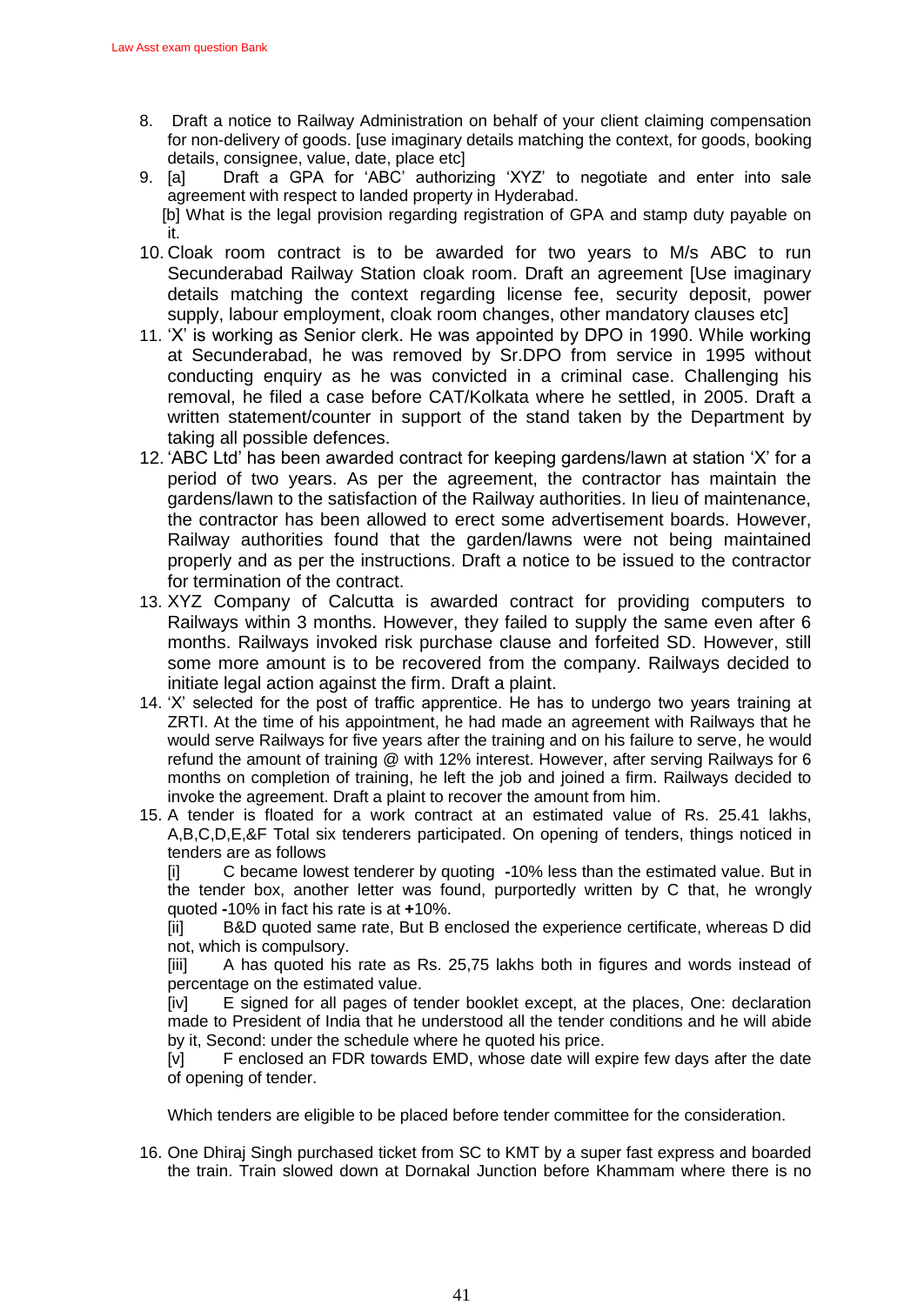scheduled stop. Dhiraj Singh tried to alight. But unfortunately he fell down, and came under wheels which resulted in his death. Some body pulled the alarm chain, train stopped. Both Station Master and Guard of the train, noted the incident and reported to the higher ups. Dependents of Dhiraj Singh filed claim petition before RC, Nagpur their place of residence under Sec. 124A of Railways Act. Whether the application is maintainable? Prepare your written statement.

- 17. M/s Hiralal & Co. Kolkatta was awarded with a contract for supply of one lakh fish plates at a cost of Rs. 58.65 lakhs. Time stipulated in the purchase order was six months. M/s Hiralal & Co. could supply only 25,000 numbers with in that period and sought extension of time. Extension of 3 months was granted with a penalty of Rs. 10,000/- as per conditions of contract. The firm supplied another 25,000/- fish plates, and thereafter none.
- **18.** Railway was forced to terminate the contract and floated fresh tender for balance quantity. Tender was finalized in favour of Chamanlal & Co. at a higher price that that of M/s Hiralal, who completed the supply. Railway has quantified the loss to be of Rs. 6 lakhs which M/s Hiralal refused to pay. An amount of Rs. 1.25 lakhs due to M/s Hiralal is both dept. There is an arbitration clause in the agreement that any dispute or difference arising out of contract shall be referred to Sole Arbitrator, appointed by GM/SC Rly. Discuss how Railway dues can be recovered.
- 19. A money suit filed by X,Y and Z against P,Q and R where Y and Z are minors [i] Who has to sign the plaint
	- [ii] X dies during the pendency of the suit. What happens to the suit?
	- [iii] P wants to makes a counter claims against X. How he should do it.
	- [iv] Can Y&Z depose before the Court?

[v] Q accepts his liability. In what form he should tell to the court.

[vi] A decree is passed for Rs. 1,50,000/- against P, Q and R, jointly and severally. What is the liability of each of them?

20. DRAFT AN AGREEMENT WITH THE FOLLOWING DETAILS.

Cloak Room contract was awarded to M/s Deepak Enterprises, to run Secunderabad Railway Station Cloak Room.

- 1. The contract is for three years. Commencing from 1-7-2006, Licence fee fixed was 1<sup>st</sup> vear  $-$  10.5 lakhs }
	- -- 13.5 lakhs } Mode of payment.
	- 3 16.0 lakhs  $\}$

2

- 2] Security Deposit of Rs. 1.5 lakh to be paid in cash or Bank Guarantee.
- 3] Cloak Room premises, Power supply will be provided by Railways.
- 4] Contract has to employee his own men to run the contract.
- 5] Cloak Room charges are also fixed at Rs. 10/- per package for first 24 Hrs, For next 24 Hrs or part there of The Contract Telecomputer 24 Hrs or part there of

For each subsequent 24 Hrs or part there of -- Rs. 15/-

6] Contractor has to indemnify Rlys from any loss, damage to the luggage due to fine or other accident, or theft etc.

7] Railway shall have the right to determine the contract in the event of default/failure in running the contract.

- 8] Termination of contract from either side.
- 9] Penalties for not adhering to agreement conditions.
- 10] Mechanism to resolve disputes arising out of the contract.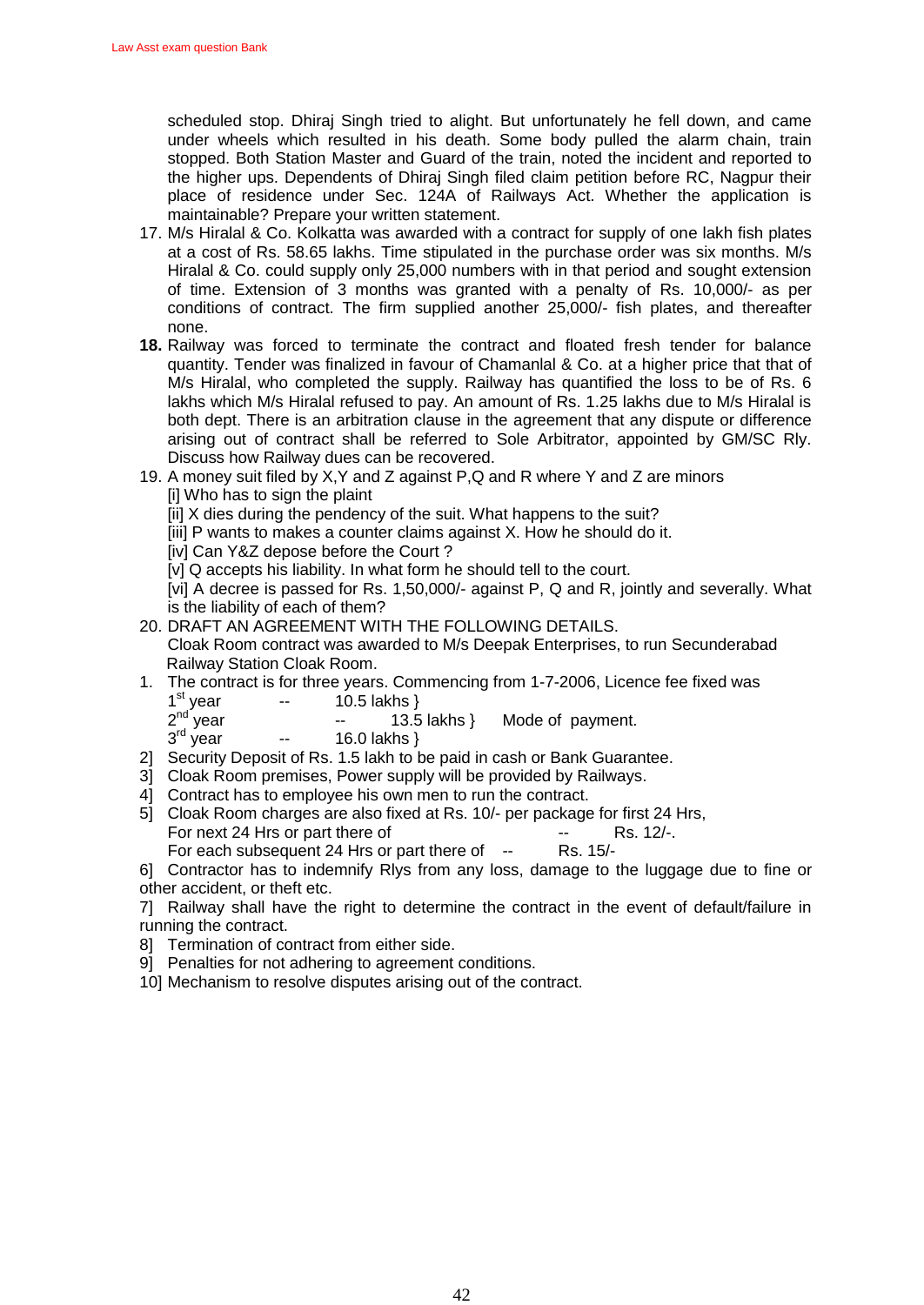## **PART – D**

### **DESCRIPTIVE TYPE (Wherever relevant, answers are expected to contain case laws and reference to legal provisions)**

- 1. Explain briefly the scope of judicial intervention in a contract with Arbitration agreement under Arbitration & Conciliation Act 1996.
- 2. State the powers of Arbitral Tribunal to pass interim award and the circumstances under which court can grant interim measures.
- 3. State the provisions and grounds under which a court can appoint Arbitrator.
- 4. Explain the legal provisions vis a vis competency of Arbitral Tribunal to rule on its own jurisdiction.
- 5. Explain the consequences of default by a party in communicating statement of claims or defence statement under Arbitration and Conciliation Act, 1996.
- 6. Enumerate the form and contents of an arbitral award.
- 7. State the grounds under which an arbitration award can be set aside under Sec. 34 of the Act.
- 8. When shall arbitration award become final and how it is enforced?
- 9. Which are appealable orders as per Sec. 37 of A&C Act. Discuss. i) Arbitration & Conciliation Act gives primacy to the agreement between parties and expressly excludes its applicability in many of its provisions. List ten of the items ii) State the circumstances under which arbitrator can exercise lien on the award.
- 10. Explain the provision for correction and interpretation of award. Civil Court passed an order in a case before it, against which no appeal lies under the statute. Is there a remedy for the aggrieved party. If so, what is the remedy and before which forum?
- 11. What is the ratio laid down by the Constitution Bench of Supreme Court in R.K.Sabarwal's case? Discuss its implementation on railways.
- 12. What is the significance of cut off date in service law? Discuss any important Judgment of Supreme Court on the subject.
- 13. What do you understand about subordinate legislation? What kind of subordinate/delegated legislation is available on Railways with regard to service conditions of Railway Servants?
- 14. Under what circumstances inquiry against a charged employee can be dispensed with. Discuss with relevant Constitutional provisions and Supreme Court rulings on it.
- 15. What is the ratio laid down by the constitution bench of Supreme Court in Tulsiram Patel's case with regard to disciplinary action against Govt. Servant.
- 16. Equal pay for Equal work. Is it just notion or a guarantee provided under Constitution of India? Discuss with decided cases.
- 17. What are the various writs? Explain two of them.
- 18. Explain in brief, scope of Article 14 and Article 16 with reference to public appointment.
- 19. What is double jeopardy? Does it apply to disciplinary proceedings? Discuss.
- 20. What are the original jurisdictions of Supreme Court?
- 21. a) What is SLP and under which Article of Constitution of India Supreme Court can grant leave to appeal?

b) Is there any other way of appeal to SC from the order of HC other than by way of SLP? If so what is it?

- 22. What is the importance of Art 141 & 142 of Constitution of India? Explain.
- 23. a) What is the scope of Art 226? b) When Art-227 can be invoked?
- 24. What is public interest litigation? Can any person file a PIL in service matters?
- 25. What is a Writ? Can a person file a writ before High Court for compensation for damages or loss of luggage or non provision of reserved accommodation? Explain.
- 26. Discuss constitutional provisions as to liability of Railway to pay tax to State Govt. on its properties?
- 27. What is the importance of Art 299 & 300 of Constitution of India in respect to Govt. contracts?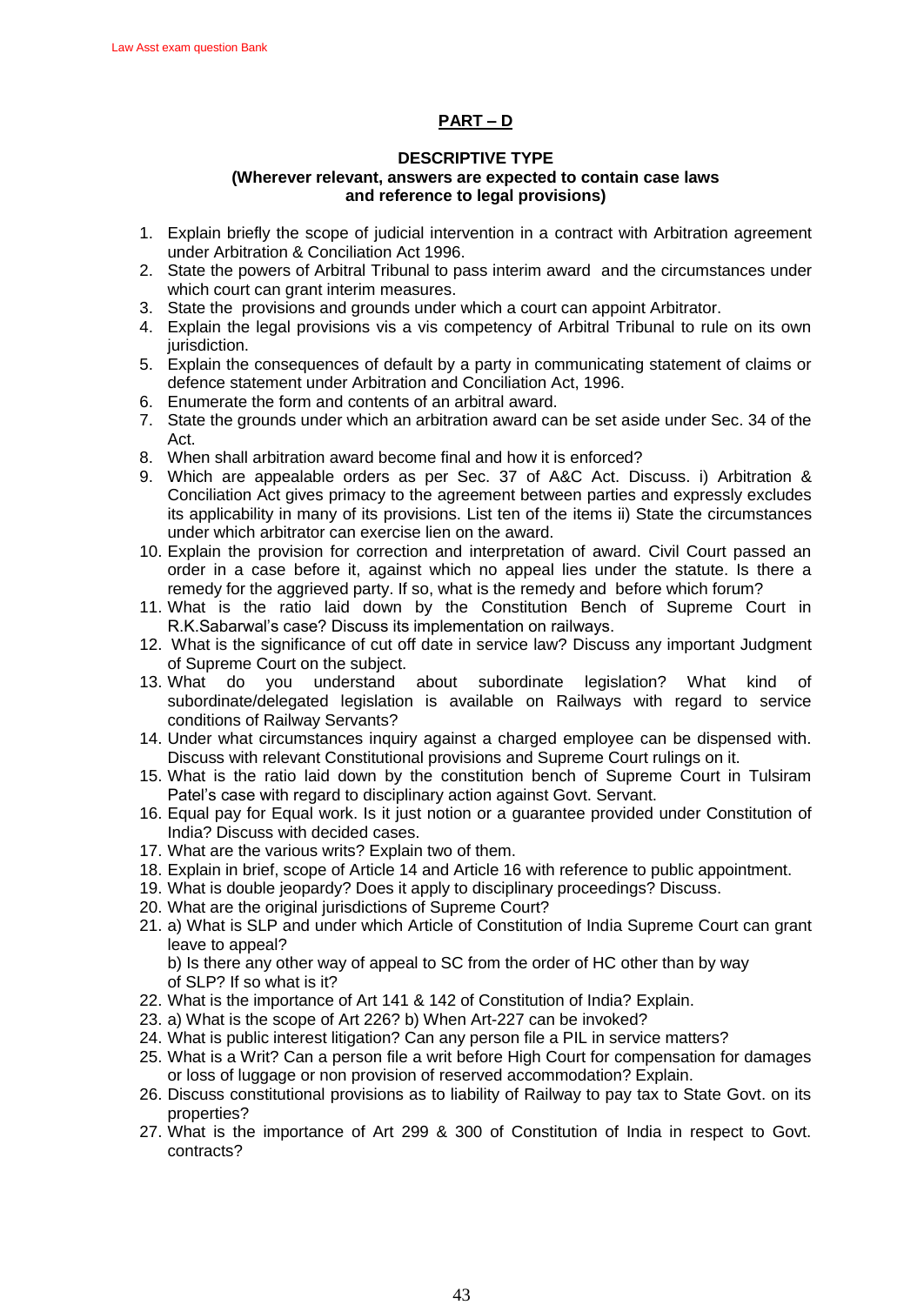- 28. What are the protections given to a Civil Servant by Constitution of India and what are the exceptions to the same. explain?
- 29. What is the guarantee provided to a Govt. employee under Art. 311 of the Constitution of India. Whether they are available to a person who has been found to have secured employment by fraudulent means and continued in service for more than 10 years?
- 30. Paul Raju joined as Jr. Clerk under S.C. quota. In a span of 12 years he climbed up the ladder and became OS Gr. I by virtue of reservation policy to SC & ST candidates. On a specific complaint, enquires revealed that he doesn't belong to SC community. Competent Authority [State Govt.] cancelled his caste certificate. How to treat the employee and his status? What action can be taken against him? Explain with case laws.
- 31. An employee, who is aggrieved of his seniority position in the cadre, published three years ago, wants to file OA before CAT. What conditions should satisfy the CAT to admit the case?
- 32. What is the limitation period for filing an application before CAT. Explain the provisions of Sec. 20& 21 of the Act.
- 33. What is contempt of court? Discuss powers of CAT to punish for contempt.
- 34. Under which Article of Constitution of India, Central Administrative Tribunals are constituted. What are their powers as per L.Chandra Kumar's judgement ?
- 35. Whether CAT has the power to condone the delay in filing OA before it? If so, under what rule and upto what extant?
- 36. Explain the significance of notification under Sec. 4 [1] of Land Acquisition Act, 1894.
- 37. What is public purpose as envisaged by Sec. 4 [1] of Land Acquisition Act? Explain the scope of it with court rulings.
- 38. What are the different methods adopted by LAOs for arriving market value of the acquired lands?. Explain source of the approved methods by courts.
- 39. What is the importance of communication in entering into a contract? Explain with case laws.
- 40. What do you understand by 'Time is essence of contract'. What are the consequences if time expires before executing the contract?
- 41. Define damages; Explain in detail who can claim damages out of contract and in what circumstances?
- 42. a) What are the essentials of a contract ?
	- b) All contracts are agreements, but all agreements are not contracts explain?
- 43. What is communication of proposal and acceptance. When communication of acceptance is not necessary – what is the effect of communication by post when contract is concluded?
- 44. What is a proposal, when a proposal becomes promise—what is the effect of a counter proposal?
- 45. What is a standard form contract? In order to show standard form contracts are fair, what precautions are to be taken by the firms offering them?
- 46. What is a privity of contract and privity of consideration? Discuss.
- 47. a) Distinguish between misrepresentation and fraud b)What is the effect of mistake on contract?
- 48. What are the various modes of discharge of a contract? Explain.
- 49. What is novation of a contract, what are its effects?
- 50. What is a breach of contract. What is the recourse to a party when there is a breach of contract?
- 51. What is a contract of Indemnity? What are the rights of indemnity holder?
- 52. What is a contract of Guarantee? What are the essential features of guarantee? When liability of a surity can be discharged?
- 53. How an agency can be created. What are the essential features of agency? When labiality of principal is absolute?
- 54. a) What is frustration of a contract? b) When a contract can be rescinded?
- 55. What are liquidated damages explain.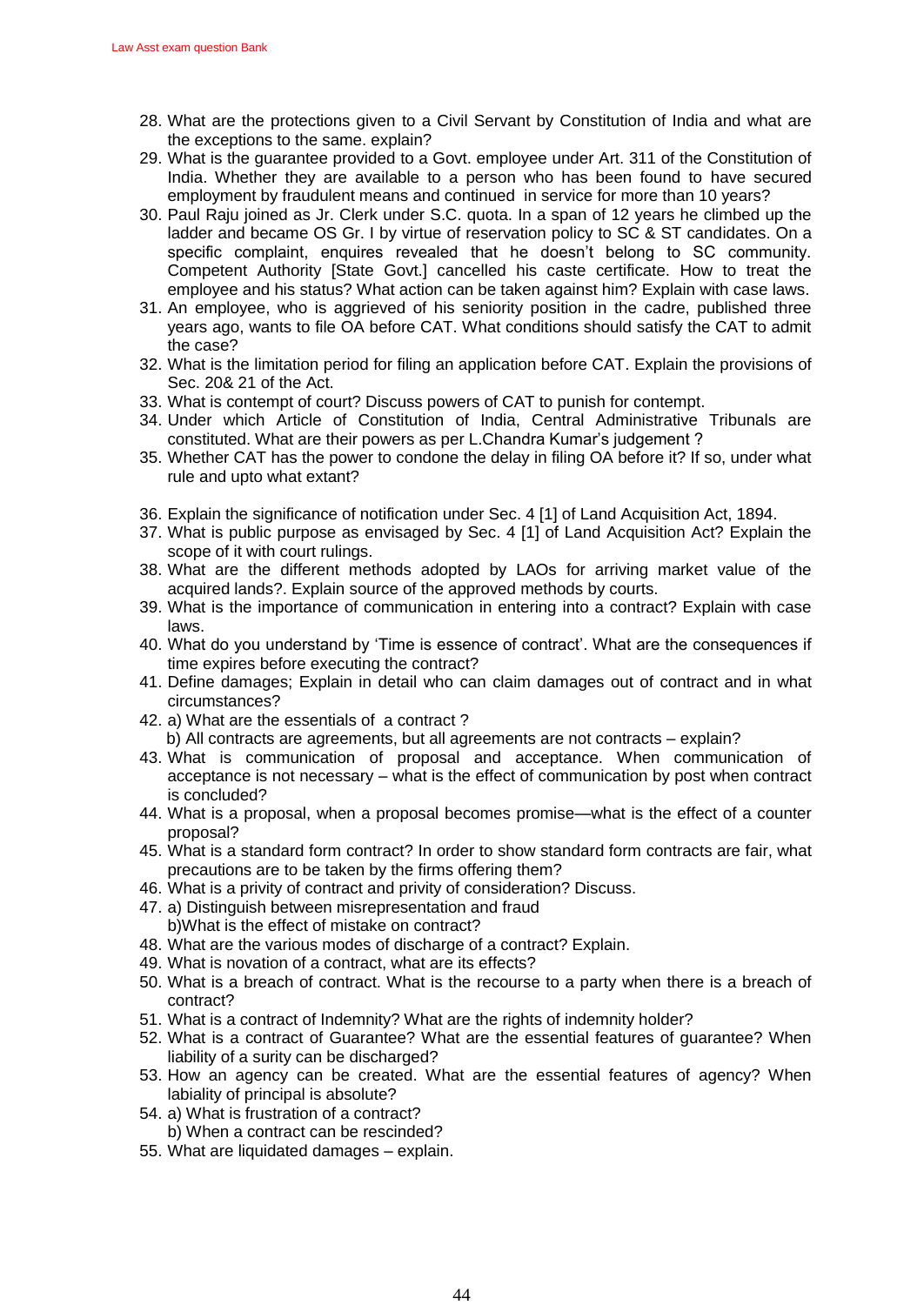- 56. A for natural love and affection, promises to give his son Rs. 500/-. A puts his promise to B in writing and registers it. Can this be termed as a contract even though there is no consideration? Discuss with case laws.
- 57. Define Consumer, Defect, Deficiency and Service as provided under Section 2 of CP Act, 1986.
- 58. State the jurisdiction of Dist. Forum, State Commission, & National Commission.
- 59. State the provision and procedure of appeal and revision provided in the CP Act, 1986.
- 60. Discuss provisions regarding vexatious proceedings and penal provisions under CP Act.
- 61. State the jurisdiction, powers and authority of RCT.
- 62. Discuss the provision relating to limitation for admitting application under Section 17 of RCT Act, 1987.
- 63. What is the procedure for making an application to the RCT for seeking any relief referred in Section 13 of RCT Act, 1987.
- 64. Discuss the provision of appeal provided under Section 23 of RCT Act, 1987. What is the extent of liability of Rly.Admn u/s 124 of Rly.Act, 1989. Suppose, there are four dependents to a deceased passenger who are entitled for compensation out of which two are minors. Who has to file application before RCT for compensation ? How much compensation they are entitled individually, as well as for all of them together ?
- 65. A milk tank wagon which was attached to an express train is supposed to reach its destination and delivered within 12 hrs. But the wagon was detached en route due to hot axle, and got detained for 72 hrs at the way side station. The dairy company made a claim. What are the defences available to Rly. Admn?
- 66. a)What is the general responsibility of Railway Administration as carrier of goods? b) What is the responsibility of Rly. Admn for any damage/loss of the goods to be loaded or delivered at a siding not belonging to Rlys?
- 67. a) What is the responsibility of Rly.Admn for damage/loss of goods caused due to delay or detention in transit?

 b) What is the responsibility of the Rly.Admn for damage loss of any consignment carried at owner's risk?

68. a)What is the responsibility of the Rly.Admn for damage loss of goods of consignment after termination of transit?

 b)State the cases where Rly.Admn is exonerated from liability as provided u/s 102 of Rly. Act, 1989.

- 69. State the provision of notice of claim as provided u/s 106 of the Rly.Act, 1989 and discuss its scope.
- 70. What do you mean by "untoward incident" as provided u/s 123 of Rly. Act. 1989? What is the extant of liability of Railways when passenger in waiting hall of railway station was seriously injured in a bomb explosion ?
- 71. State the provision of Taxation on Rlys by local authorities u/s 184 of the Rly.Act, 1989.
- 72. Discuss legal provisions relating to ticketless travel and transfer of tickets.
- 73. Discuss powers and jurisdiction of Railway Rates Tribunal
- 74. What is preference of traffic? Discuss provisions under Railways Act.
- 75. What is reference? Who can make reference? When a reference has to be made?
- 76. What are the various kinds of strikes? When a strike becomes illegal. When strikes are prohibited?
- 77. What are the powers and duties of Labour Court & Industrial Tribunal?
- 78. Who are protected workman? What are their rights?
- 79. What is the importance of Sec. 33 C [2] of ID Act?
- 80. When does an individual dispute deemed to be industrial dispute? Discuss with case laws.
- 81. Discuss in detail the scope of continuous service under ID Act. What are the prerequisites for retrenchment under the Act?
- 82. A right to strike in public utility service is a myth. Comment.
- 83. A gateman, while coming for duty on a bicycle hit by a truck from behind and knocked down on his way which is 2 km away from the work place and died. Whether he is entitled compensation under W.C. Act? Discuss in detail with decided cases.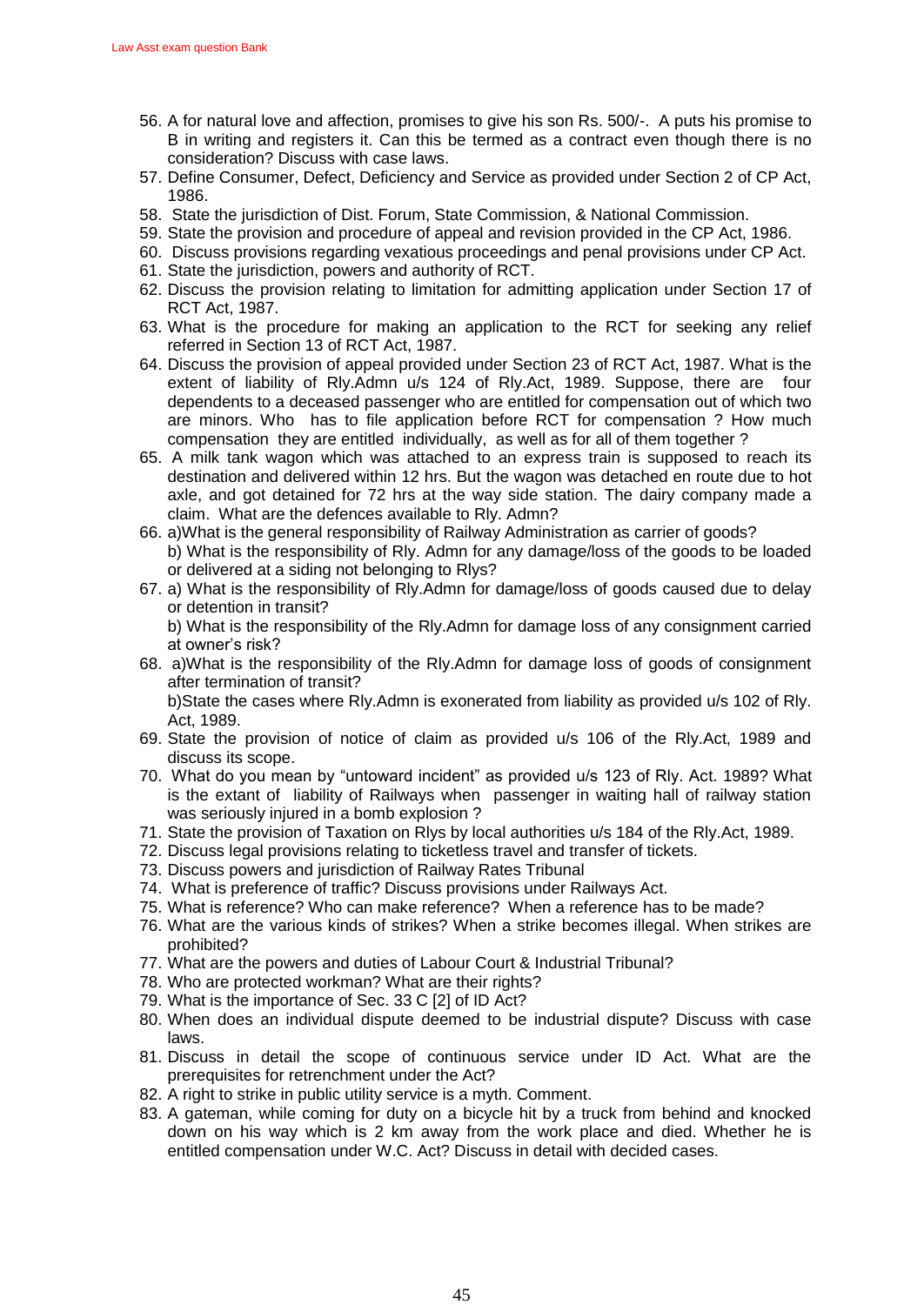- 84. A gang man, while working on track was run over by speeding train and died instantaneously. His wife received compensation under W.C.Act from Rly. Admn. On some advice, she filed case before RCT under 124-A of Rlys Act. Whether she is entitled for compensation by RCT. Discuss.
- 85. Accidents arising out of and in the course of employment Elucidate. When a workman is not entitled for compensation?
- 86. A Workman injured in an accident. What are the other alternatives apart from claim under WC Act to him to claim compensation?
- 87. Upon the orders of the WC Commissioner, to which court appeal lies and under what grounds?
- 88. Discuss in detail appeal provisions under Workmen's Compensation Act.
- 89. List out source of the permissible deduction from wages applicable to Railways. Explain briefly important legal provisions of Payment of wages Act.
- 90. Who are responsible for payment of wages, fixation of wages period and time & duration of payment of wages? What are the conditions attached?
- 91. Discuss legal provisions relating to limitation, appeal and penalty under Payment of Wages Act.
- 92. What are the salient features of Minimum Wages Act?
- 93. who is an employer and what are his responsibilities and liabilities?
- 94. What is Minimum wages. What components do not be part of wages.
- 95. Explain in detail the role of inquiry officer under R.S. D&A Rules, 1968.
- 96. When DA disagree with the report of inquiry officer, what are the courses that can be followed and how to deal with the case?
- 97. An employee was issued with a minor penalty charge sheet. He submitted a representation to conduct an enquiry. Whether DA is bound to conduct enquiry? When enquiry can be conducted or to be conducted for imposition of a minor penalty ?
- 98. A Gr.D employee's appointment letter was issued by Sr.DPO. His promotion to as clerk was issued by DPO. While he was clerk, in a departmental proceeding he was imposed penalty of removal by DPO. Whether this action is correct? Explain ?
- 99. Discuss various types of suspensions under rules and subsistence allowance.
- 100. How Disciplinary authority, appointing authority, revisionary authority are to be determined with regard to a charged employee under D&A rules.
- **101.** a) How a requisition for obtaining information can be made. Whether the applicant requires to give any reason for obtaining the information? b) What are the information that are exempt from disclosure?
- 102. What are the salient features of Right to information Act?
- 103. What are the objectives of legal services authorities Act?
- 104. How a party refer a dispute to Lok Adalat?
- 105. What are the disputes exempt from Lok Adalat's jurisdiction?

**oOo**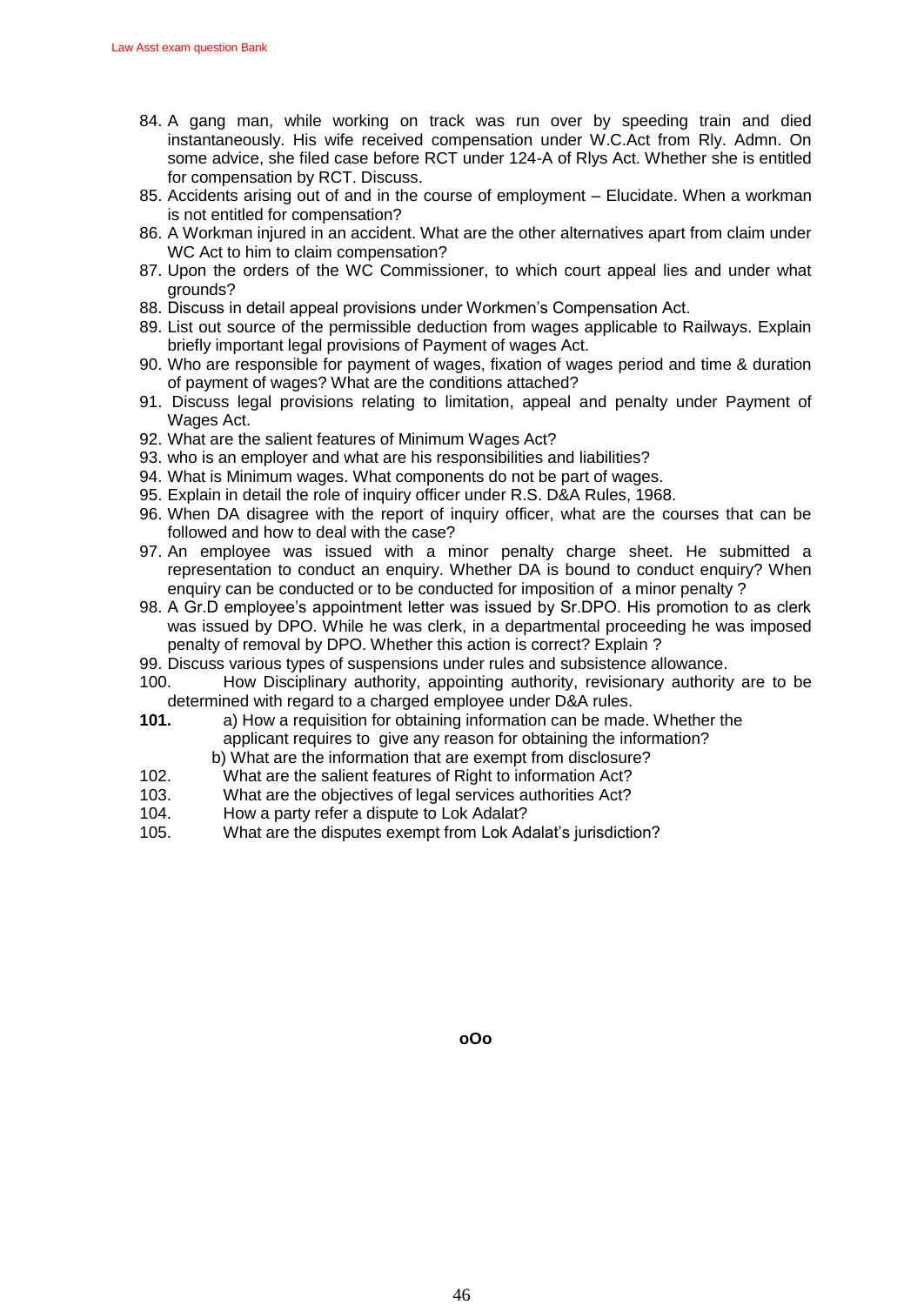# **PART -E**

## **Short notes**

### **(Answers are expected to contain reference to legal provisions)**

### **CIVIL PROCEDURE CODE & EVIDENCE**

- 1. Judgment & Decree;
- 2. Judgment Debtor;
- 3. Examination in chief;
- 4. Cross Examination;
- 5. Forma pauparis petition;
- 6. Summary Suit;
- 7. Resjudicata;
- 8. Summons;
- 9. Pleadings;
- 10. Advocate Commission;
- 11. Attachment before Decree;
- 12. Attachment of Govt. property;
- 13. Salary attachment;
- 14. Sec 80 CPC;
- 15. Sec. 151 of CPC;
- 16. Primary & Secondary Evidence;
- 17. Estoppel;
- 18. Presumption;
- 19. Decisions per incuriam;
- 20. Doctrine of Stare decisis;
- 21. Doctrine of Strict Liability;
- 22. Primary evidence;
- 23. Secondary evidence;
- 24. Privileged communications
- 25. Ratio desidendi and obiter dicta;
- 26. Public rights and private rights;
- 27. Judgement in rem and personam;
- 28. Procedural law and substantive law;
- 29. Resjudicata and Estoppel;
- 30. Exparte decree & Dismissal for default;
- 31. Temporary injunction & Permanent injunction;
- 32. Primary evidence & Secondary evidence;
- 33. Plaint and written statement;
- 34. Review and Revision under CPC;
- 35. First Appeal & Second Appeal;
- 36. Set off and Counter Claim;
- 37. Contributory negligence;
- 38. Cause of action;

## **WC ACT**

- 39. Partial disablement;
- 40. Permanent Disablement;
- 41. Temporary Disablement;
- 42. Total Disablement;
- 43. Wages under WC Act;
- 44. Workman under WC Act;
- 45. Occupational disease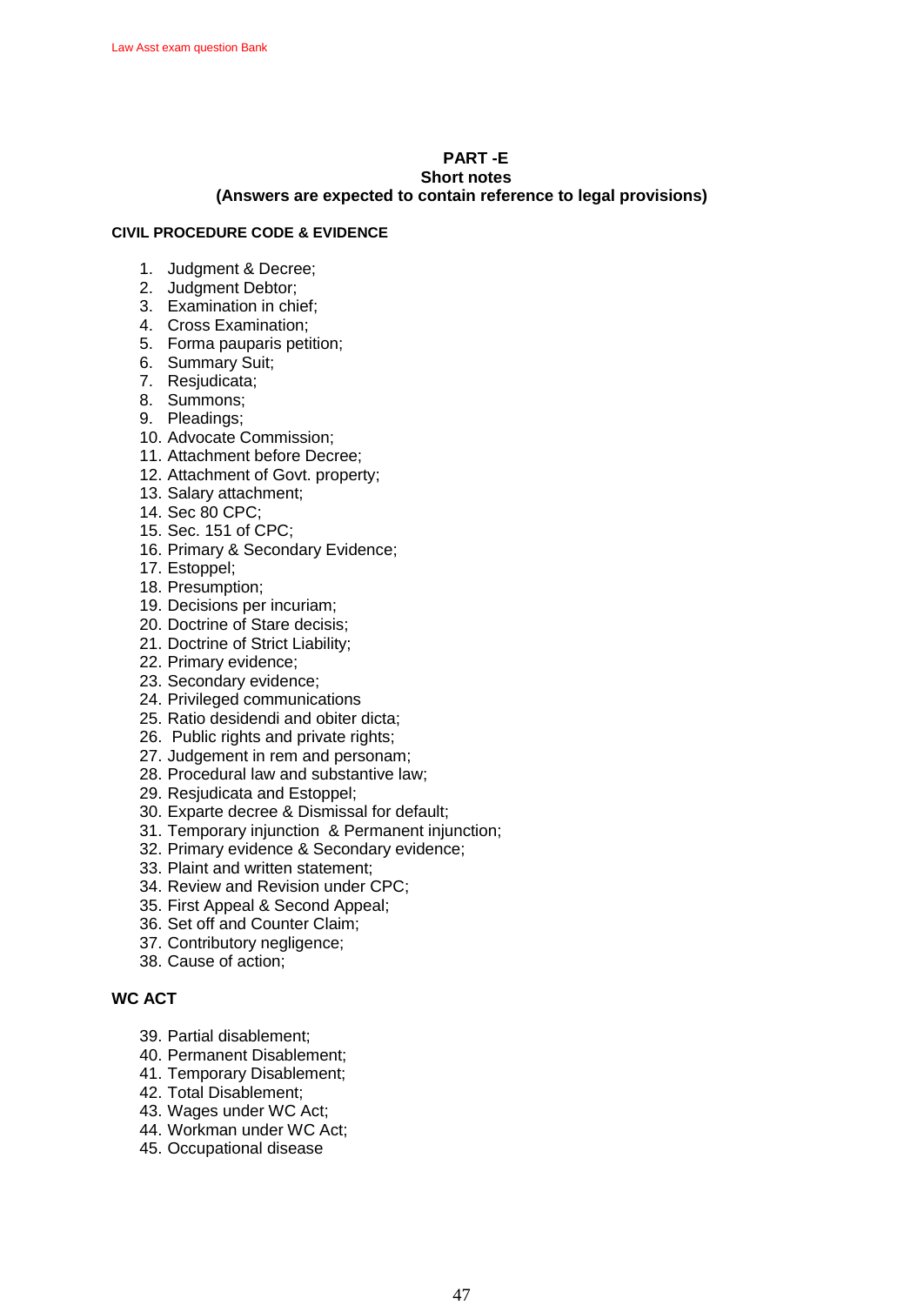## **Contract Labour (R&A) Act**

**46.** Principal employer under Contract labour (R&A) Act;

## **ID ACT**

- 47. Award under ID Act;
- 48. Appropriate Government under ID Act;
- 49. Employer under ID Act;
- 50. Industrial Dispute;
- 51. Retrenchment;
- 52. Public utility service under ID Act;
- 53. Strike;
- 54. Workman under ID Act;
- 55. protected workmen under ID Act;
- 56. Conciliation Officer;
- 57. Reference under ID Act;
- 58. Voluntary reference under ID Act;
- 59. Lay off.
- 60. Strike and Lockout
- 61. Individual Dispute & Industrial Dispute
- 62. Retrenchment compensation;

### **Arbitration:**

- 63. Arbitration agreement;
- 64. Waiver of right to object under Arbitration & Conciliation Act;
- 65. Interim measure by court under Arbitration & Conciliation Act;
- 66. Composition of Arbitral Tribunal;
- 67. Interim measures by Arbitral Tribunal;
- 68. Appointment of expert by Arbitral Tribunal;
- 69. Termination of Arbitral Tribunal;
- 70. Principal Civil Court under Arbitration & Conciliation Act.
- 71. costs under A&C Act

### **Contract Act:**

- 72. Bank Guarantee;
- 73. Indemnity Bond;
- 74. Power of attorney;
- 75. Contingent Contract;
- 76. Misrepresentation;
- 77. Void & Voidable Contracts;
- 78. Termination of transit;
- 79. Liquidated damages.
- 80. Coercion & Undue Influence
- 81. General Damages & Liquidated Damages.

## **D&A Rules**

- 82. Principles of Natural Justice.;
- 83. Bias;
- 84. Reasonable opportunity;
- 85. Enquiry Report.
- 86. Deemed suspension;
- 87. Disciplinary authority;
- 88. Appellate authority;